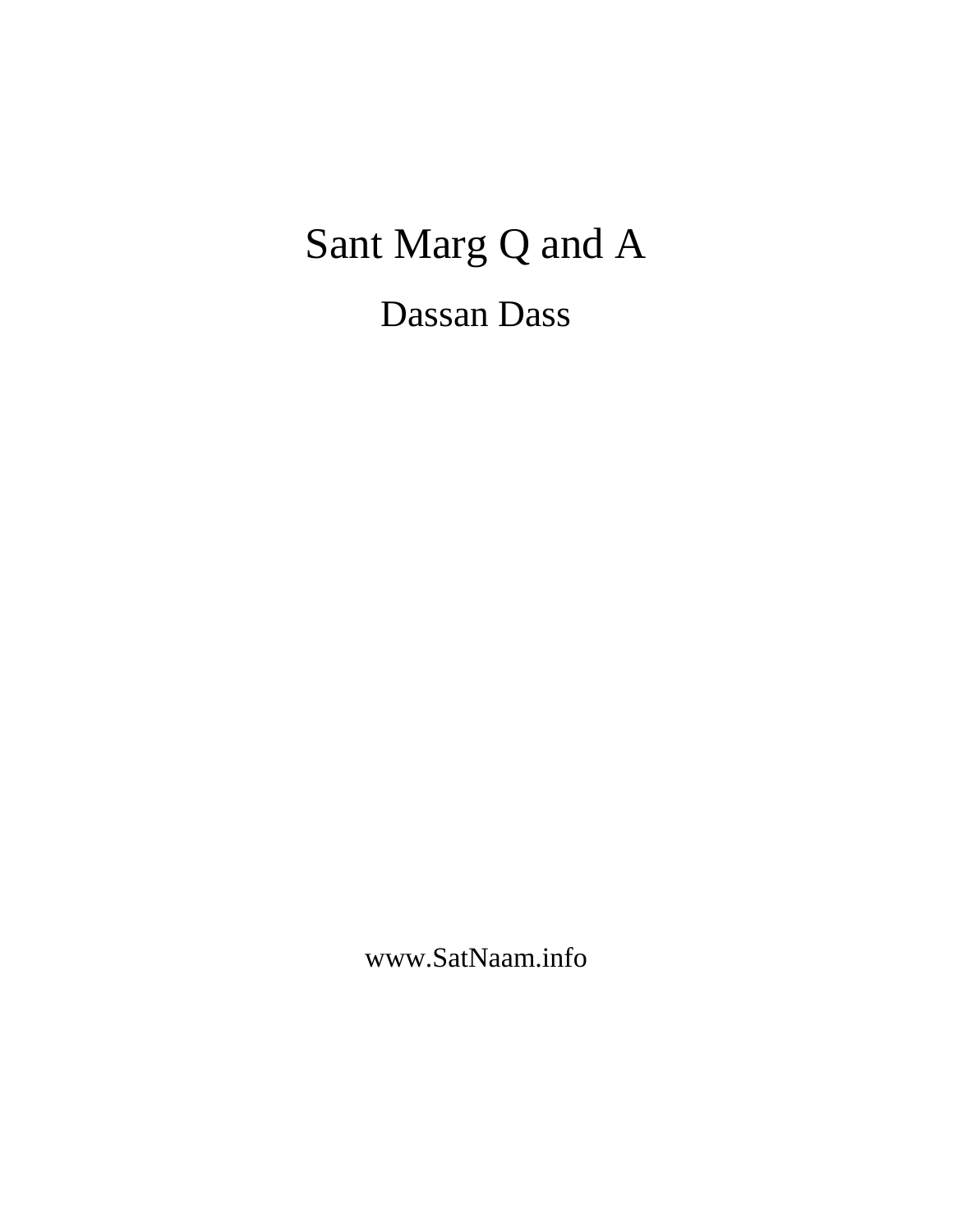#### **Sant Marg Q and A**

Copyright © 2012 by [www.SatNaam.info](http://www.satnaam.info/)

First Edition December 2012

*All rights reserved. However, do feel free to use any part of this book for inspiring others just mention where you got the information from i.e. Dassan Dass. You can also help distribute the books by purchasing them online from the website. This is a not-for- profit Seva project done on a volunteer basis – so feel free to join in.*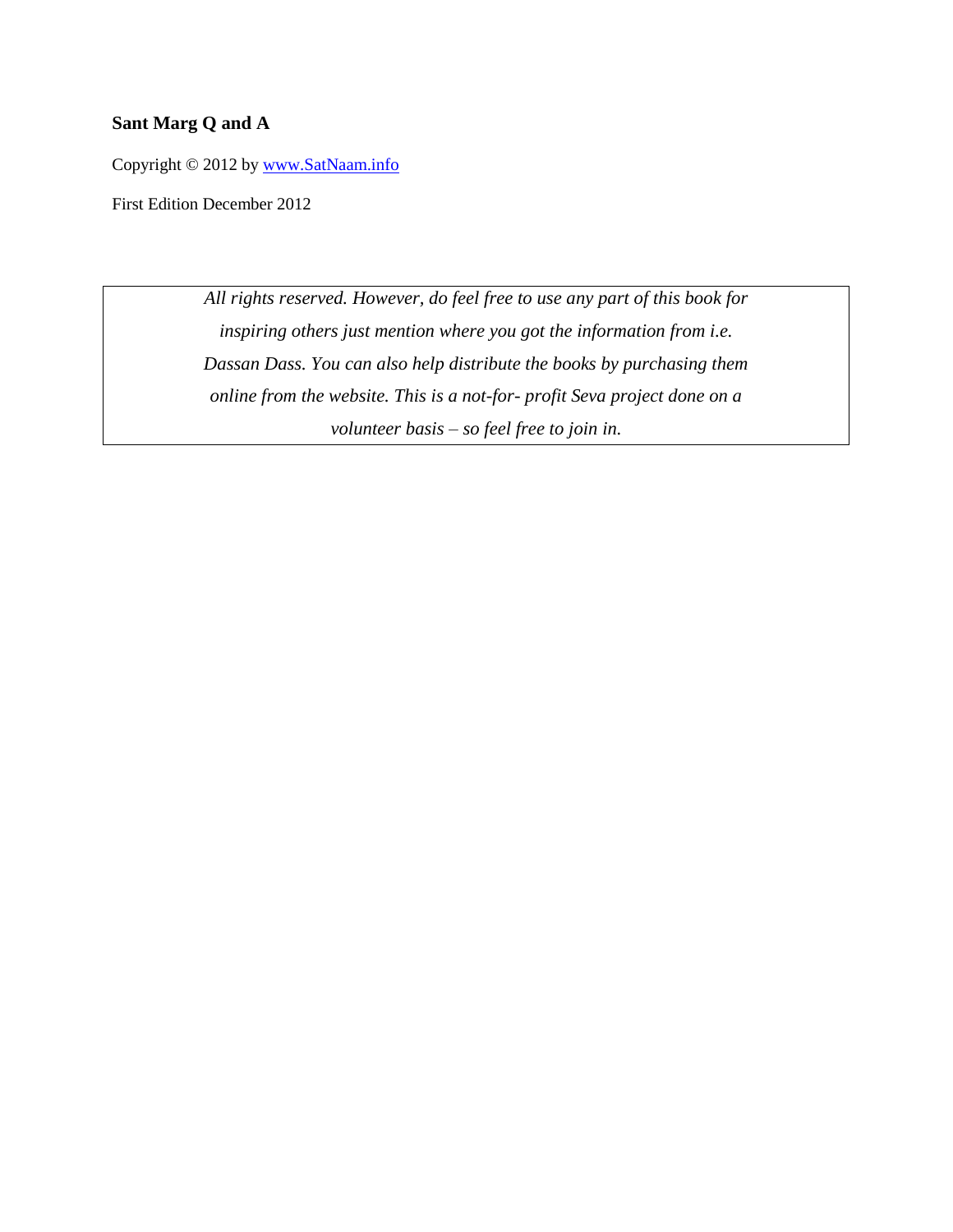## **CONTENTS**

| 1. |         |  |  |
|----|---------|--|--|
|    |         |  |  |
|    |         |  |  |
|    |         |  |  |
|    |         |  |  |
| 2. |         |  |  |
|    |         |  |  |
|    |         |  |  |
|    |         |  |  |
|    |         |  |  |
|    |         |  |  |
|    |         |  |  |
|    |         |  |  |
|    |         |  |  |
|    |         |  |  |
|    |         |  |  |
|    |         |  |  |
|    |         |  |  |
|    |         |  |  |
| 3. |         |  |  |
|    | DOUBTS. |  |  |
|    |         |  |  |
|    |         |  |  |
|    |         |  |  |
|    |         |  |  |
|    |         |  |  |
|    |         |  |  |
|    |         |  |  |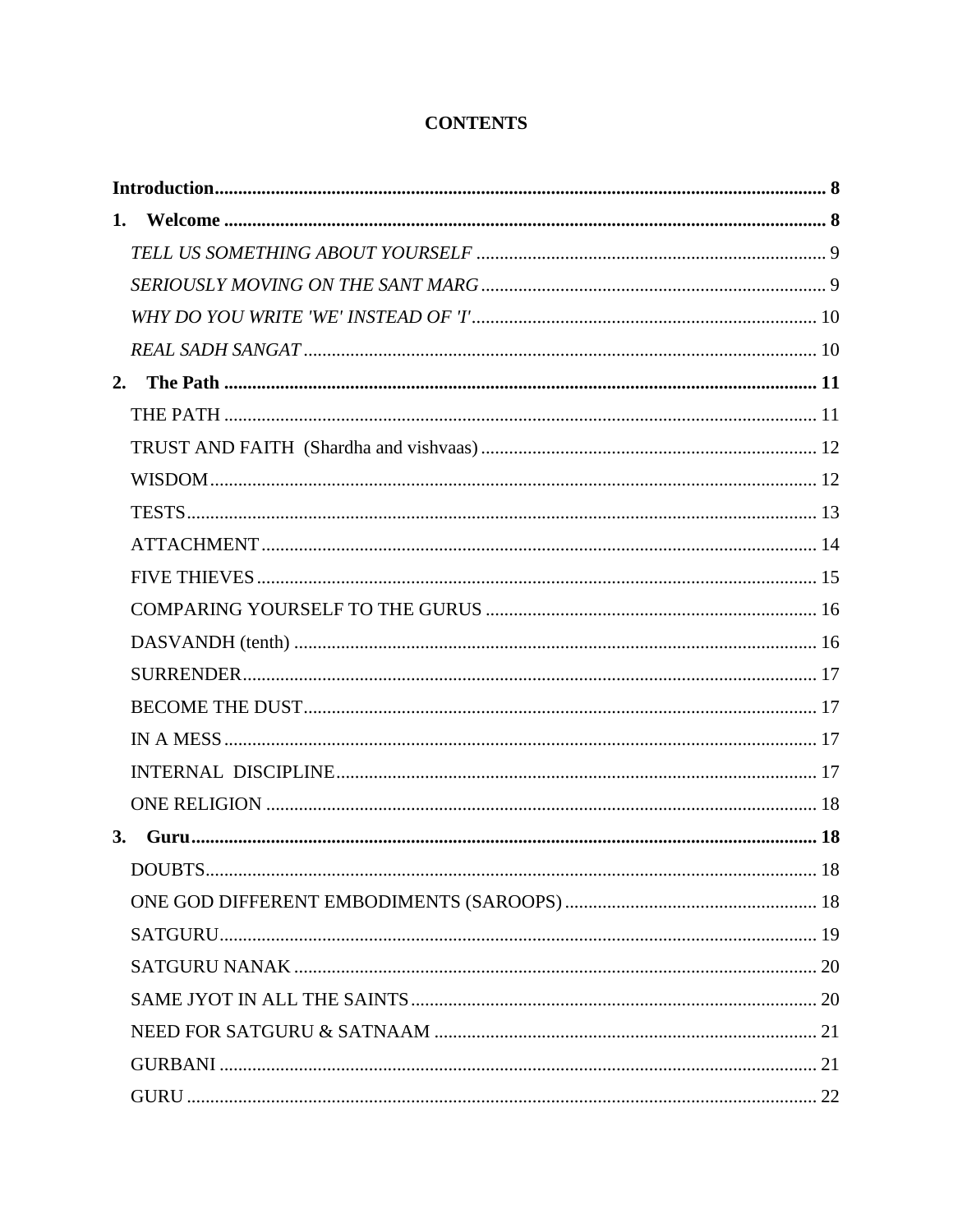| HOW DOES SATNAAM SIMRAN GO FURTHER THAN WAHEGURU GURMANTR ?  27 |  |
|-----------------------------------------------------------------|--|
|                                                                 |  |
|                                                                 |  |
|                                                                 |  |
|                                                                 |  |
|                                                                 |  |
|                                                                 |  |
|                                                                 |  |
|                                                                 |  |
|                                                                 |  |
|                                                                 |  |
|                                                                 |  |
|                                                                 |  |
|                                                                 |  |
|                                                                 |  |
|                                                                 |  |
|                                                                 |  |
|                                                                 |  |
|                                                                 |  |
|                                                                 |  |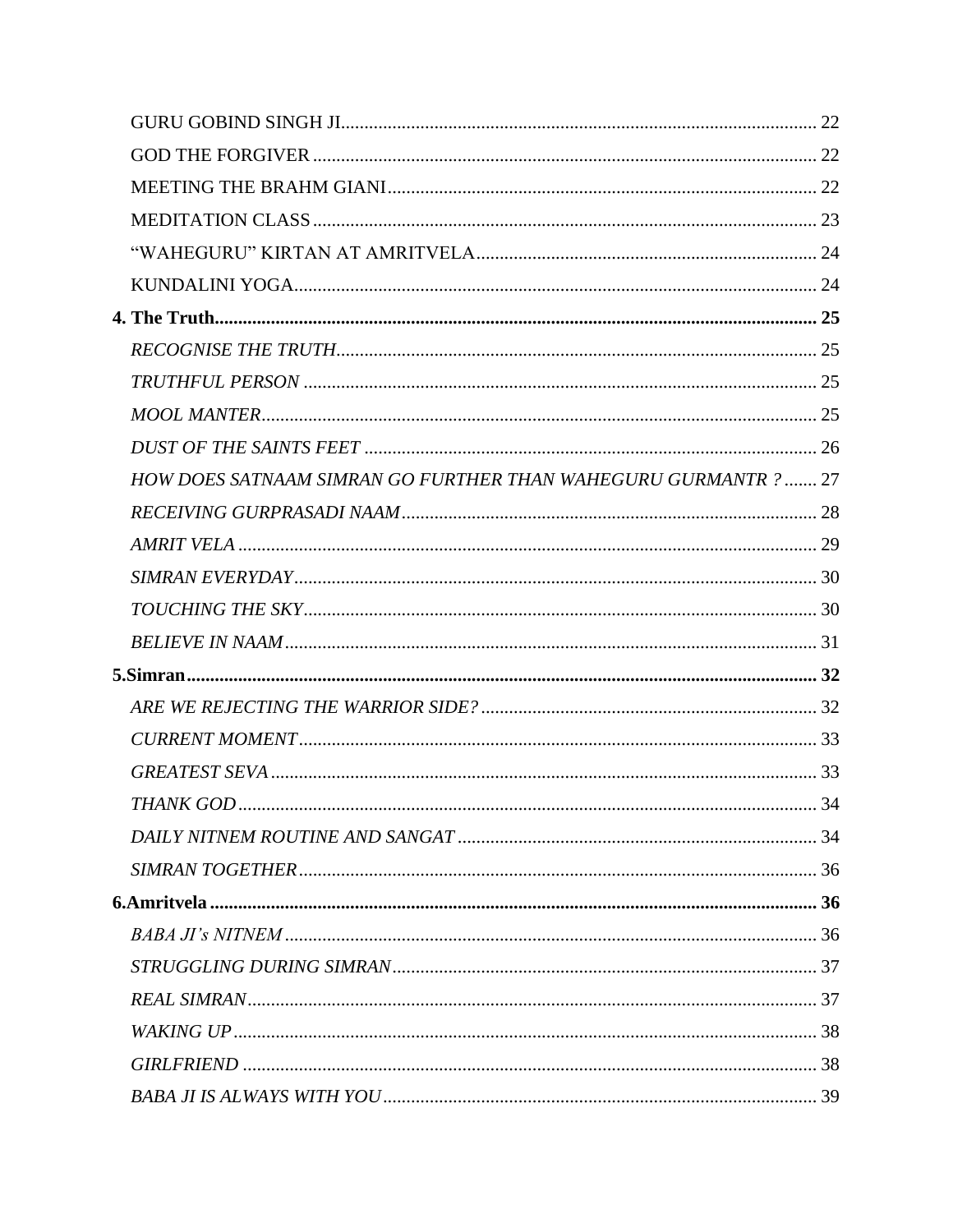| WE HOPE THE SLANDERERS (NINDAKS) ARE NOT GETTING YOU DOWN 44    |    |
|-----------------------------------------------------------------|----|
|                                                                 |    |
|                                                                 |    |
|                                                                 |    |
|                                                                 |    |
|                                                                 |    |
|                                                                 |    |
|                                                                 |    |
|                                                                 |    |
|                                                                 |    |
|                                                                 |    |
|                                                                 |    |
|                                                                 |    |
|                                                                 |    |
| <b>BECOMING THE JYOT.</b>                                       | 52 |
|                                                                 |    |
|                                                                 |    |
|                                                                 |    |
|                                                                 |    |
| HOW DOES ONE GET INTO SUNN SAMADI AND HOW DOES ONE KNOW HE'S IN |    |
|                                                                 |    |
|                                                                 |    |
|                                                                 |    |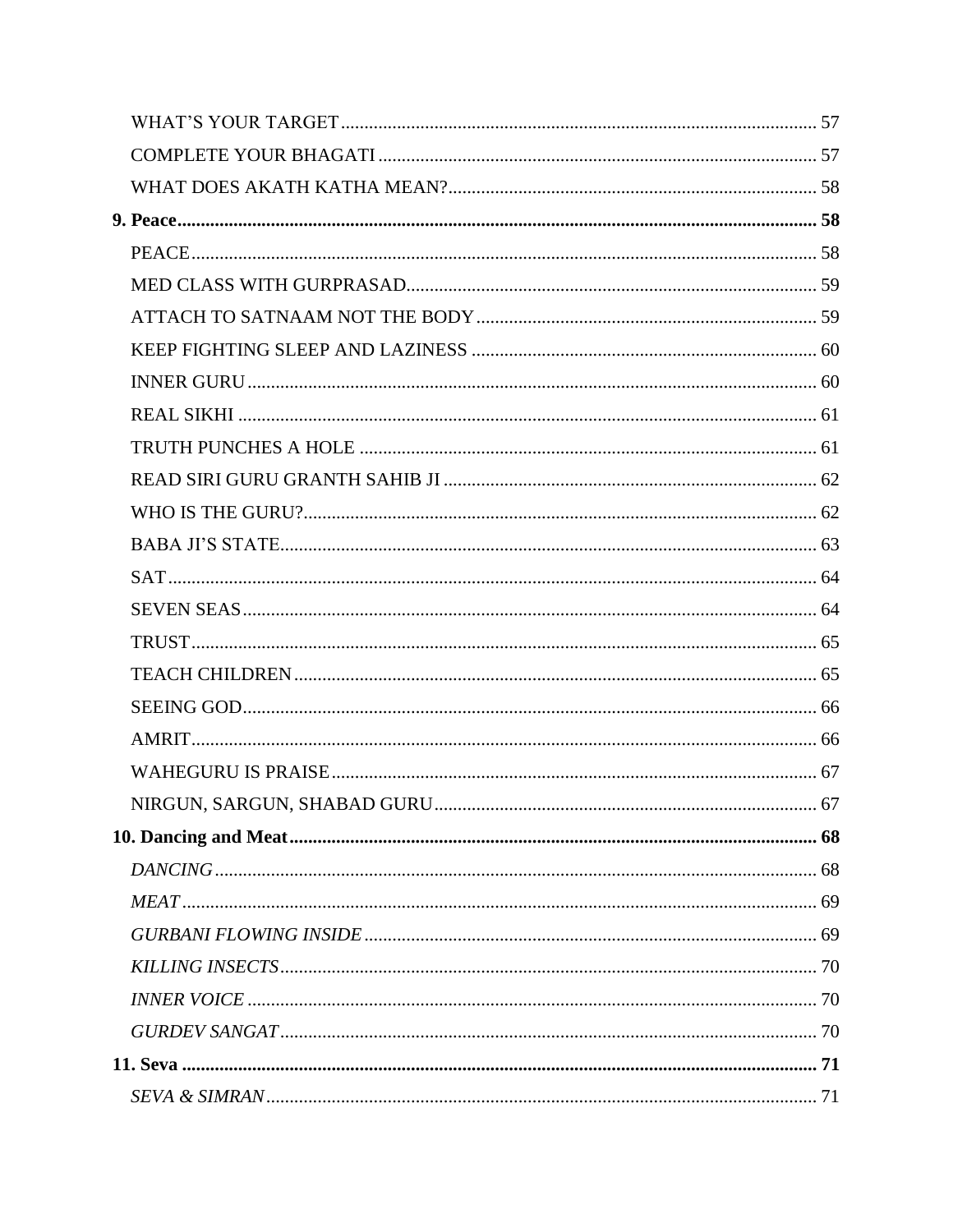| WHAT DOES THE WORD 'GURU MANIO GRANTH' ACTUALLY MEAN?  76 |  |
|-----------------------------------------------------------|--|
|                                                           |  |
|                                                           |  |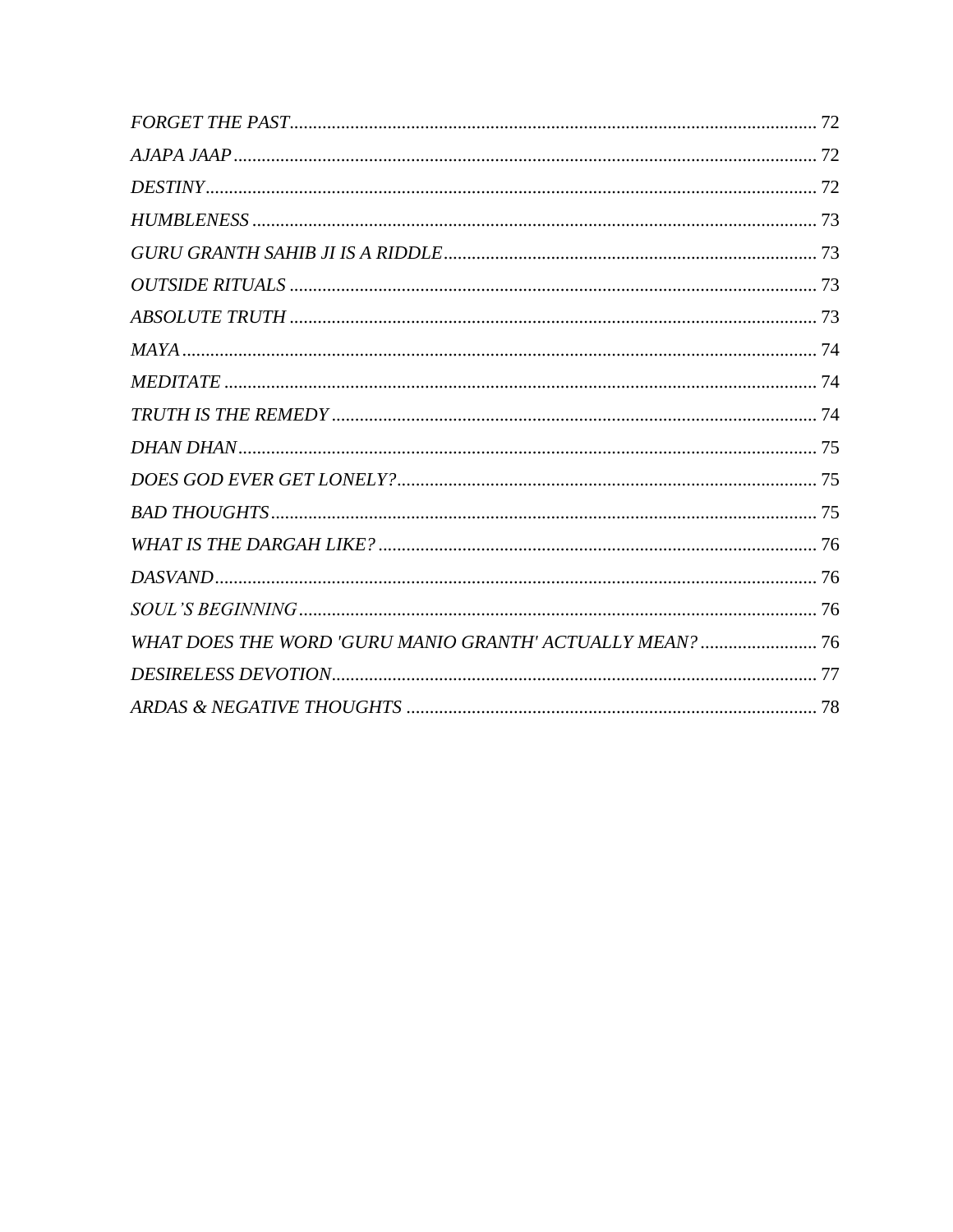### <span id="page-7-0"></span>**Introduction**

Conversations with Dassan Dass about the path (marg) of making a heart into a Sant (enlightened soul).

#### <span id="page-7-1"></span>**1. Welcome**

Dearest Dassan Das ji

you are inspiring 24 hrs a day, you are spiritually charged giving energy and articles brighter than the sun.

thanks.

Dust Of Your Feet. Harjit.

REPLY: Dhan Dhan Shree Paar Braham Parmesar Dhan Dhan Baba Ji Dhan Dhan Dus Patshahian Dhan Dhan Shree Guru Granth Sahib Jee Dhan Dhan all the Sants and Bhagats, Braham Gyanis of all ages

We are indebted to you for your love to the Akal Purakh and us, and we very humbly thank you all for giving so much greatness to us, but the real greatness goes to the Guru (whatever you feel and accept as the Guru – Shri Guru Granth Sahib jee, ten Gurus and Akal Purakh infact they are all Gurus they are all same there is no difference between them) and we are only just a humble servant - sevak, chakkar and naokar of you all, and your seva is our supreme religion (param dharam)

kaho nanak sabh teri wadyaee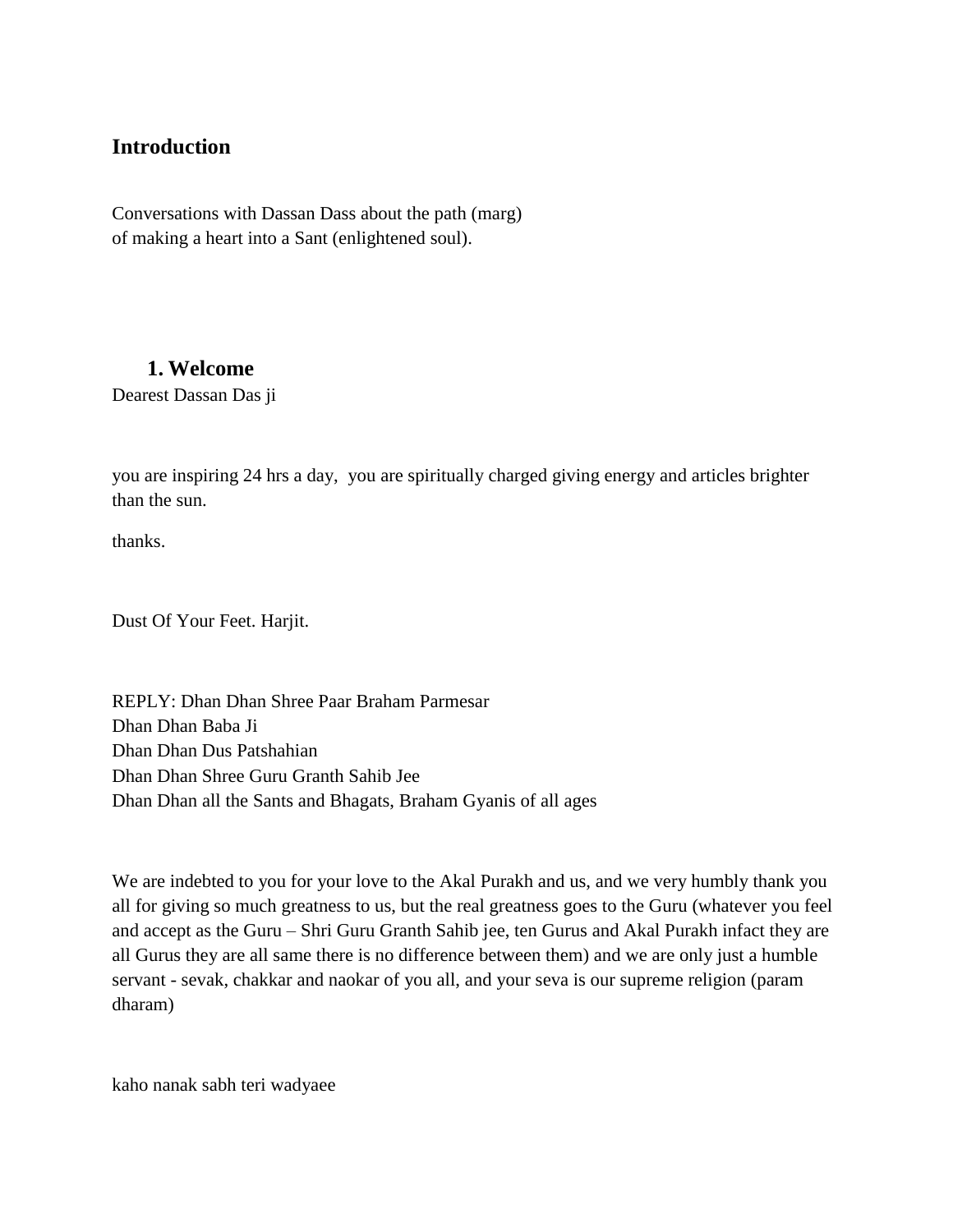koi nao naa jane mera –

Nanak teaches: It's all YOUR greatness

May no one know my name.

We are just a nimana sevak, not a sant, just your humble sevak.

Whatever we are and where ever we are is due to Baba Jee, it is only His Gur Kirpa and nothing else, all the praise goes to Him.

Thanks again, Dassan Das

## <span id="page-8-0"></span>*TELL US SOMETHING ABOUT YOURSELF*

We are an engineer by profession, married and have two kids – grown up med students, met Baba ji in August of 2000, and since then have been going in his sangat. We always said that there is so much to share that we will keep on sharing with you all. The most important thing for us is that we have had complete realization of Akal Purakh and we are jivan mukt, and are continuously drinking atam ras.

## <span id="page-8-1"></span>*SERIOUSLY MOVING ON THE SANT MARG*

Whatever we have learned and done under the Hukum is all being told to the Sangat through these messages. Those who take it very seriously and do whatever is being told through these messages, will be well on their way to spiritual achievements, this Gyan is not available in any books or Dharam Granths in such simple words – this is all Braham Gyan, whatever He is telling us to write we are writing for the seva of Sangat, however, everything happens is supported by the complete truthness of Gurbani and nothing else, it may not be wrong to say that Gurbani has come true to this sevak, Jap Ji has come true, Sukhmani has come true, and what more is there to say.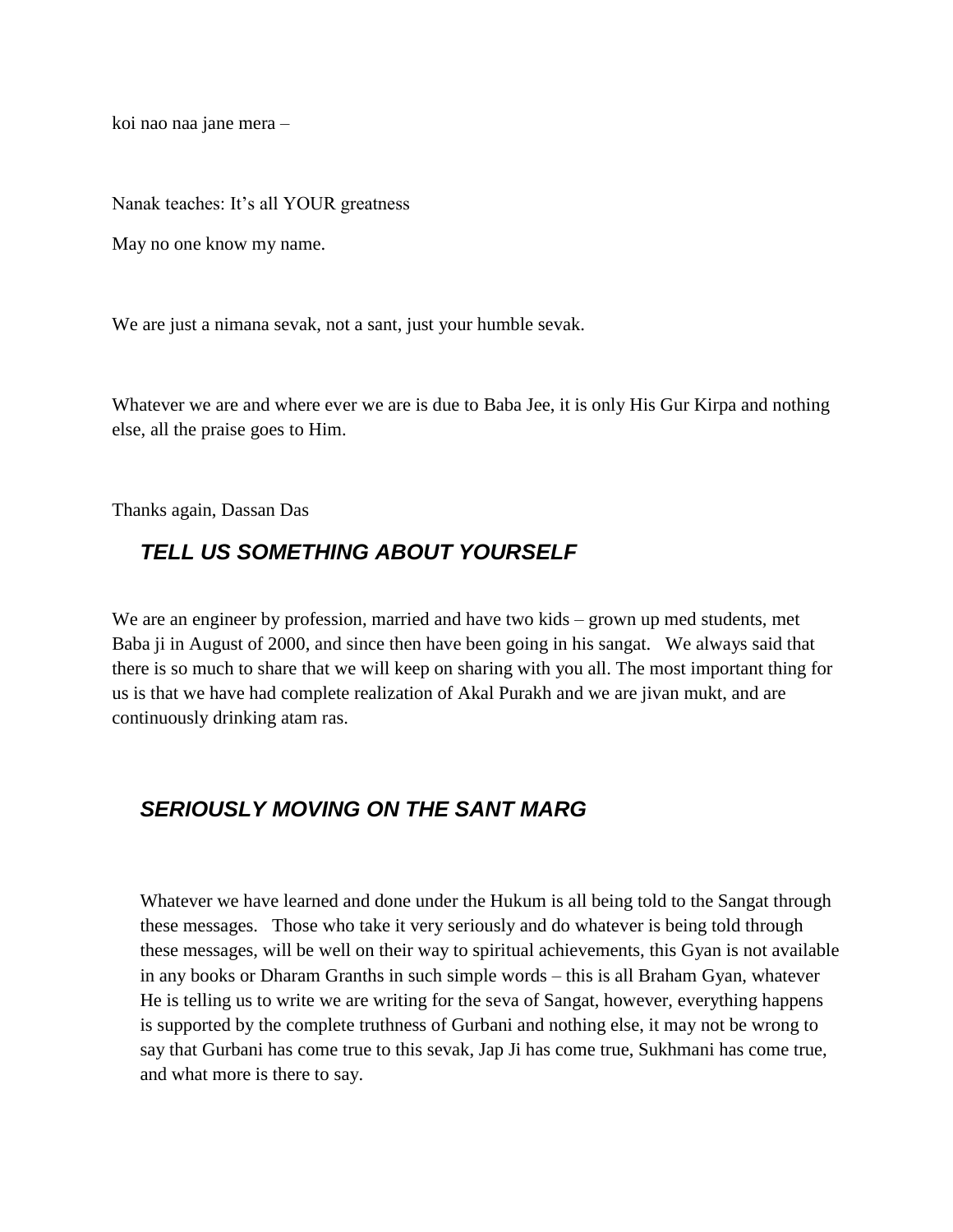## <span id="page-9-0"></span>*WHY DO YOU WRITE 'WE' INSTEAD OF 'I'*

There is no "I" it is haume (ego), "me, mine, I" is all ego. "Us, ours, we" is a way to delete the feeling of "I" from your mind - there is a jyot inside you which is akal purakh's jyot - har tudh men jyot rakhi taan tu jag me ayea - so when we say "i" me mine we leave out that jyot and just conside our body only, we need to recognize the soul and the jyot in the soul - so there are two very important things which we ignore and we give recognition to this flesh and blood body panj tat tu upji deh - which will go back to these panj tats when we are dead, but the jyot will remain for ever. So start serving the truth by recognising the akal purakh ki jyot inside you and give preference to him - this will help you kill your haumme a great deal. Stop saying me mera menoo - and say sadha sanoo aasi instead.

We have a full blown jyot inside us, we have seen it and see it all the times the param jyot puran parkash, at night time when we close our eyes to sleep, there is no darkness in our eyes, we see puran parkash in our eyes when they are closed. And akal purakh's and guru's charans are saturated in our hirda so how can we ignore them so we call ourselves we and not i, we also have one sun's parkash in our hirda with gurkirpa. So all these divine gifts are more than we to us.

## <span id="page-9-1"></span>*REAL SADH SANGAT*

#### THIS MIND USED TO PRAY FOR THE REAL SADH SANGAT OF BRAHMGIANIS.

Sadh ka sang wadbhagi paiye sadh ki seva naam dhiaye

sant sang anter prabh ditha naam prabhu kaa laga mitha –

Your prayers have been heard by the akal purakh ji

– birthi naa jaye jan ki ardaas –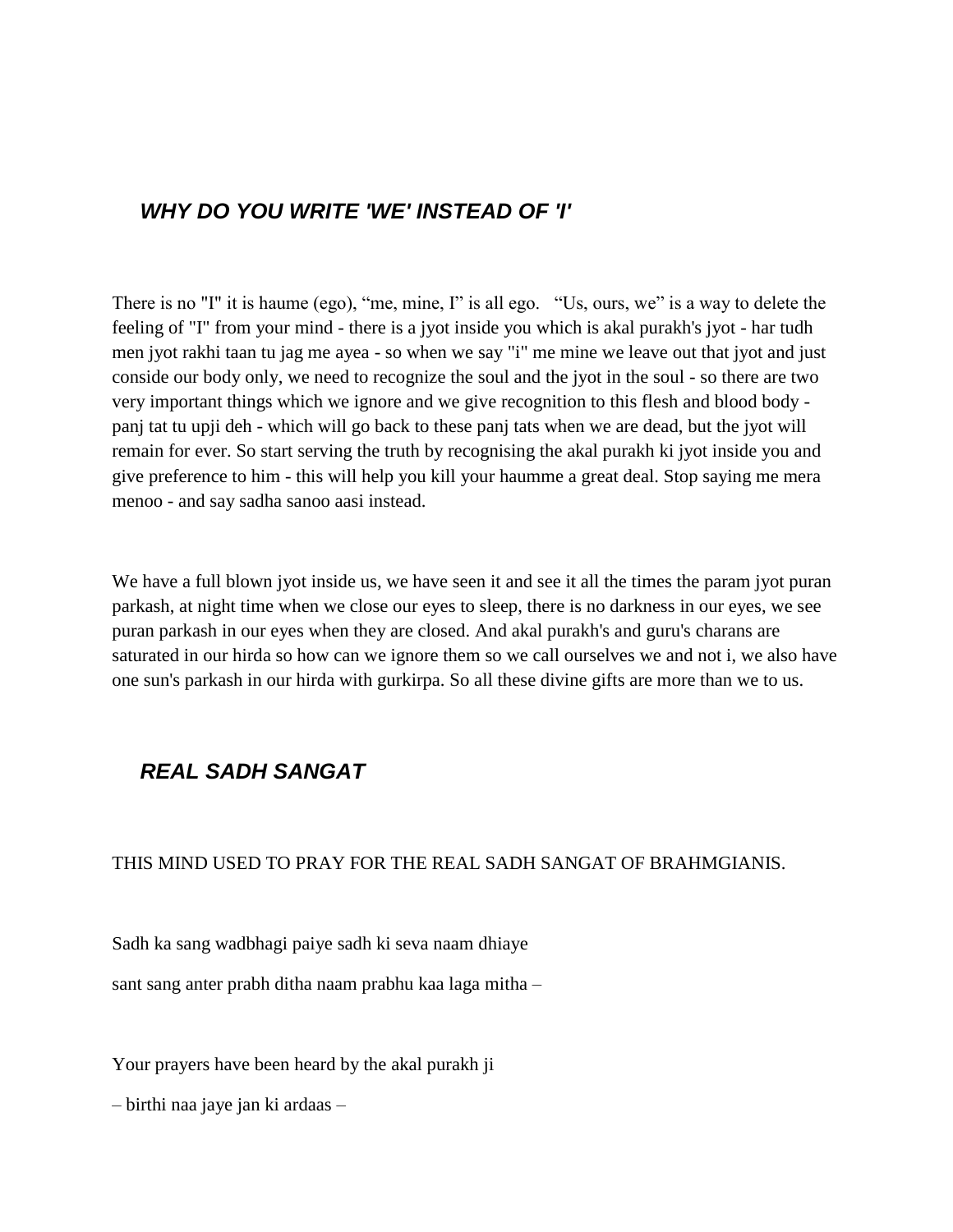this is the real ardaas, we wish everybody does that ardaas – people go to the gurudwara with demands – and no body does the real ardaas – which is pray for naam daan and accept all your misdeeds. Your purble karma ke ankur have risen, your punn karam have risen, so thank akal purakh a zillion times – gur kirpa hoi taan gurparsadi naam prapat hoyea.

We have to build a real relationship between us. That of a pure Sadh Sangat in order to help you attempt and achieve the real objective of Jivan Mukti.

#### <span id="page-10-0"></span>**2. The Path**

You don't really need to read any book to achieve the Jivan Mukti. All you need is a Gurparsadi Naam under the protection (Chattar) of a complete saint (Puran Sant – Puran Braham Gyani – A Param Padvi ) – who can give you Naam Daan and with His blessings your journey to Sach Khand will become very easy.

## <span id="page-10-1"></span>**THE PATH**

There is no logic on this marg (path) – the only logic is shardha (trust) and vishvaas (faith) – complete commitment to the guru – complete surrunder to the guru –and that is what gurbani says – most people don't even understand the difference between gurmanter and naam – 99.99 percent of the sangat is dwelling just in Dharam Khand or below it. They are forgetting the Mool Manter and are being dragged in to confusion by the normal preachers of the time – the preachers themselves don't have any spiritual progress (kamai or bhagti) so they don't know how and what is the right interpretation of Gurbani .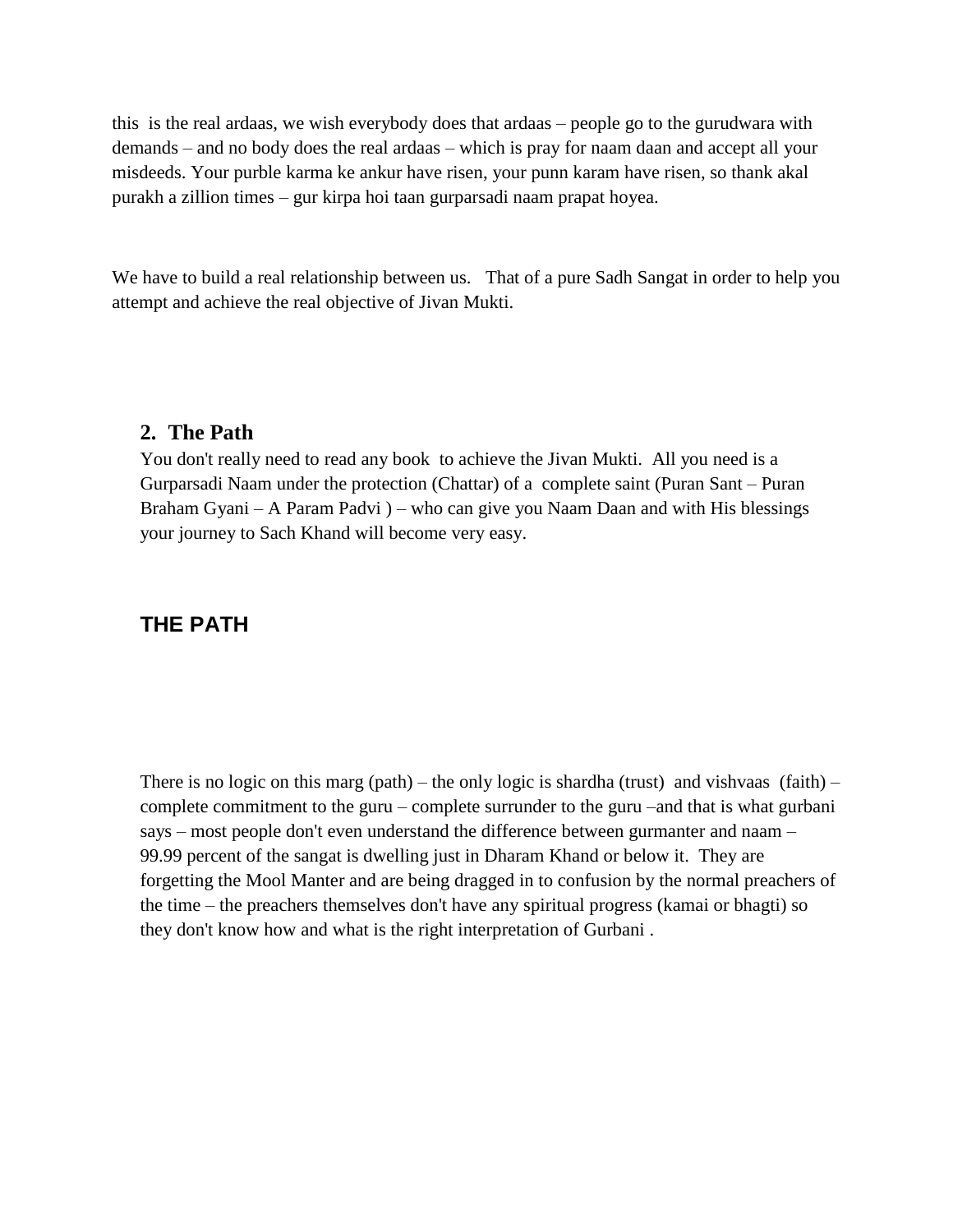## <span id="page-11-0"></span>**TRUST AND FAITH (Shardha and vishvaas)**

Shradha and vishvaas, that is what bhagti is all about, these two things will take you to the highest level, your simran and other things will help you only if you have these two things in yourself. Jiske ridey vishvaas prabh ayea tat gyaan tis man pargatayea. And there is no depth or any dimensional boundaries for these two things, so more deeper shardha and vishvaas you have more rewarding it will be, so never let your vishvaas and shardha get shaken, you will find many distractions in your way, which will try to shake your vishvaas and shardha, but at such a time just stay focused on the guru's bachans and you will overcome it, many a times guru will also do something to distract you from your vishvaas and shardha, to find out how much and how deep is your love for god and him, and these are very critical moments you have to survive these moments, the best tip we can give you is listen to whatever guru says and say – "sat bachan" (True words). This will never let any distraction into you. You don't have complete gyan, and the guru has the puran gyan, because he has achieved the ultimate and sitting at a param padvi atal awastha - so nothing can rock him down, the puran gyan for puran bhagti is guru's property only, and he is the one who can give you the gyan, that is why gurbani says - guru bina gyan na hoi, guru bina ghore andhaar, guru bina kine naa payea, bin satgur bhagat na hoi, bin satgur naam naa paye, es bhagti nu sur nar muni jan lochde jo bin satgur payee naa jaye - all these folks, devi devte are in karam khand only (we will talk about this at another time). Anyway the bottom line is shardha and vishvaas and follow guru ke bachan, because they are amrit bachans.

#### <span id="page-11-1"></span>**WISDOM**

BRAHAM GYANI AHAM BUDH TYAGAT – for a saint (bhagat) there is no wisdom of his own, he surrenders his mind – budhi – wisdom to the Guru and takes His Budhi – wisdom.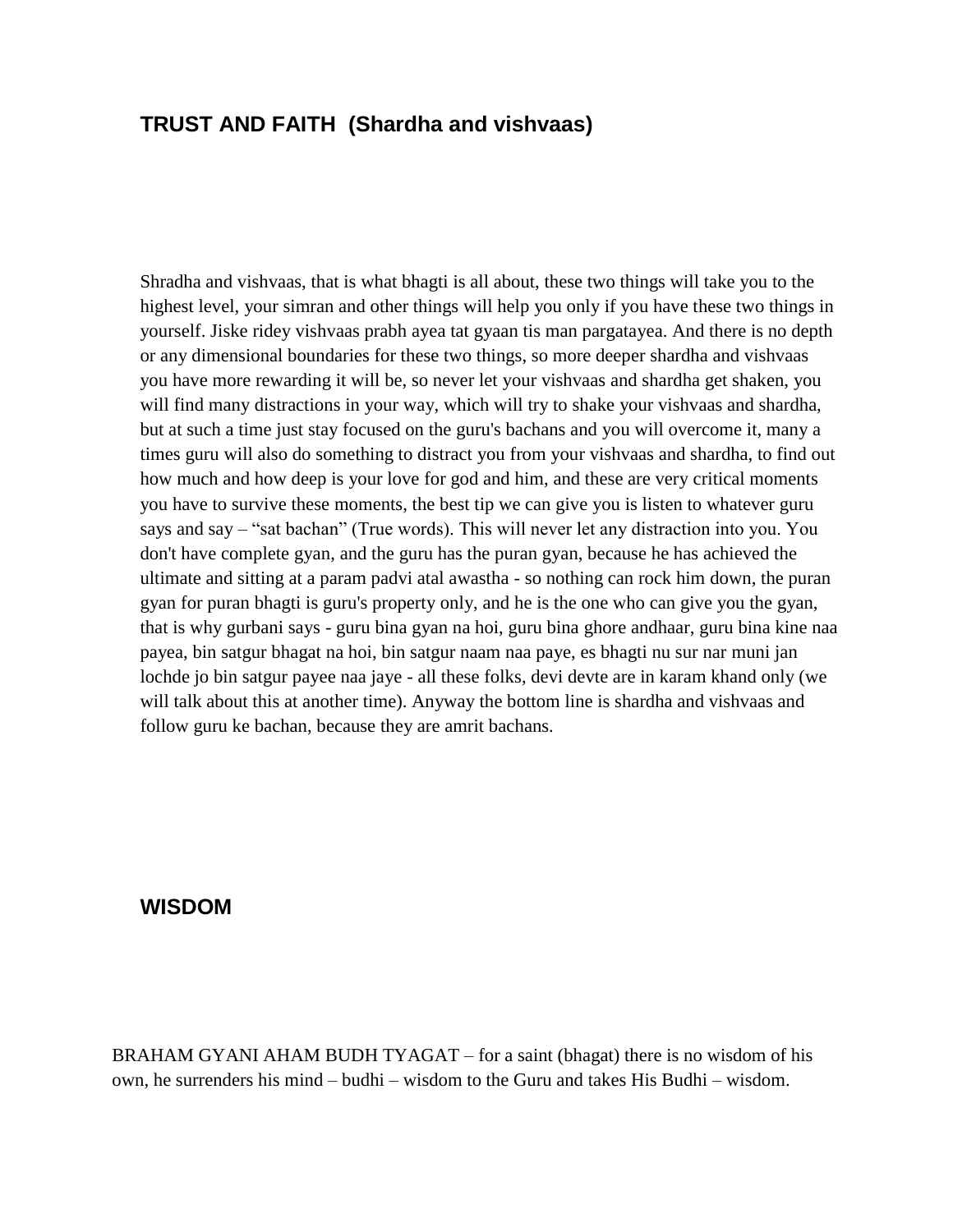## <span id="page-12-0"></span>**TESTS**

There is a test every second for you when you are moving on Sant Marg, even after achieving the ultimate you still have tests, He will continuously watch you and make sure if your love for Him has increased or diminished because there is no limit to the Love for Him, it has to be unlimited (beant) like Him.

*(To over come the tests remember this : )* 

#### 1. Akal Purakh and the Guru at Number One no matter what happens – honor His words. Prabh ka simran sabh te oocha

2. Sangat at Number Two – Seva of the Sangat – langar – shoes – cleaning and whatever you can do.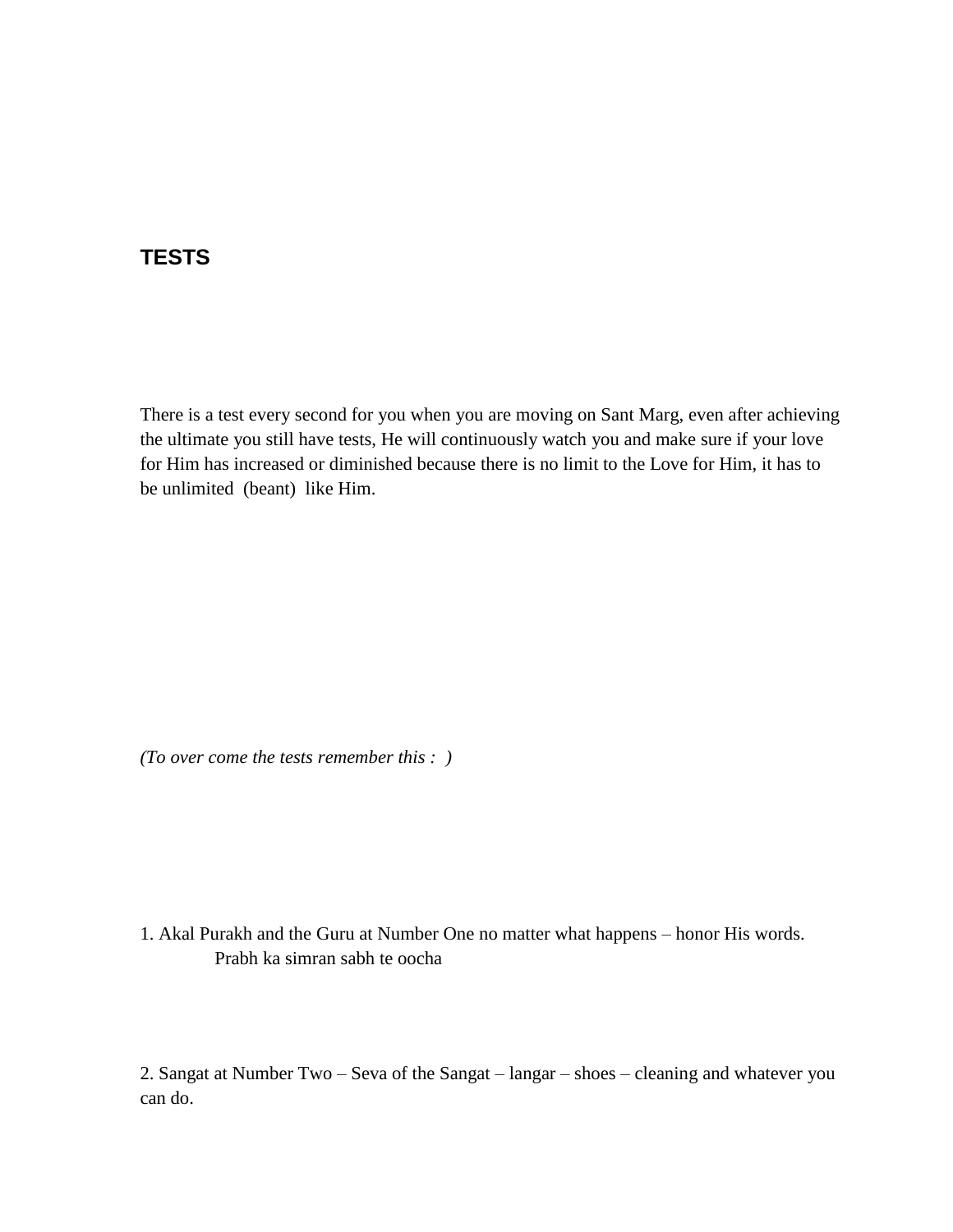3. Your own family comes later.

Don't give up since there will be a lot of distractions from all sides to derail you , keep committed and keep on moving.

## <span id="page-13-0"></span>**ATTACHMENT**

There are other tests you may have to go through – like Moh of the family. This doesn't mean you ignore them, give them everything they deserve and they are entitled to you because this is your responsibility, so start treating them as your sangat too, then your moh will be converted to love and you will never have difficulty in getting out of moh. You will be able to get over these Panj Doots (5 Thieves)once you get the Gurparsaadi Naam and you go in Smadhi, so don't worry about it.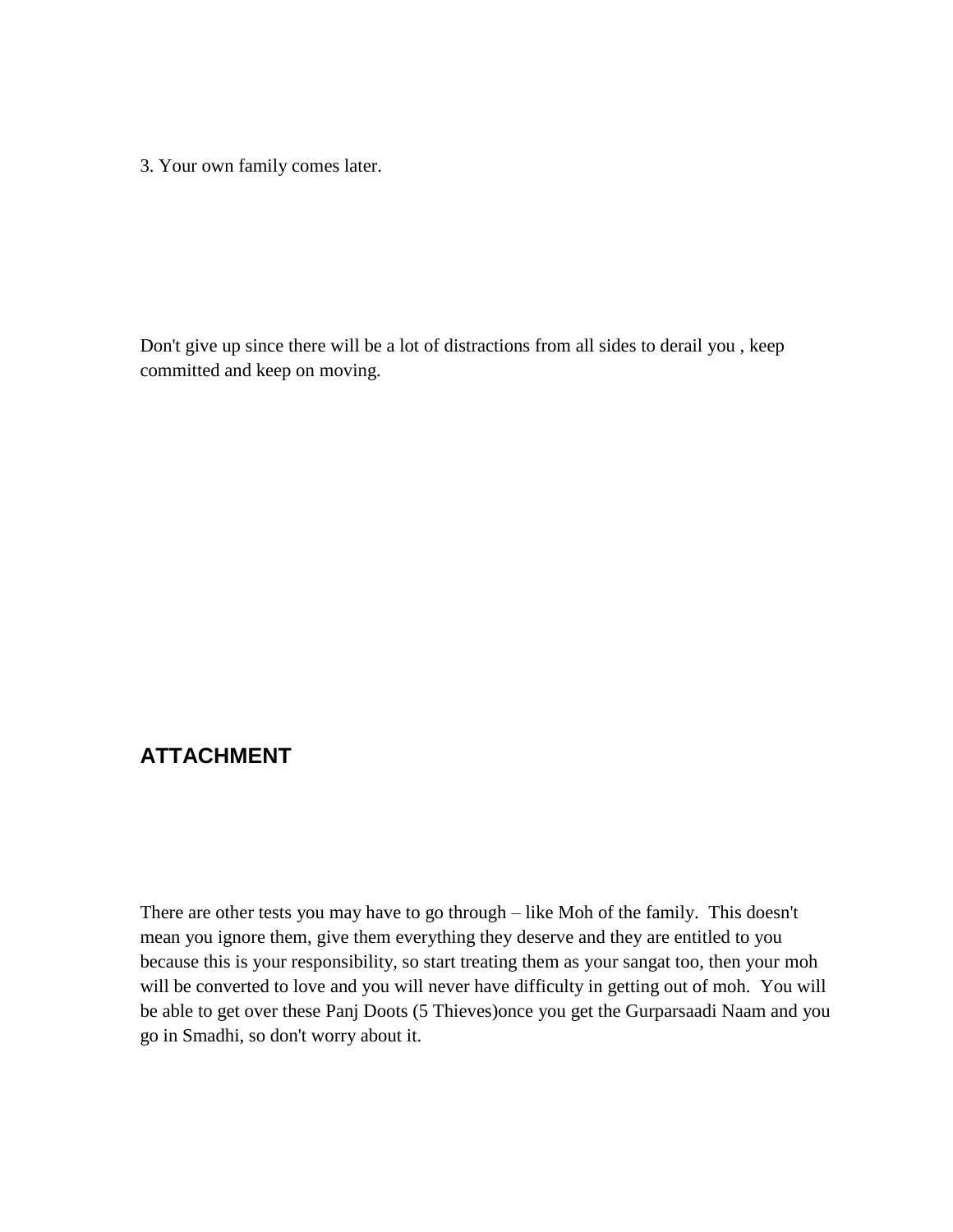## <span id="page-14-0"></span>**FIVE THIEVES**

Panj Doots don"t go away over night, it is the constant practice for a long time that will bring the Panj Doots to your service under your control, it is the Naam Ki Seva Atut Kamai of Naam Simran that will bring these five enemies under your control, indulging in undue discussion will definitely drain your Amrit out unless you have reached a state of completeness, Param Padvi, Jivan Mukti, Braham Gyanta. It is the Smadhi Abhyaas and using the spiritual cleaning process in Smadhi will bring peace inside and will drive the Doots out, it is the Gur Kirpa that will bring these Doots under your control, and nothing else, however, in common day life, forgiveness is the weapon to remain peaceful and nirlep from Krodh, forgive the person who is hurting your ego, in Bandgi there is no Maan and Apmaan, no respect and disrespect, that is why Nindya or Ustat are same for a Sant Purush. Once you reach the stage of Param Padvi, then these Doots serve you; and so a Braham Gyani rules over these Doots and not the Doots rule over him, and so was Dassam patshah Ji. Your anger ridden uncle made a mistake by saying Guru Gobind Singh Ji had anger to be able to fight. He made a mistake by comparing himself to the Dassam Patshah Ji, Guru Sahib Ji were engaged in the diminishing of the crime from the society, that was His destiny, that is why He is known as Dusht Daman, infect every Sant does it, and every one"s service is different, the Sant takes the poison out of you and gives you Amrit, infect the Sant drinks your poison and gives you Amrit, and by doing so He removes the criminal or even dangerous elements like Panj Doots, desires etc from your inside, he cleans you up from these deadly viruses, for that matter why would the Almighty create the earthquakes and other disasters on the earth, one good example in sikh history is the attack and demolishing of the Akal Takhat, to correct the society, so the understanding of these facts and Gyan is very important in order to remain unaffected by such situations.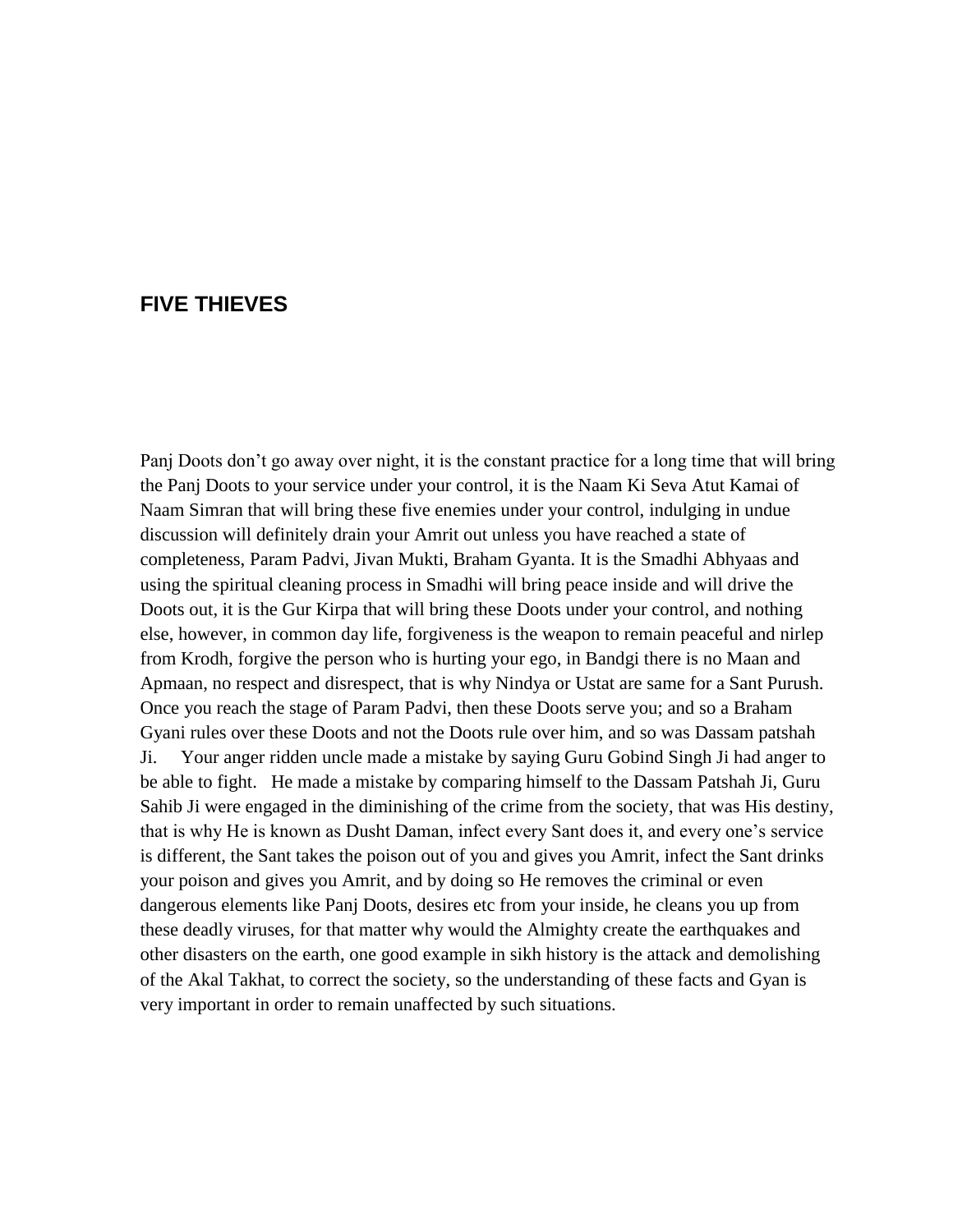# <span id="page-15-0"></span>**COMPARING YOURSELF TO THE GURUS**

Again Dassam Patshah has been a unmatched spiritual power, so comparison with Him will be a mistake, for that matter comparing yourself with anyone or any Bhagat is kind of a Dargahi Crime, so abstain from doing so.

# <span id="page-15-1"></span>**DASVANDH (tenth)**

You need to give daswandh of earnings and of time to the Guru to become unattached (nirlep) from maya, this is mandatory according to the divine laws, there is no other way that you will be able to get out of maya without giving dasvandh to the Guru.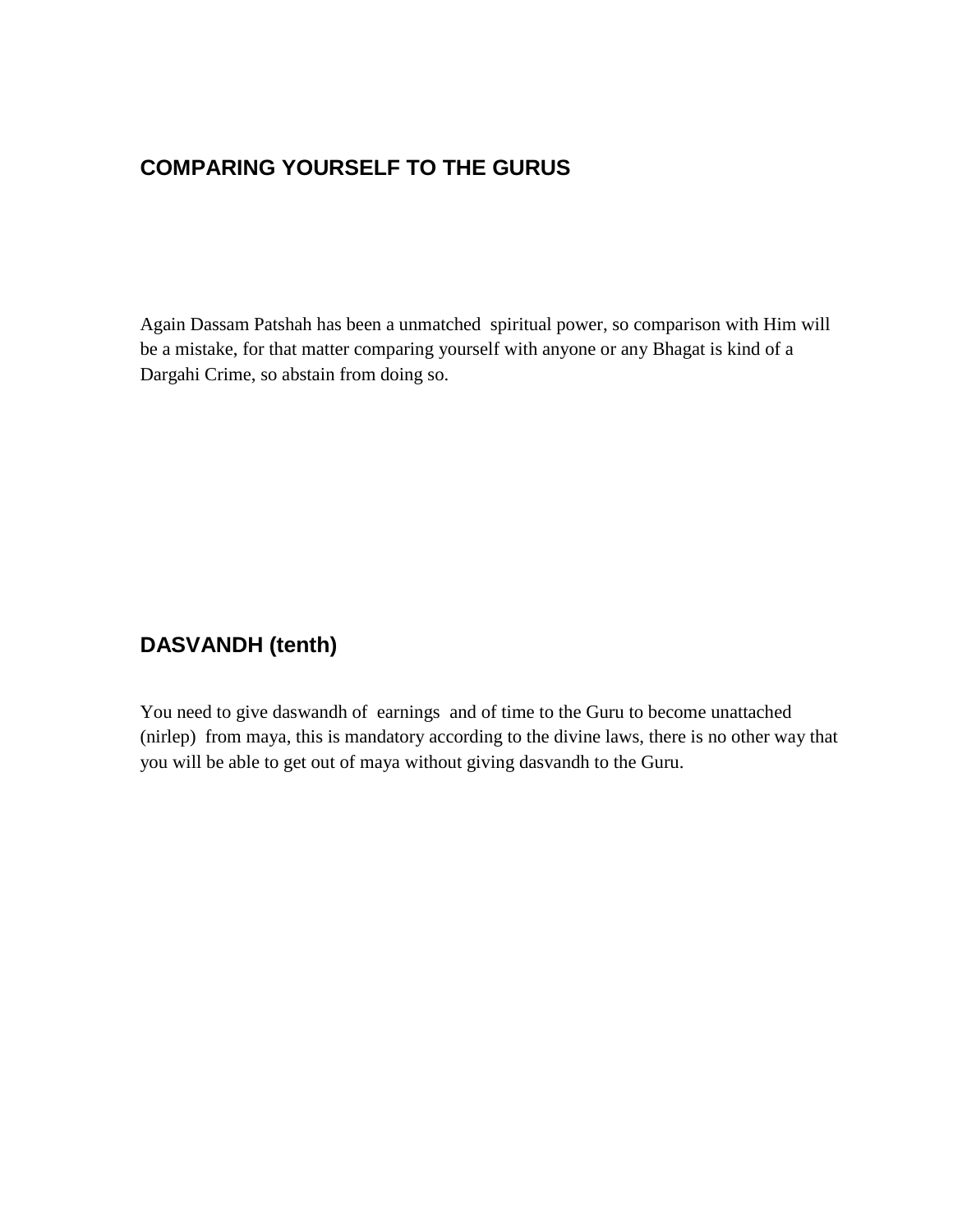## <span id="page-16-0"></span>**SURRENDER**

You have to completely surrender yourself to the Guru – TAN MAN DHAN SABH SAOP GURU KO.

You need to give everything to the Guru then only He will give you Naam Amrit – the highest Amrit.

# <span id="page-16-1"></span>**BECOME THE DUST**

You have to become Sagal Ki Reena; everybody"s Charan Dhoor; you have to become a Dassan Dass – slave of the slaves, lowest of the lowest, neechan ke att neech, bishta key kirey key bhi dass, and calling yourself a king and so on is totally opposite, so how can you expect to remain calm, this is how He teaches you, better take a lesson, and be humblest of the humblest in the actual day life.

## <span id="page-16-2"></span>**IN A MESS**

If you are true to the Guru than the Guru will take you out of every such situation, that is what we learned and followed, a full and complete commitment and belief in the Guru. There is no other way for sure to save you out of such mess.

# <span id="page-16-3"></span>**INTERNAL DISCIPLINE**

Internal discipline (anderli rehat) is the real thing. Try to clean yourself up internally, and do simran and Sangat.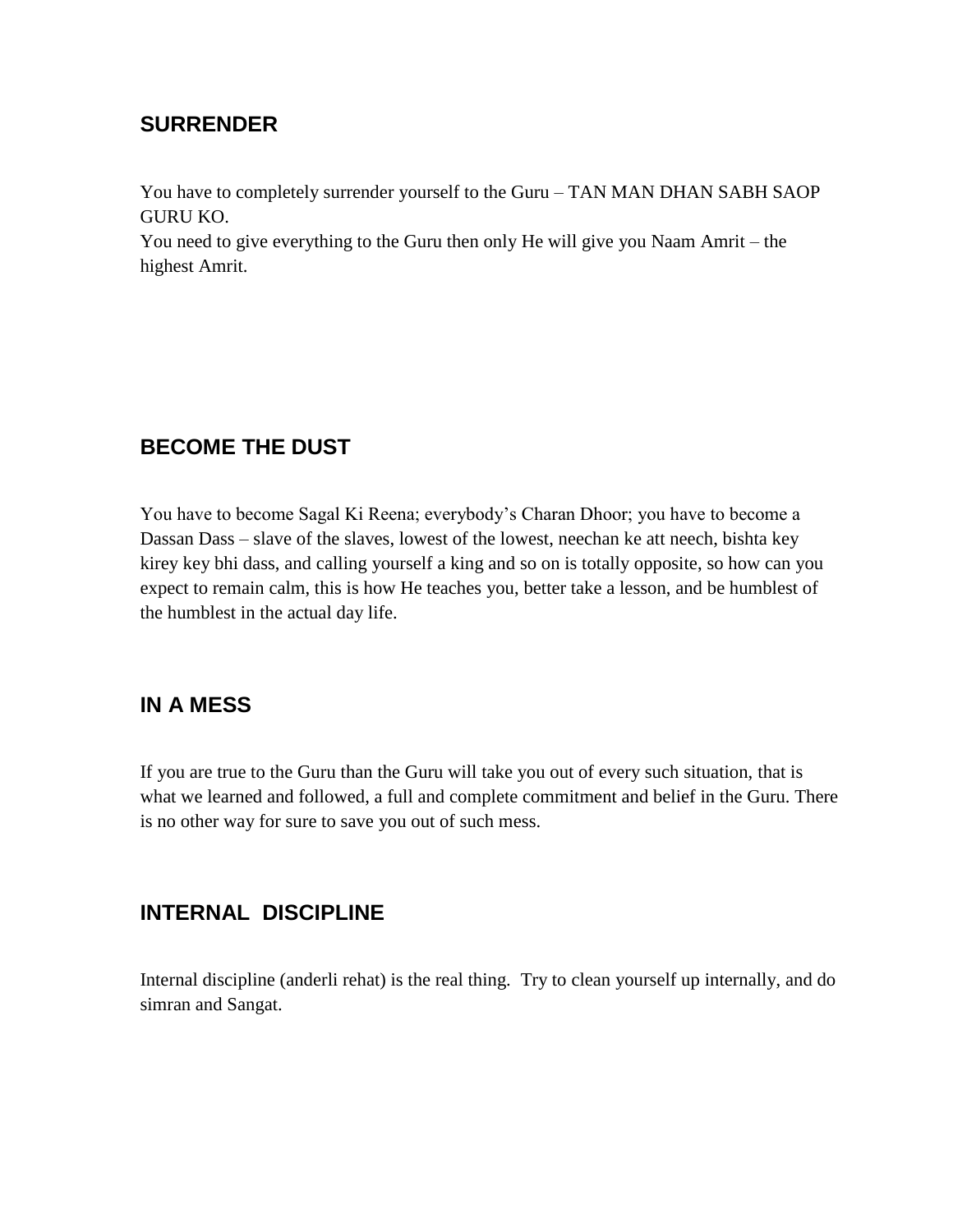## <span id="page-17-0"></span>**ONE RELIGION**

Braham Gyan (God's Knowledge) is same, divine laws don't change they are same in every religion, there is only one religion and that is Akal Purakh Himself.

#### <span id="page-17-1"></span>**3. Guru**

## <span id="page-17-2"></span>**DOUBTS**

Doubt (Dubidha) was a reason for obstructions in your way as you have accepted you have been having trouble doing Simran. But now you should be doing better and better. Even during the Guru"s times people were in such Dubidha, lots and lots of the people didn't believe the Gurus, otherwise all Sikhs would have become Jivan Mukt. THIS IS THE BIGGEST DUBIDHA SIKHS ARE CURRENTLY IN, AND ONE CAN'T GET JIVAN MUKTI IF YOU ARE IN THIS DUBIDHA.Consider Shri Guru Nanak Dev Ji - their mother and father never believed Him until the last moment, that too because being the parents of the Puran Sant Puran Braham Gyani - Akal Purakh's Roop, they had to get Jivan Mukti so that was when Guru Sahib's mata ji got enlightened just by accidentally touching his feet, and so His father got the Gyan as well. Guru Patshah Ji's wife and her parents had the same problem. This why it is said in the Gurbani - BANI VIRLE KE GHAR JAYE - KOTAN ME NANAK KOI NARAYEN JEH CHEET - in ten millions there is one person who knows the value of NAAM RATTAN - LIKE ONLY A JEWELLER CAN KNOW THE VALUE OF A DIAMOND.

## <span id="page-17-3"></span>**ONE GOD DIFFERENT EMBODIMENTS (SAROOPS)**

Nirgun saroop (No Embodiment) - param jyot puran parkash (Supreme Light) - mansarovar complete silence - in braham khand where there is no other naam.

Sargun saroop (All Embodiments) - in all of us and all his creations. har tudh me jyot rakhi taan tu jag me ayea … O Lord you placed your light in me when I came to the world.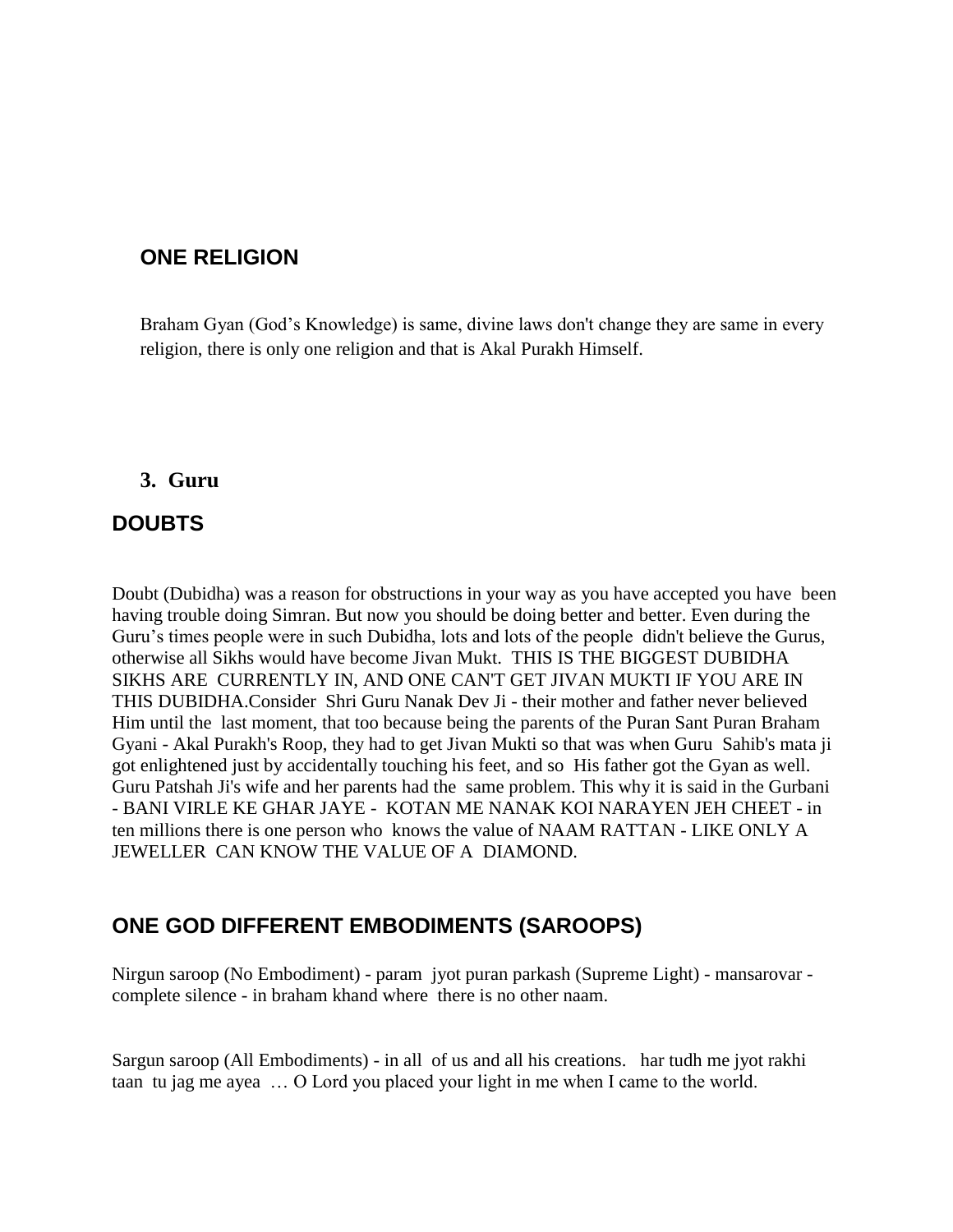Gyaan saroop (Divine Knowledge Embodied in The holy Scriptures) - Shri Guru Granth Sahib ji

And a Satguru / Braham Gyani is His Roop (The one who Knows God one on one , has no more ego and only God"s Light blazes through them. That FORM of God is a God-conscious human being ) - that is why

Gurbani says on page 273-

breham giaanee sabh srisatt kaa karathaa || … The God-conscious being is the Creator of all the world. The God-conscious being lives forever, and does not die. The God-conscious being is the Giver of the way of liberation of the soul. The God-conscious being is the Perfect Supreme Being, who orchestrates all. The God-conscious being is the helper of the helpless. The God-conscious being extends his hand to all. The God-conscious being owns the entire creation. The God-conscious being is himself the Formless Lord. The glory of the God-conscious being belongs to the God-conscious being alone. O Nanak, the God-conscious being is the Lord of all. ||8||8|| <http://www.sikhitothemax.com/Page.asp?SourceID=G&PageNo=&ShabadID=942&Format=2>

## <span id="page-18-0"></span>**SATGURU**

"gian dhaian kich karam na jana sar na janaa teree sabh te vadhaa satgur nanak jin kal rakhee meere." Akal Purakh Is Saying 'Hey Nanak! The Satguru Is The Highest' That means Satguru is the greatest. Nanak Patshah was a Roop of Nirankaar he was a Puran Satguru "dhan nanak teree vadee kamaee, sidh bolan subh bachan, dhan nanak teree vadee kamaee"

Indeed guru nanak patshah was the one who brought the mool manter and so much braham gyan on this earth from dargah, so no match with his contributions to uplift the souls on this earth. He is the one who made bhagti so easy and so easy to achieve jivan mukti on this earth, he should always be praised for that, and he did that by unbeleavable walking over 82, 000 miles - nobody else could do it. Guru nanak is dhan dhan, guru gobind singh is dhan dhan, guru granth sahib ji is dhan dhan and all the patshahis are dhan dhan who gave us so much of braham gyan that we can become jivan mukt by following their Primal Words (turqi bani).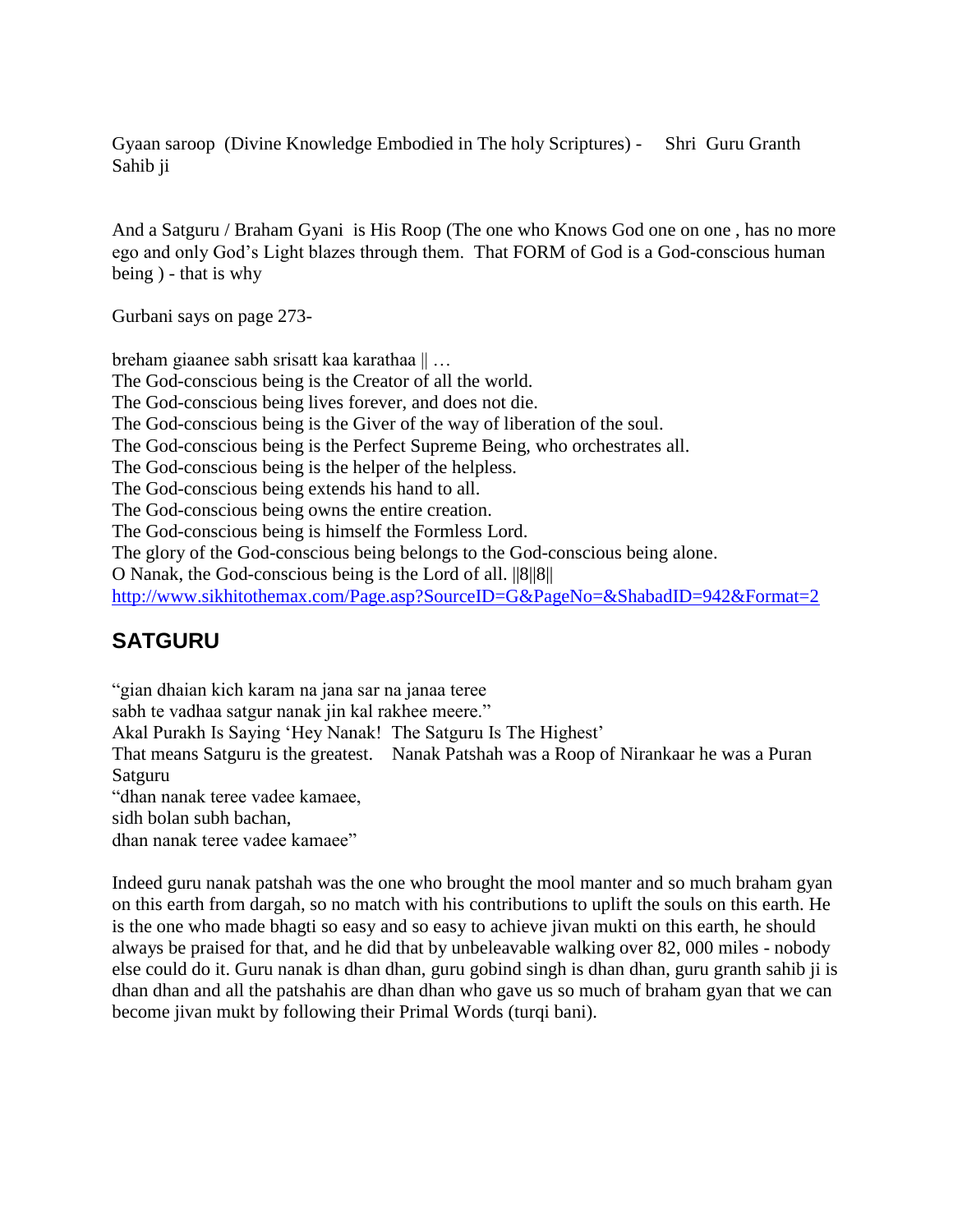# <span id="page-19-0"></span>**SATGURU NANAK**

SOME SAY THAT SATGURU NANAK DEV JI WAS THE FIRST ONE TO GET TO SAHKHAND, THE ONLY SATGURU THE WORLD HAS SEEN AND THAT THE WORLD WILL SEE. AND THAT NAAM ONLY CAME WITH GURU NANAK MAHARAJ, AND THAT ALL PAST BHAGATS WERE ACTUALLY BLESSED BY GURU NANAK MAHARAJ IN A SPIRITUAL FORM.

Only a fully enlightened soul who has a Puran Jyot Parkash and is a Sada Suhagan is the one who makes it to Sach Khand and higher khands; and Guru Nanak Patshah Ji was no doubt the one in the Braham Khand (God Realm) ; He was Nirankaar Roop Puran Sant Satguru; that is for sure is true. But Naam only came to Guru Nanak Patshah Ji looks untrue; there have definitely been Sants, Bhagats and Braham Gyanis in all ages before Guru Nanak Patshah's arrival in this world, and even after His departure from the world, so other theories are untrue, Sant Kabir a nd lot of other Bhagats were Shree Ramanand"s disciples; and for sure Sant Kabir was a Puran Sant Satguru, a Puran Braham Gyani and was for sure a Sach Khand and Braham Khand Vaasee; a nd so are the other Bhagats whose Bani has been included in the Shree Guru Granth Sahib Ji. Do you think that Mohammad and Jesus got to the heights of spirituality without Naam ? sounds absurd; the laws of divinity don"t change with time, they were there right from the Aad (Primal Beginning) and will remain for ever. To be honest and absolutely truthful to you and we hope you believe us this time; spending time and efforts in knowing and trying to get an answer to such questions is

just a waste of time and effort, and will not do any good to you in anyway, you will rather get trapped in the doubts and distractions, and will not bring you closer to the Almighty.

#### DID ANYONE GET TO SACH KHAND BEFORE GURU NANAK MAHARAJ?

How could Jesus reach the heights of spirituality without love ? That is true for other Bhagats and Sants. Gurbani says: Har Jug Jug Bhagat Upaayea (God sends his saints in every Age); these kind of thoughts prevailing in the minds of the sikh masses bring the duality and hatred in us; it fills ourselves with ego and doubts; we are nobody to measure anybody"s spiritual levels, we should not be engaged in measuring and judging the others for their spiritual levels, whosoever he may be, every Bhagat is different, every sant's bhagtee is different, so what is the point of getting involved in such thoughts and discussions, We guess you are so by nature, and you need to work on yourself to stop asking such questions which are not going to help you, naam simran is the only thing that will help you at this stage, naam simran is the only thing which will answer all your questions.

# <span id="page-19-1"></span>**SAME JYOT IN ALL THE SAINTS**

It is the same Jyot in all the Bhagats and Sants, whosoever it might be. The only difference is the extent of purity of the Jyot, the extent of the brightness of the Jyot, the more brighter the Param Jyot is the higher the spiritual level is, and there is no limit of this purity, it is like a deep sea – mansarovar without any dimensions, whose depth or boundaries are beyond the imagination of a human mind. So whether it is Guru Nanak Patshah or it is Jesus Christ or Shree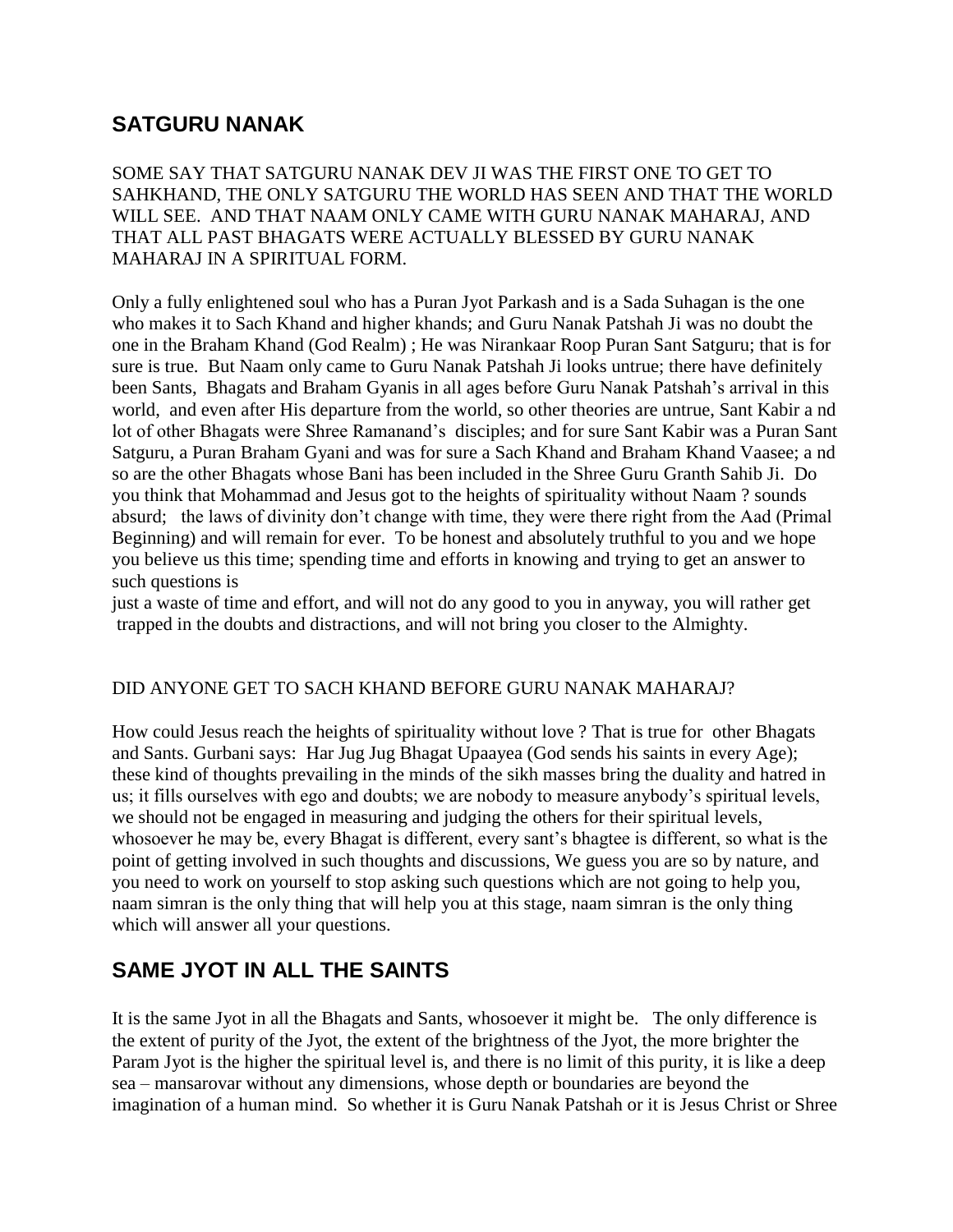Rama or Shree Krishna, the Jyot is same, and this is the most important thing to understand. The Guru Sahibans have lead us to the Bandgi of Dhan Dhan Paar Braham Parmesar: Pooja Akaal Ki, whereas some of the Hindu Devtas have lead the masses to their worship, therefore the Guru Patshahian"s Jyot probably was much more pure than others. Guru Sahibans have not preached their own worship, they preached Ik Oankaar Satnaam Dhan Dhan Shree Paar Braham Parmesar"s worship.

## <span id="page-20-0"></span>**NEED FOR SATGURU & SATNAAM**

For a normal person this spritual journey can be commenced but can't be completed with out the blessings of Akal Purakh Himself - and Gurkirpa of a Puran Sant Satguru - Bin Satgur Bhagat Na Hoi - Bin Satgur Kine Naa Payea - Bin Satgur Mukt Naa Hoi. In order to accomplish your journey to Sach Khand you need to have a Gurparsadi Naam and Puran Sant Satguru is the only one who is capable of giving you the Gurparsadi Naam - Satgur Sikh Ko Naam Dhan De - Naam Amolak Rattan Hai Pure Satgur Paas. It is well defined in the Mool Manter that the True Naam - Sat Naam is Gurparsadi.

#### <span id="page-20-1"></span>**GURBANI**

The entire Gurbani is just the praise of Akal Purakh, Naam, Sants, Bhagats, Sadh, Braham Gyani and nothing else. The Naam Rattan resides in SACH KHAND (the heart of a saint is where God resides hence is sach khand) and can only be brought on this earth by a person who reaches SACH KHAND and becomes abhed(absorbed) with Akal Purakh and becomes His Roop and he can only by a Puran Braham Gyani - a Puran Sant or A Puran Sadh, that is what our Gurus were that is what they did, the divine rules can't change with time, they remain forever , bhagti doesn't change in a yug, it stays the same.

Now your bhagati has increased gurbani is coming inside you – jiske ridey vishvaas prabh ayea tat gyaan tis man pargtayea – this is an excellent sign, now when you listen gurbani more and more deeper meaning of the gurbani will start to flow inside you – gurbani is amrit too – but we have to stir it to get amrit from gurbani – it is a mansrover of braham gyan – sarvar ander hira moti so hansan ka khana – the hans – sant will keep on retrieving these gyan ke moti from gurbani and a manmukh will just keep on reading it and keep on doing path and path and path – it is no use reading gurbani if you don't bring it into your karni and understand it – the amrit is these priceless jewels of gyan which are hidden in gurbani and whosoever reterives them he becomes a braham gyani others just keep on fighting on fake issues of dharam. So we have to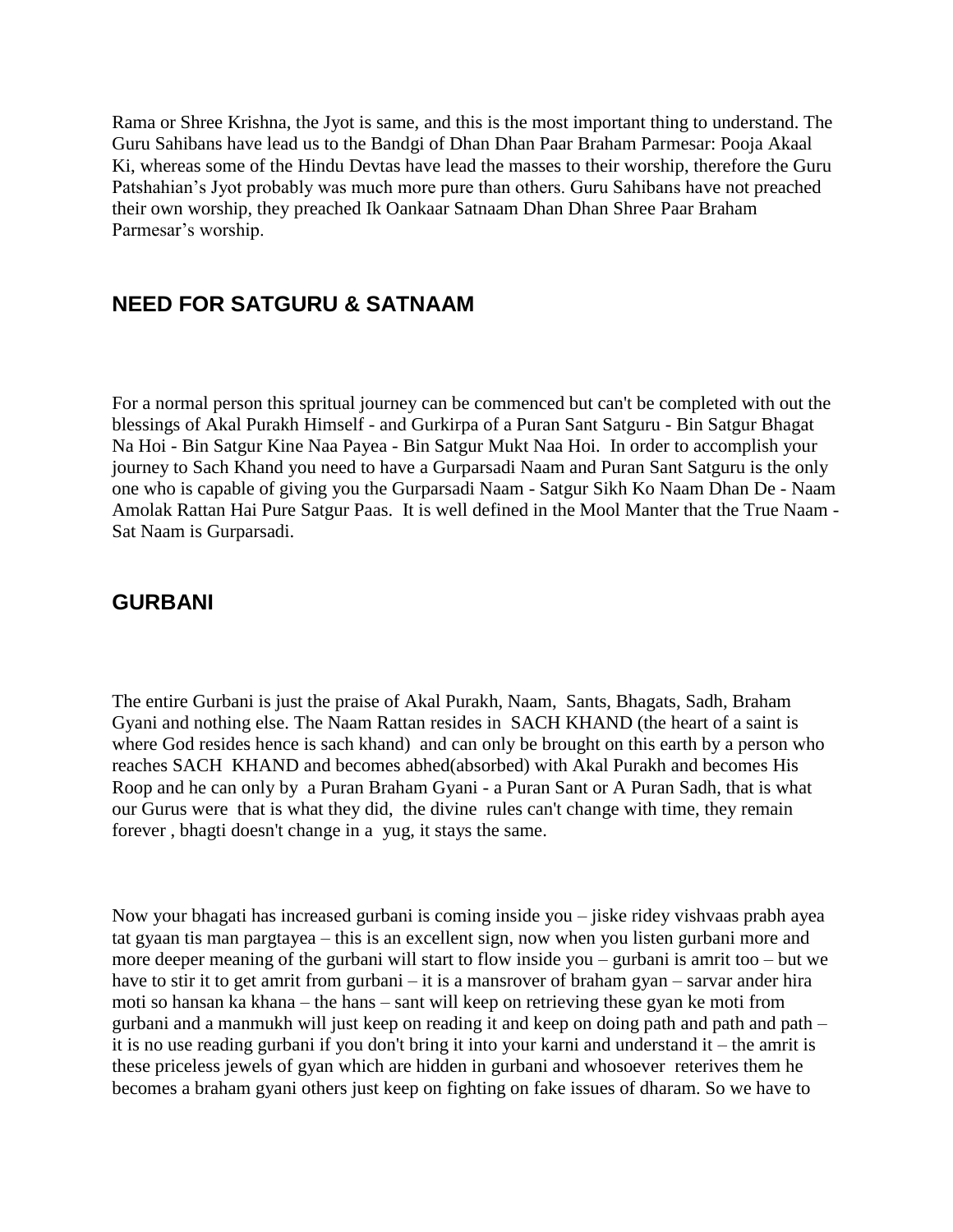concert our efforts on naam and tat gyan.

All the brahm gyan is from gurbani only, there is nothing outside gurbani, the only difference is that it keeps on coming inside you as you move along, the gurbani has come from sach khand, and one can't understand it completely unless he reaches that level, even at sach khand level it will be difficult to explain it completely, it can be explained in better terms, but not completely – it is unlimited mansarover of braham gyan whose depth and boundaries are limitless. We have repeatedly explained that guru granth sahib ji is akal purakh's gyaan saroop – infect we are undermining the Granth by saying it is just the Guru – because it is actually God's Form – pothi parmeshwar kaa thaan sadh sang gobind gun gao puran braham gyan – it is paar braham ki deh.

## <span id="page-21-0"></span>**GURU**

The word Guru means who takes away darkness of agyanta (ignorance of God) from your mind and brings in light of gyan (divine wisdom).

## <span id="page-21-1"></span>**GURU GOBIND SINGH JI**

Ek pita ekas ke hum barak – dassam patshah ji's unlimited contribution to uplift the society is unquestionable. He was nirankaar roop – a puran braham gyani a puran khalsa and we are all proud to be following his path of truth and serving the truth. You should all take him as your role model and try to become like him.

## <span id="page-21-2"></span>**GOD THE FORGIVER**

He is PARAM DYALOO –VERY KIND so don't worry, the moment you accepted your fault or sins, He forgives you the same moment. HE IS DANA DINA – BAKSHAN HAARA.

## <span id="page-21-3"></span>**MEETING THE BRAHM GIANI**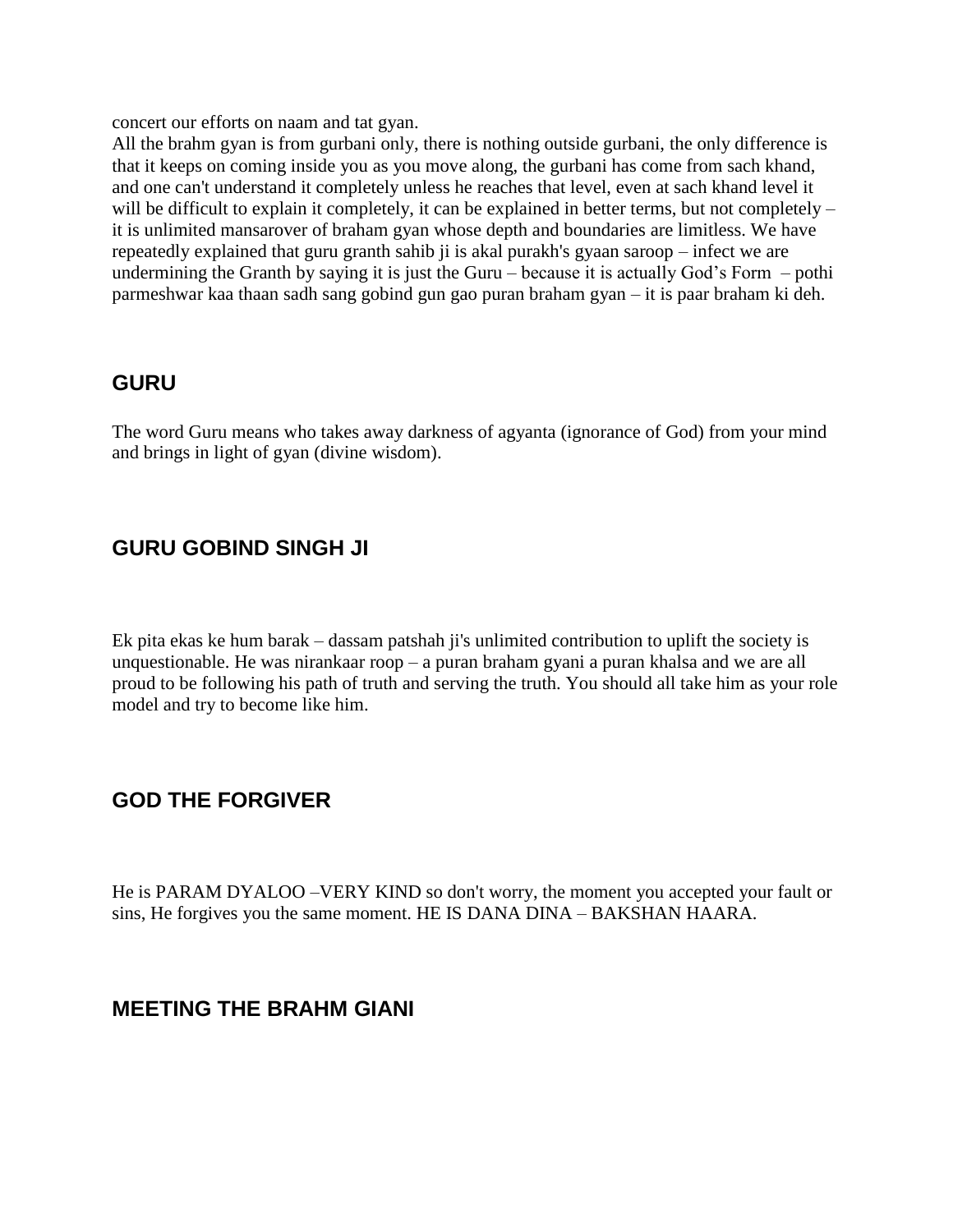Baba ji's biggest blessing is SatNaam which has already been given to you, so it is your devotion and love which is pulling you to come and see him, but he is always with you, however, it doesn't mean that you shouldn't come to see him.

Brahm gyani ka daras wadbhagi payye - your visit will be a an incredible gift for you. You are very lucky to make up your mind to visit Baba ji and get his blessings. We will give you a very warm welcome, you must never have seen sach sangat before.

It is all Baba ji's kirpa and paar brahm parmeshwar's kirpa only – bhag hoa gur sant milayea prabh avinaasi ghar me payea – sant sang anter prabh ditha naam prabhu kaa lagaa mitha – esa sant milawo mo ko kant jina ke paas – gyan anjan gur dia agyaan andher binaas har kirpa te sant bhetyea nanak man pargas - all this gurbani is coming true for you all. Baba ji's sangat is just beyond description, you must not have seen a sangat like him, when we are sitting in his sangat it is like sitting in dargah, there are no doots around you in his sangat, you get a complete concentration of mind and body and soul, his bhagti is very pure and extremely high, every second he is in the hukam of shri akal purakh ji, he gives puran gyan for puran bhagti and helps you through your bhagti at every step. Bhagti can't be done without puran gyan.

There are several people who can see the divine sangat sitting around us – souls of saints and sadhus from sach khand - in our sangat, can see a lot of parkash all around, most people get darshan of guru nanak patshah and guru gobind singh patshah ji. We had darshans of the gurus several times, once vishnu was in front of us for well over an hour or so but we didn"t bow to him as Satguru is higher than him. Many a times our soul leaves to go in sach khand, there are just incredible number of instances happening with us, will keep on sharing more and more with you.

# <span id="page-22-0"></span>**MEDITATION CLASS**

Dandaut Bandhna (greeting the Guru by lying on your belly) should be physically done when you enter the Gurudwara, that will help more and more. Anytime and every time you go to gurudwara you should do dandaut bandhna, and dust shoes, and you should give the same teachings to the kids as well. This will be a great help in making these kids the humbleness. And also at the end of the simran session daunaut bandhna will be very beneficial.

Sit down with closed eyes and doing Sat Naam Waheguru will be more beneficial (than just WAHEGURU WAHEGURU. it doesn't need to go with the breath, just do it silently in the mind, doing Simran in mind will help a lot more, your mind becomes to start pure – read the article on Ajapa Jaap.

There is nothing wrong in chanting, but the Sangat will benefit more with internal practice. Again not just Waheguru but Sat Naam Waheguru.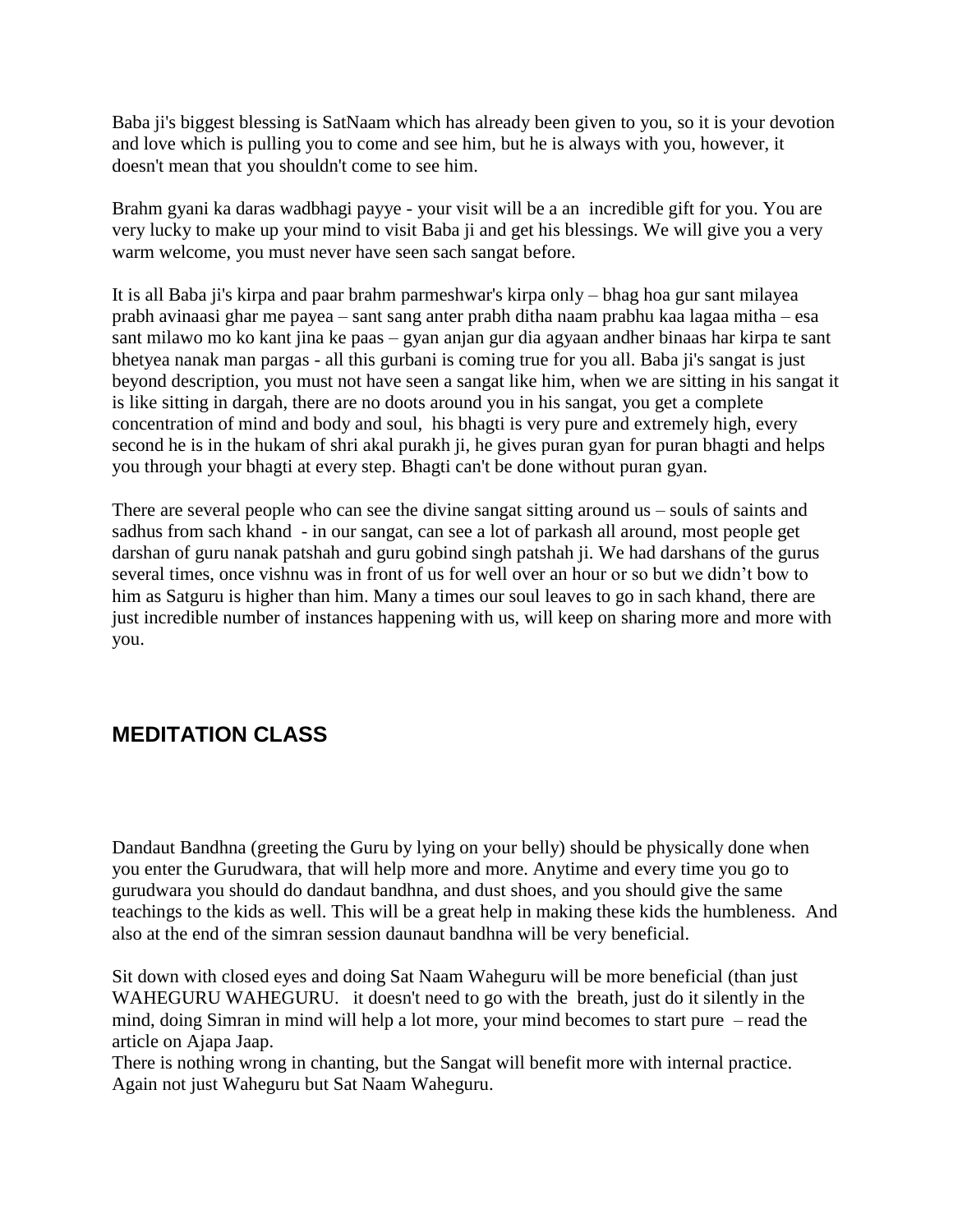Again Simran is done internally only, with the tongue it is not Simran it is Jaap - Simran is the most rewarding and powerful.

If you are doing kirtan, then chant – dhan dhan paar braham parmeshwar – several times then "sat naam shri sat naam" and "sat naam waheguru" either at the beginning or at the end of the kirtan.

# <span id="page-23-0"></span>**"WAHEGURU" KIRTAN AT AMRITVELA**

It is great seva, keep it up. We will suggest you to follow this sequence - ek oankaar sat naam (for few minutes), sat naam waheguru (for few minutes), dhan dhan paar braham parmeshwar (for few minutes), jaaps when singing along with sangat on harmonium. We have explained the difference between naam and gurmanter in one of the articles, sach khand vich sat naam da sikka hai, waheguru can take you to at the most to karam khand then you will move further only if you have sat naam, sat naam is the key to the dargah. Waheguru is not naam it is just akal purakh's praise - it means dhan dhan only and when we say sat naam waheguru - means sacha naam dhan dhan hai. Sat naam is the destination - the origin and nirgun saroop of akal purakh and you are sargun saroop and you have to merge from sargun into nirgun to the origin to obtain jivan mukti.jivan mukti is in sach khand only. Again for the seva of sangat it is good but you should conccentrate on simran - sat naam waheguru at the amritvela.

# <span id="page-23-1"></span>**KUNDALINI YOGA**

The third eye will open by guru's kirpa only (not through position (asans) and breathing technques), and sat naam will help you, you should not even think about it, and same is true with kundilini rising. Once you are blessed with gurparsaadi naam by Baba ji. Your progress should be much faster, we even didn't know when our dassam duaar opened, so please don't think about these things and just concentrate on simran - for more understanding please read the article on ajapa jaap again. Just do simran in a sukh assan (comfortable position) only.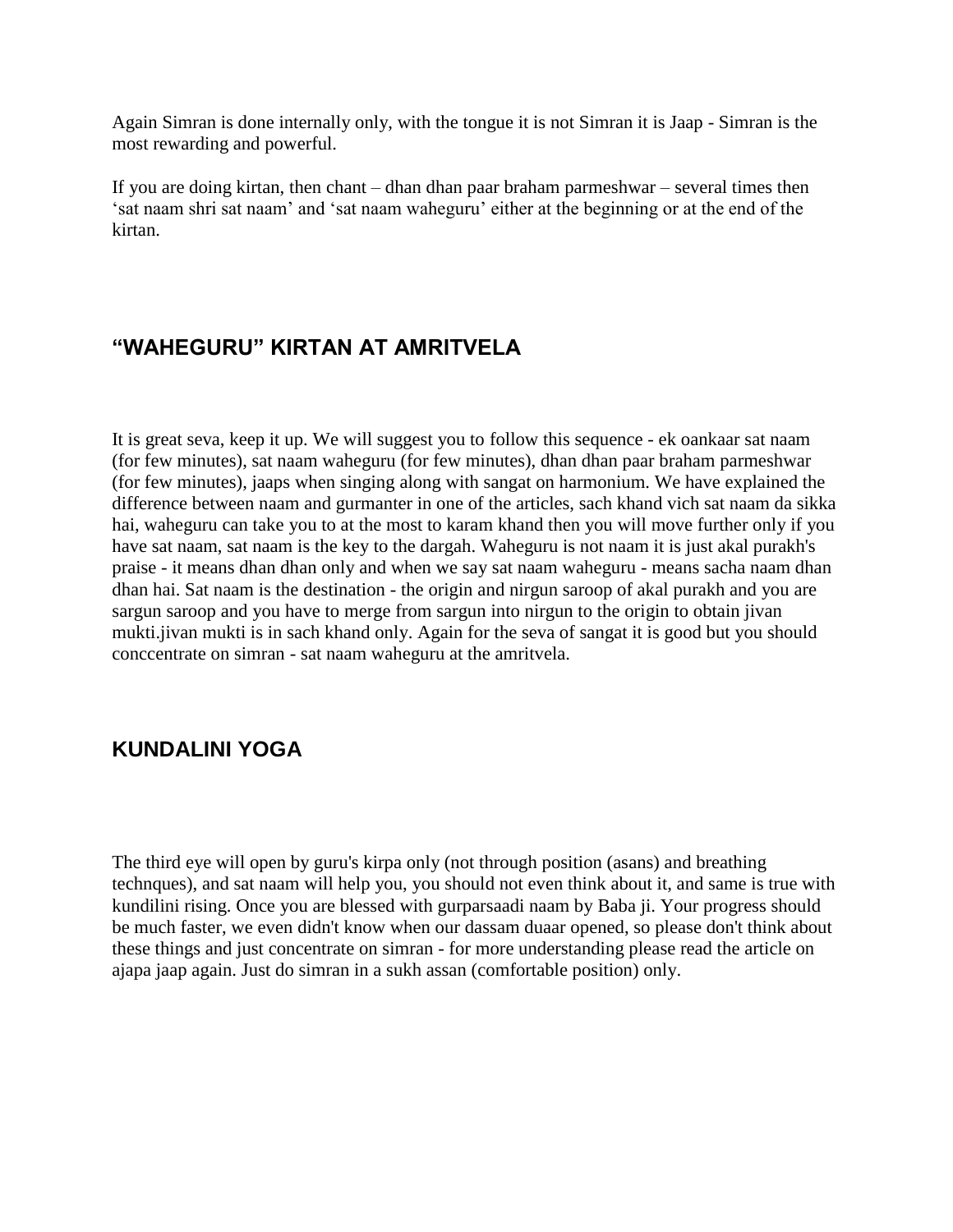#### <span id="page-24-0"></span>**4. The Truth**

#### <span id="page-24-1"></span>*RECOGNISE THE TRUTH*

You are listening to the absolute truth (these articles) , you are enlightened to recognize the truth, and you are moving on a path of truth, that is all it is about - sat naam, everything else is perishable, sat naam is chaar yugan ka sacha tirath, this is the real tirath when you travel to sach khand, not the ath sath tirath (external places of pilgrimage). You will be realizing yourself to realize him, because he is inside you covered by a dark sheet of andh agyaan (blind ignorance) by panj doots (5 thieves). Now that dark sheet has started to perforate, when truth goes inside that is what happens, the doots start to run away, they can't stay before sat naam, no evil can survive before sat naam it is unlimited power.

## <span id="page-24-2"></span>*TRUTHFUL PERSON*

A truthful person will always tell you the truth.

#### <span id="page-24-3"></span>*MOOL MANTER*

ek oankar satnam karta purakh nirbahu nirvair akal moorat ajuni saibhan $(g)$  gurprasad  $\parallel$ 

Mool manter is upto gurprasaad.

The Mool Manter is beyond description, the entire Gurbani contained in Shri Guru Granth Sahib is the detailed description of the Mool Manter only - Mool Manter is Beej Manter - and - Beej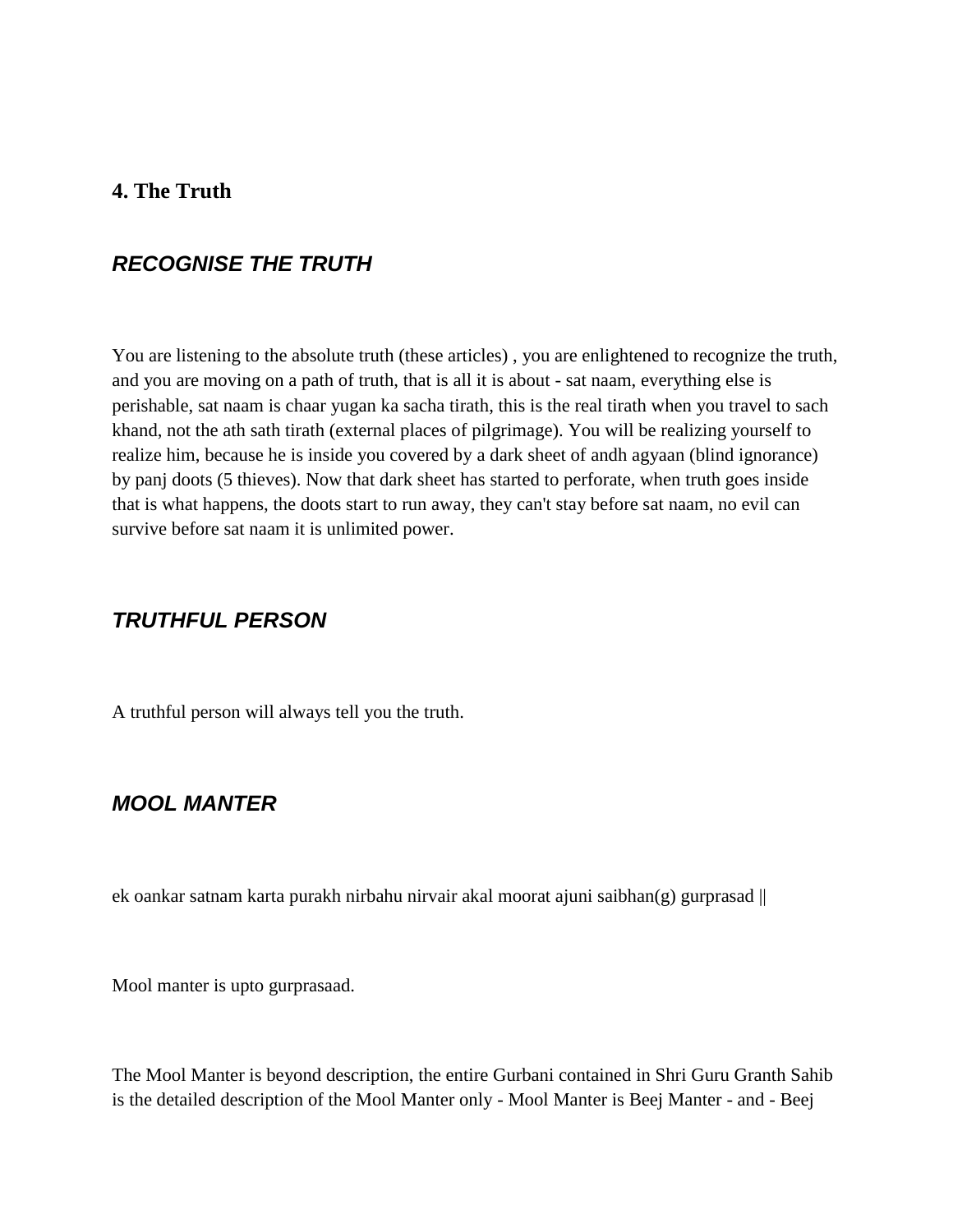Manter Sarab Ko Gyan. There is a continuous flow of Gurbani through all ages and time which means that the description of the properties and qualities of the Akal Purakh, Sants and Bhagats are a continuous function, it never stops, it is infinite because it is the description of infinite, there is no end to the description of the infinite. The only thing you all need to understand is that the Sat Naam is Gurparsadi, and if you accept and understand that and have complete belief in it - Puran Shardha Te Vishvaas - Jiske Ridhey Vishvaas Prabh Ayea Tut Gyan Tis Man Pargatayea - then if you are able to get the Gurparsadi Naam then your journey to Sachkhand can be very easy one, and this can't be achieved without the Sangat of a Puran Sant Satguru, Braham Gyani, Param Padvi, Jivan Mukt, who is authorized by Akal Purakh to give Gurparsadi Naam to Sangat.

The ones who are blessed with the Gurparsadi Naam are very lucky, and those of you are not yet blessed with Gurparsadi Naam should pray for getting the Gurparsadi Naam. And if you are lucky enough and if your prayer comes from the true heart and also if your deeds - Karni is good, and have Purble Karma Ke Sanjog, then you might meet a Puran Sant Satguru who might bless you with Gurparsadi Naam, hold your hand and give you Jivan Mukti - salvation - Bhag Hua Gur Sant Milayea Prabh Avinasi Ghar Me Payea - Esa Sant Milawo Mo Ko Kant Jina Ke Paas - Sant Sang Anter Prabh Ditha Naam Prabhu Ka Laga Mitha - Sarab Nidhan Nanak Har Rang Nanak Paie Sadh Ke Sang - Sadh Jana Ki Mango Dhoor Nanak Ki Har Locha Poor - Sant Japawe Naam - Satgur Sikh Ko Naam Dhan De - Naam Amolak Rattan Hai Pure Satgur Paas - Satgur Maha Purakh Paras Hai - Sat Purakh Jin Janyea Satgur Tis Ka Nao - Satgur Sat Purakh - Satgur Nirankaar - Braham Gyani Aap Parmeshwar - Braham Gyani Aap Nirankara - Braham Gyani Mukt Jugt Jee Ka Data - Braham Gyani Puran Purakh Vidhata- Ram Sant Dohe Ek Hai - Nanak Sadh Prabh bhed Naa Bhai - Sadh Ki Upma Tre Gun Te Door-Sadh Ki Shobha Ka Nahi Ant-Sadh Ki Shobha Sada Beant - Braham Gyani Gurparmeshwar Ek Hi Jaan. So only Braham Gyani, Puran Sant, Puran Sadhu Pargatyeo Jyot is capable of giving Gurparsadi Naam to Sangat. Gurbani is full of these Shaloks and Braham Gyan which prove this verdict about Gurparsadi Naam and where will you get it.

## <span id="page-25-0"></span>*DUST OF THE SAINTS FEET*

"Hum santan kee ren piaray hum santan kee ren"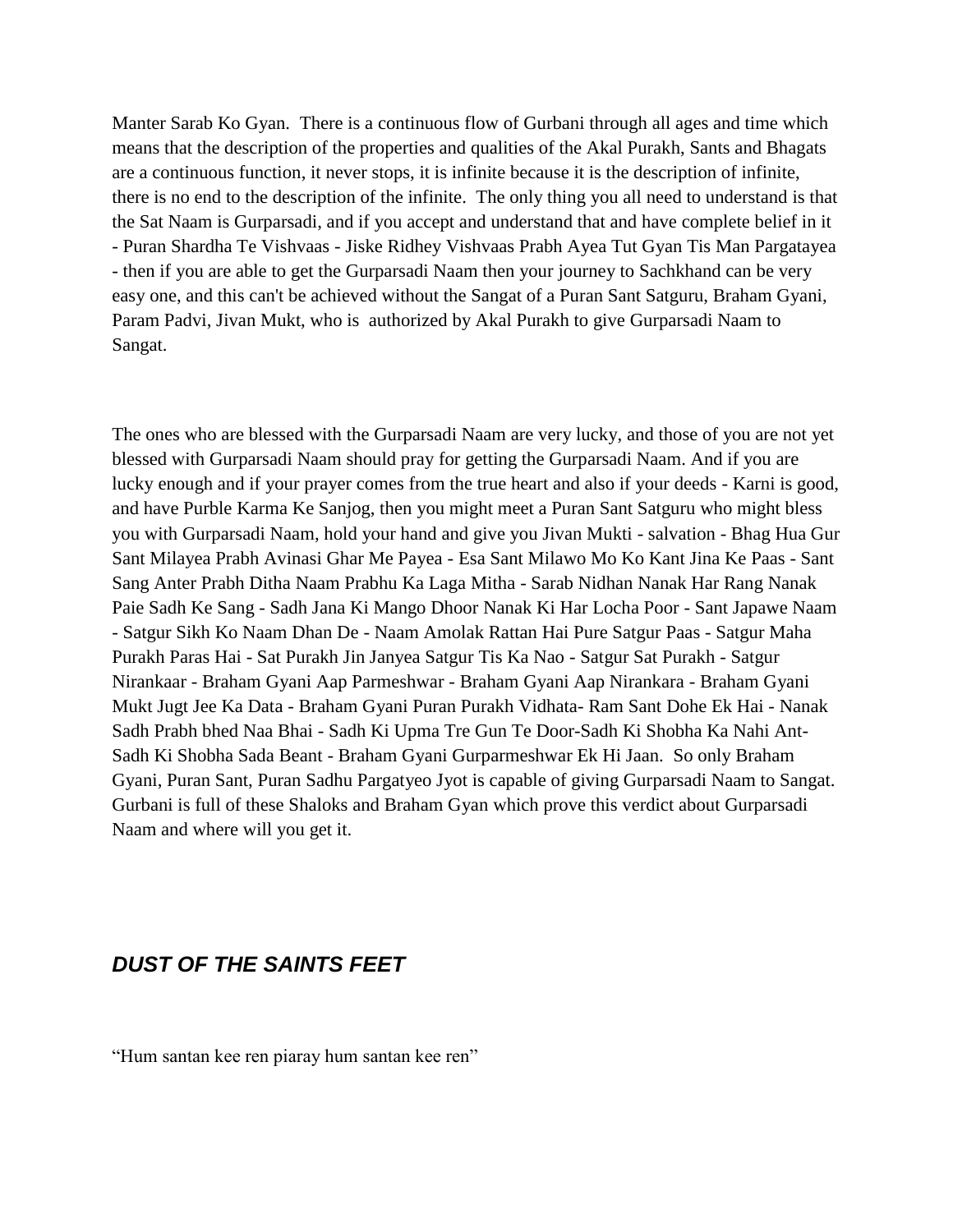This is from the Primal Lord (turqi bani) try to understand its true meaning, look at the humbleness of shree akal purakh ji, he is saying that he is the charan dhuli of sants that is how much he loves a sant, all his dealings are with the sants, and what does sant do - sant japawe naam, sant's love for him is without boundaries and this love is sat naam.

If we want to become like Him then we will have to bring all the qualities of his to ourselves and this is the height of humbleness.

# <span id="page-26-0"></span>*HOW DOES SATNAAM SIMRAN GO FURTHER THAN WAHEGURU GURMANTR ?*

Gurbani's braham gyan (divine wisdom) is naam simran (to remember the Naam)–

prabh ka simran sabh te uncha ..remembering God"s naam is the highest…sukhmani.

"Waheguru" is not the Naam of akal purakh. And we have said that in above text as well. It is very important to understand the mool manter, which says "sat naam" is gurparsaadi. And also gurbani says –

kirtam naam kathe tere jihva sat naam tera para purbla

…My tongues describes you with praise Names (Allah, Waheguru, Gopal, Ram etc meaning god is Great, God is Wonderful, God the Protector, God the Cherisher and so on)

but the name "Sat" (, the SAT NAAM meaning TRUTH) is your Primal Original name (chosen by Yourself).

Guru Arjun Dev Ji.

And also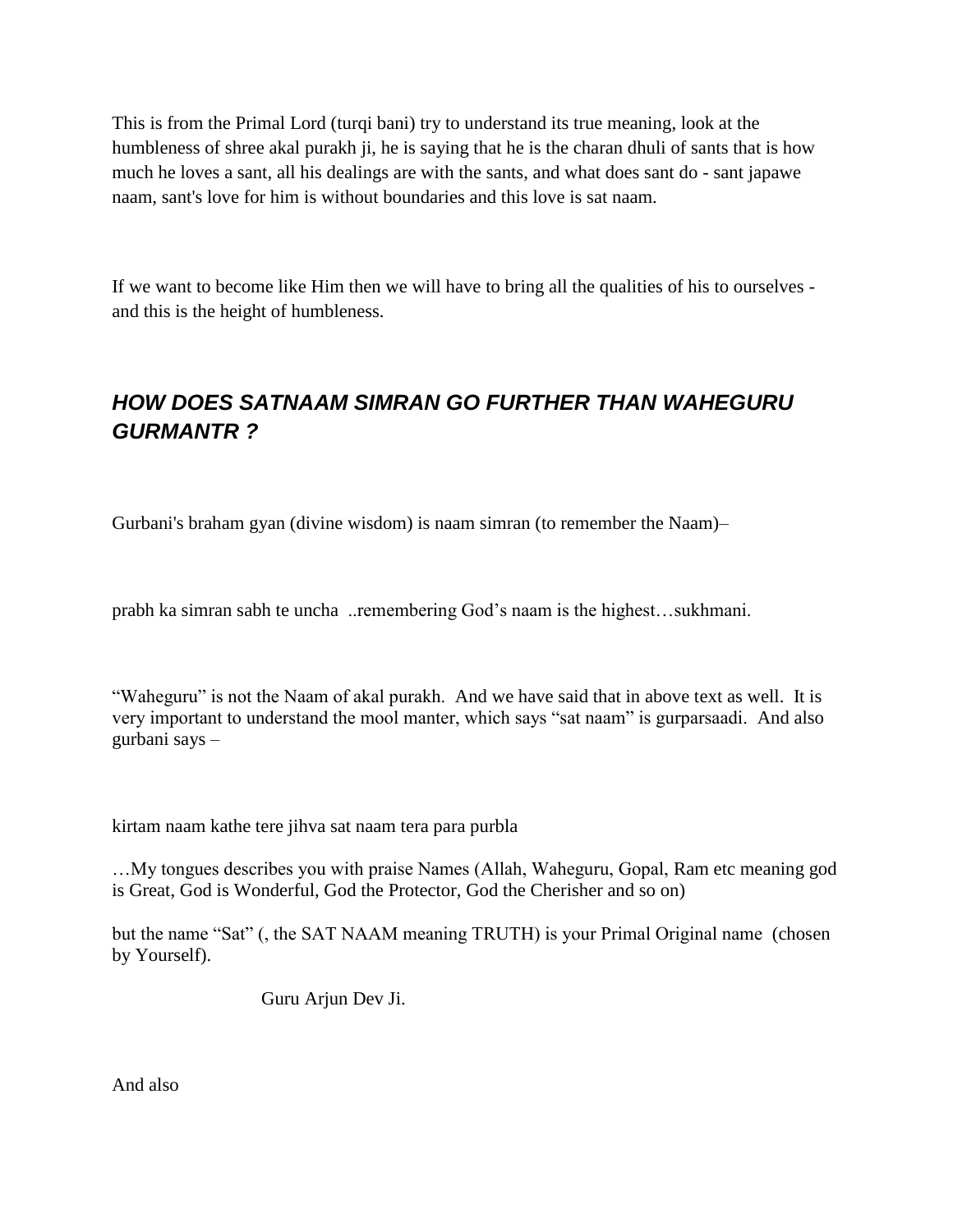"jap man sat naam sada sat naam"

..o my mind meditate forever on the name "SAT" , the SAT NAAM.

Guru Ram Das Ji

"Wahe guru" is gurmanter and is given by Panj Pyare nowadays. But because panj pyare (nowadays are not brahmgianis like the original punj pyaray) they don't have Sat naam (havent reched the highest consciousness). So they can't give "sat naam" to sangat. Only a puran sant braham gyani who is at param padvi (highest God consciousness – Truth ) - and abhed (absorbed in Truth) in Akal purakh can give sat naam, not only that he has unlimited spiritual powers and can institute you in smadhi – karam khand (realm of Grace ..sant prasad) very soon.

To understand these things, as well as what is naam simran and what is japna – read our article on ajapa jaap – that explains the stages and their rewards. Read all the articles and understand them with open mind (

[http://www.satnaam.info/index.php?option=com\\_content&task=view&id=58&Itemid=14](http://satnaam.info/index.php?option=com_content&task=view&id=58&Itemid=14) ) The question of how can only be best answered if you forget everything done so far, and without any doubt and dubidha, with full commitment and belief – puran shardha and vishvaas – and pray for getting the gurparsaadi naam, and if one is lucky one will get it, and then one has to follow the gyan – and do simran then only the question of how will be answered. Unless one tastes it how can one know how it can happen ?

## <span id="page-27-0"></span>*RECEIVING GURPRASADI NAAM*

Disciple : "Thank you to Baba Jee and the Satnaam sangat for the wonderful experience of the weekend. We feel wonderful and blissed out."

Dassan Das : Naam ki daat is the highest daat which one can get from a puran sant – je wad app te wad teri daat, jisdi keemat kahi naa jaye keemat daee naa jaye, there is no value for this naam, it is the anmolak rattan hira – it is akal purakh's para purbla naam – kirtam naam kathe tere jihva sat naam tera para purbla – it is the aad jugadi naam of akal purakh, which was instituted by himself – aapi ne aap sajyeo aapi ne rachyeo nao fir dui kudrat saaj ke kar assan ditho chao.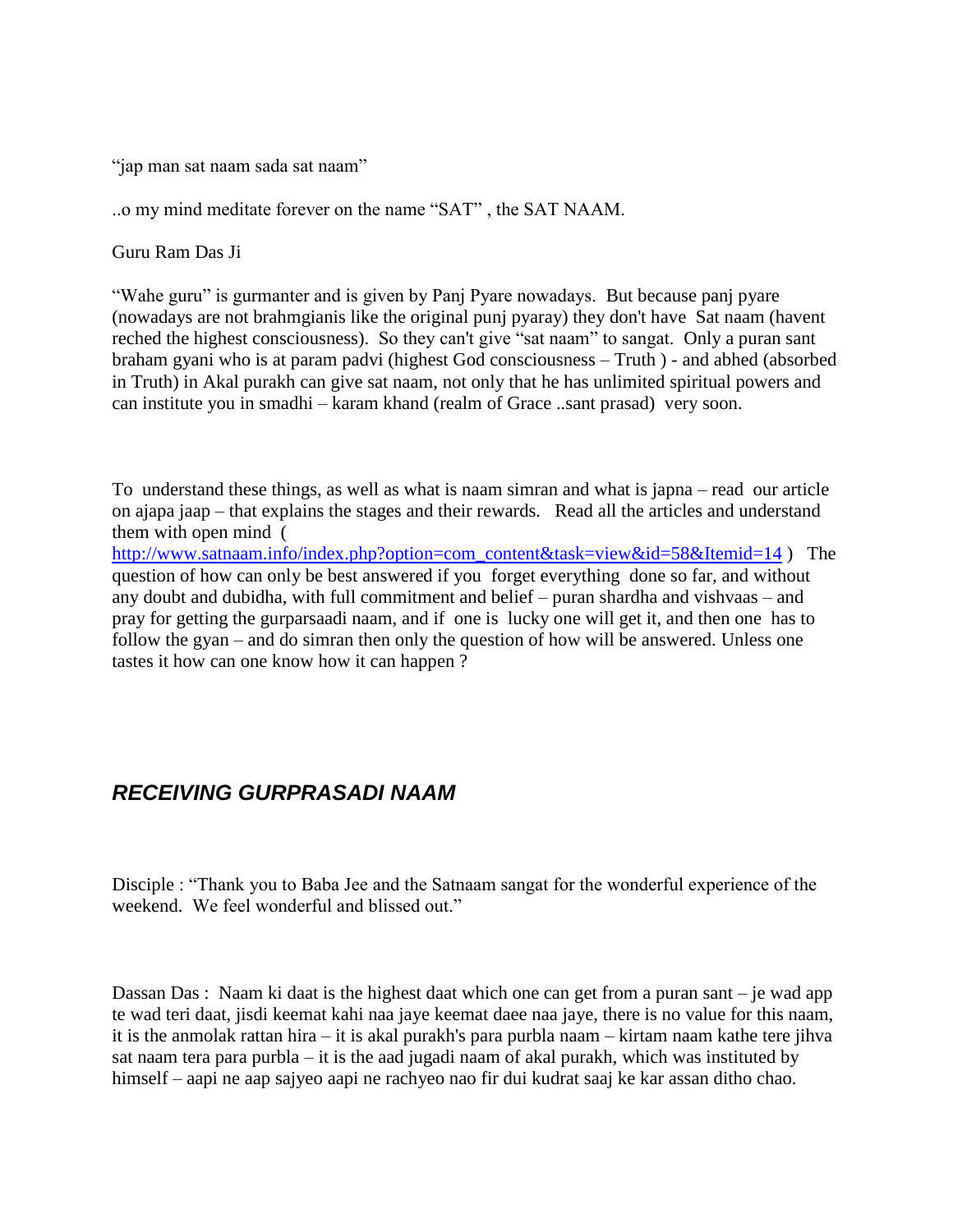You are one out of the millions who have been blessed with the GURPARSAADI NAAM when Baba Ji were in His top Smadhi.

The sangat was sitting in Puran Parkash, it was dhan dhan kirtan, this is what happens when you meet a true sant – tan man seetal hoye – this is the pehchaan of a puran sant there is no other way to know a puran sant– because braham gyani ki gat braham gyani jane – your feelings and a change in yourself just by listening to the words brings a change in yourself when you meet a puran sant, and you have done it just over the phone, now imagine if you come over here what can happen ! One of the panji who came became a suhagan (bride) of akal purakh – she went into smadhi – she was instituted in karam khand – her jyot has been ignited – her bhagti account have been opened in the dargah. So it was a wondeful day – you folks gor gurparsaadi naam and this panji became a suhagan.

#### <span id="page-28-0"></span>*AMRIT VELA*

HOW DO YOU MANAGE TO GET UP AT 12:30 AM? MY KIDS DONT STOP SCREAMING UNTIL 10:30 PM!! SO HAVE ONLY BEEN MANAGING TO GET UP AT ABOUT 4AM SO FAR -- WHICH IS GREAT AND I THANK GURU JI FOR THAT GIFT AND MAY IT CONTINUE AND GET BETTER.

We do have children but they are grown ups, they are doing thir medicine degrees now. But we do have a full time job, you are right when you say waking up at 12:30 am ? Infact you are doing good getting up at 4:00 am, but getting up earlier will be more beneficial, and don't worry about less sleep, now when you do simran you will get so much spiritual energy that you will not feel tired at all, no matter what time you wakeup, whatever time you get to sleep, your sleep will be complete, you will feel as if you have slept long hours.also your kids will start to become more and more sober and they will start to go to sleep earlier. All your sleep defficiency will be compensated by simran. We used to do the same thing, and never felt lethargic during the day, no yawning at all during the day, feel absolutely fresh all the time, this is what cosmic energy spiritual energy does - and as you said you felt power in your head you will feel that power all over slowly and slowly - infect this power you guys are feeling is the naam amrit going inside you, this feeling will continue to increase, and then slowly and slowly your body and soul gets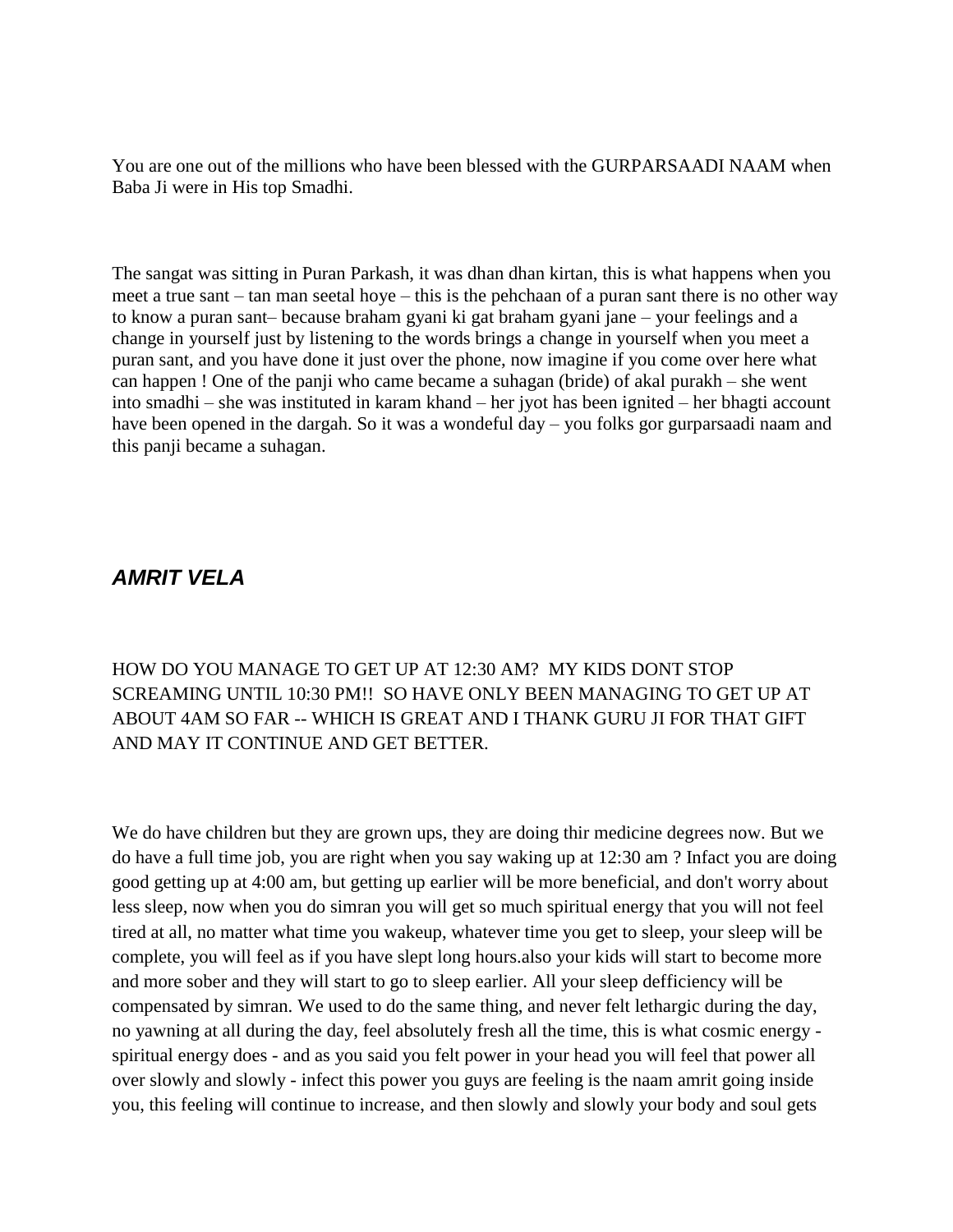more and more cleaner from inside, more energy you will get inside, so when you go to sleep at night just do ardas inside your hirda that please wake me up at 12:30 or whatever time - and he will wake you up. Now since you folks have been blessed with gurparsadi naam you have also been put under the protection of at least one sant - and this sant will be always with you in his suksham dehi (astral body). When you do simran for 2 hours you are sitting on earth, in the third hour your simran will go in dargah and in 4, 5, and so on hours your simran will be in dargah, so try to go beyond 2 hours in the morning, at least 2 and half hours if you can, for fast progress. We used to sit in for 4-6 hours. Now our bhagti is complete and also our rom rom (every hair and cell) have become sat naam - physically every bit of body is reciting sat naam - and we feel this spiritual energy all the time in each and every cell of our body, so we don't sit in long smadhi anymore - actually at this level you are 24 hours in smadhi with open eyes, walking, talking, sleeping, and whatever you are doing will always be in smadhi.

## <span id="page-29-0"></span>*SIMRAN EVERYDAY*

Keep one thing in mind you have to do simran everyday, don't miss a day - morning and evening - evening can be less time but will help you a great deal, and doing simran doesn't take any physical effort while driving, walking, sitting, standing, doing something not requiring any brain work, so try to do it on a 24 hrs basis. This will prevent any bad thoughts entering your mind, and you will remain truthful in the day time.

## <span id="page-29-1"></span>*TOUCHING THE SKY*

#### IN SOHILA, GURU JI SAYS ONLY THE BRAHMGIANI IS CARRIED ACROSS ... 'TARIO BRAHMGIANI' , REALISING GOD IT IS LIKE TRYING TO TOUCH THE SKY WITH YOUR HAND WHILE STANDING ON THE GROUND

That is what is - dohan sirian ka aape swami – He (the Brahmgiani) is the one who ties both ends, brings amrit on earth from dargah in a continuous stream and gives it to the sangat. Exactly Baba ji's presence in dargah and on this earth makes that happen, when he was giving you naam sitting so far away just over the phone he was in a top smadhi and giving you that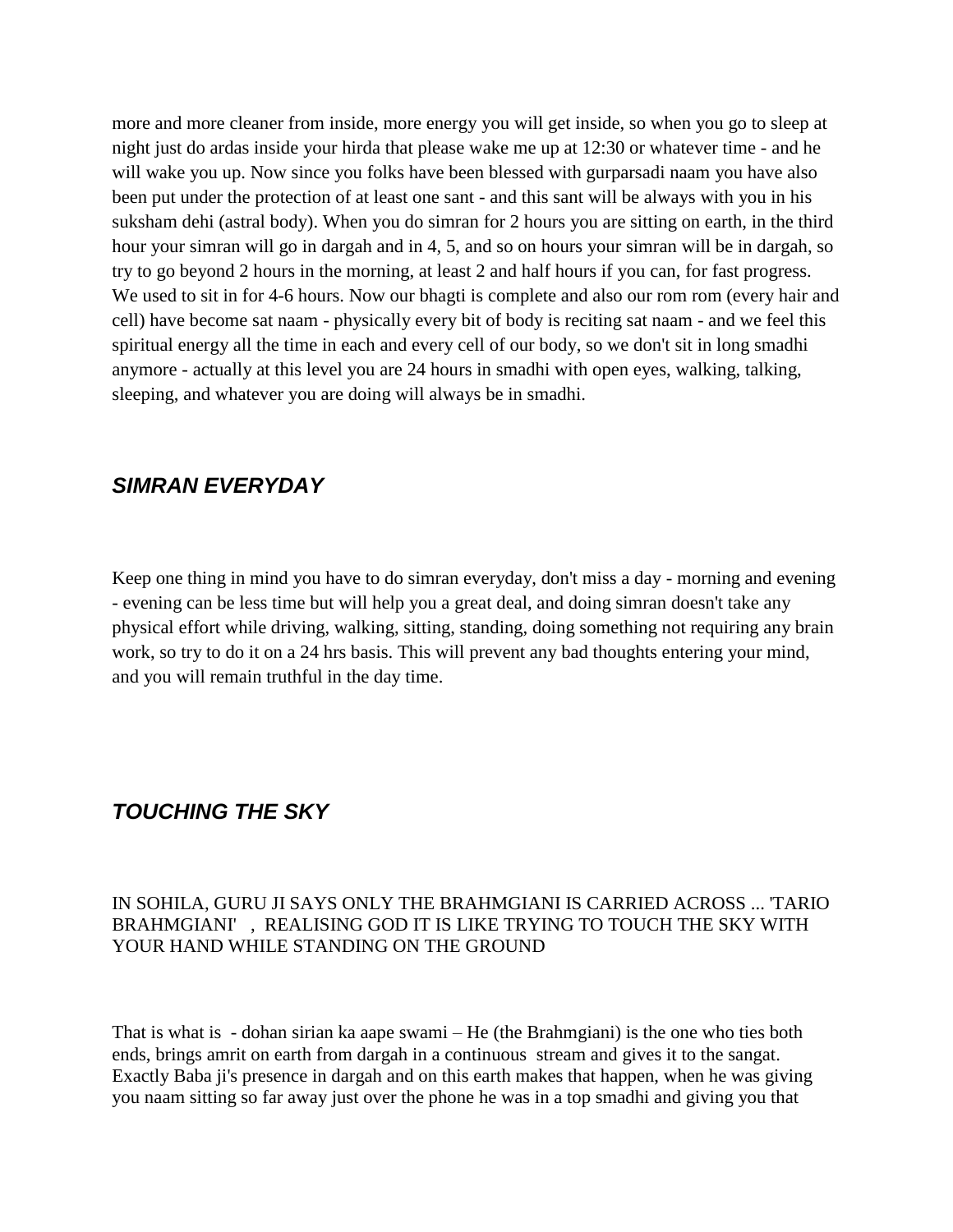highest amrit which you said you felt in your head. This is just unlimited power, but it depends on you how clean are you from inside, more cleaner more amrit, dehi (body) is like a pot which is inverted, with a lot of dirt around it and holes in it – janam janam ki mail and panj doot are the holes, so we have to turn it upside down – by stepping forward on this marg with gurkirpa, then it will be cleaned as you move forward and do simran, the more you do the more rewarding and enjoyble it will be, the mind will become more and more under control, the doot holes will start to fill, and eventually the pot will start holding the amrit, then slowly the pot will be filled with amrit, pot – dehi will become pure mind will be under complete control, no doots business around you, that is when the amrit will start to overflow from the pot, this is the point when – panj doot tudh vas kite kaal kanth ko maryea – then you will be jivan mukt. During this process you will go through smadhi, sun smadhi and so on. It is hard to tell everything in one short note, and there is so much to tell you, which we will keep on as we progress.

So with the agami anant apaar and beant kirpa of the guru and akal purakh you folks have realized the divine knowledge – tat gyan, so you are not in dharam khand anymore – you are now in saram khand – you know what needs to be done and how it can be done, so you should be concentrating all your efforts on simran – don't miss a day – if you do so then it takes more time to collect amrit and you are left behind – it is like missing a lecture one day and next day it becomes difficult to understand the lecture, so no break – morning and evening. If you have to take a break for some time from your seva at gurudwara then you can do that too. If the simran is in mind very good, if it is in hirda better so when you sit for simran concentrate on mind and hirda.

#### <span id="page-30-0"></span>*BELIEVE IN NAAM*

Naam will answer all your questions, just believe in naam and stay away from all distractions, we have already spoken about distractions, these distractions come when negative mind works, and doots come in to play - now when you have start bhagti these doots are getting upset on you so they will try to distract you more and more, but you have to be persistant in your efforts to win over these doots, and naam simran will do that, infact some people see these doots in the form of giant demons when they leave the body - kaam doot resides in lower portion of your body, krodh in stomach, lobh and moh in heart chest area and ahankaar in the head, so they have to leave your body and stay below your feet to serve you and naam will do that. So concentrate all your efforts on naam simran.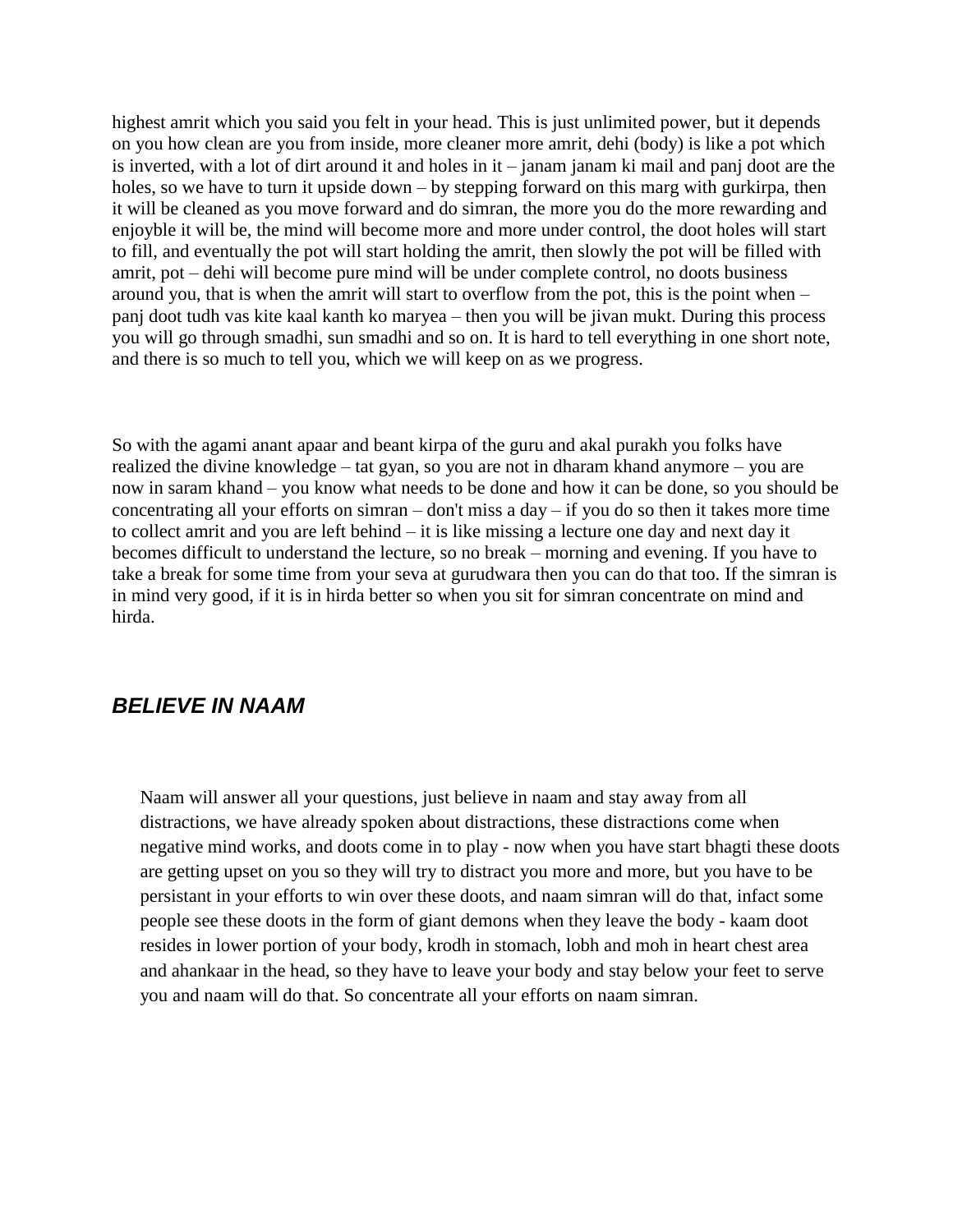#### <span id="page-31-0"></span>**5.Simran**

#### <span id="page-31-1"></span>*ARE WE REJECTING THE WARRIOR SIDE?*

#### ON SANT MARG WHERE DOES SHASTR VIDEEA (KNOWLEDGE OF WEAPONS) AND DASAM GRANTH FIT IN?

Nothing is preventing you to get yourselves trained in using weapons, if you like so. But remember dassam patshah never used his asters (weapons) for a piece of land. But sant marg doesn't mean to follow a sant - what it means is that you are moving on a path that will make you a sant. And all bhagti marg's are sant margs only. We don't have to attach ourselves with the body of Baba ji, but we have to attach ourselves with pargatyeo jyot (the manifested light of the Supreme within)- sat naam, that is what he says, don't attach yourselves to my body, but attach yourselves to naam amrit - the body is just made of five elements and will go back to these elements, but sat naam will prevail for ever. So we all need to attach ourselves to sat naam.

All you are looking for is jivan mukti, and once you become a jivan mukt then you can help others to move on sant marg and achieve jivan mukti - and this is mahaparupkaar, what can be more rewarding than helping some one become a sant and jivan mukt ? This is the biggest service of the sangat, nothing can beat this seva and this is sat naam ki seva. And jivan mukti is not just your jivan mukti it is 21 kulan ki daat - your coming 21 generations will get jivan mukti. And at that stage if you get a hukam to pick up your asters to protect the truth who knows ? You might do that - it all depends upon hukam - sixth patshahi and dassam patshahi had that hukam so they were blessed with asters too to meet the hukam, however, all the other patshahi's never had any hukam to pickup asters so they didn't. It was with akal purakh's hukam guru teg bahadur ji worshipped for over 28 years to get the birth of dusht damman - dassam pita and that was all in hukam. And for that matter every thing is in hukam - hukme ander sabh ko bahar hukam naa koi - jive jiv hukam tive tiv kaar - jive jiv hukam tive tiv howna - jo tudh bhawe sai bhalikaar - your asking of these questions and our answering these questions is also all in hukam. There are no two sants or bhagats alike. Everybody's bhagti is different. So your bhagti will be unique too.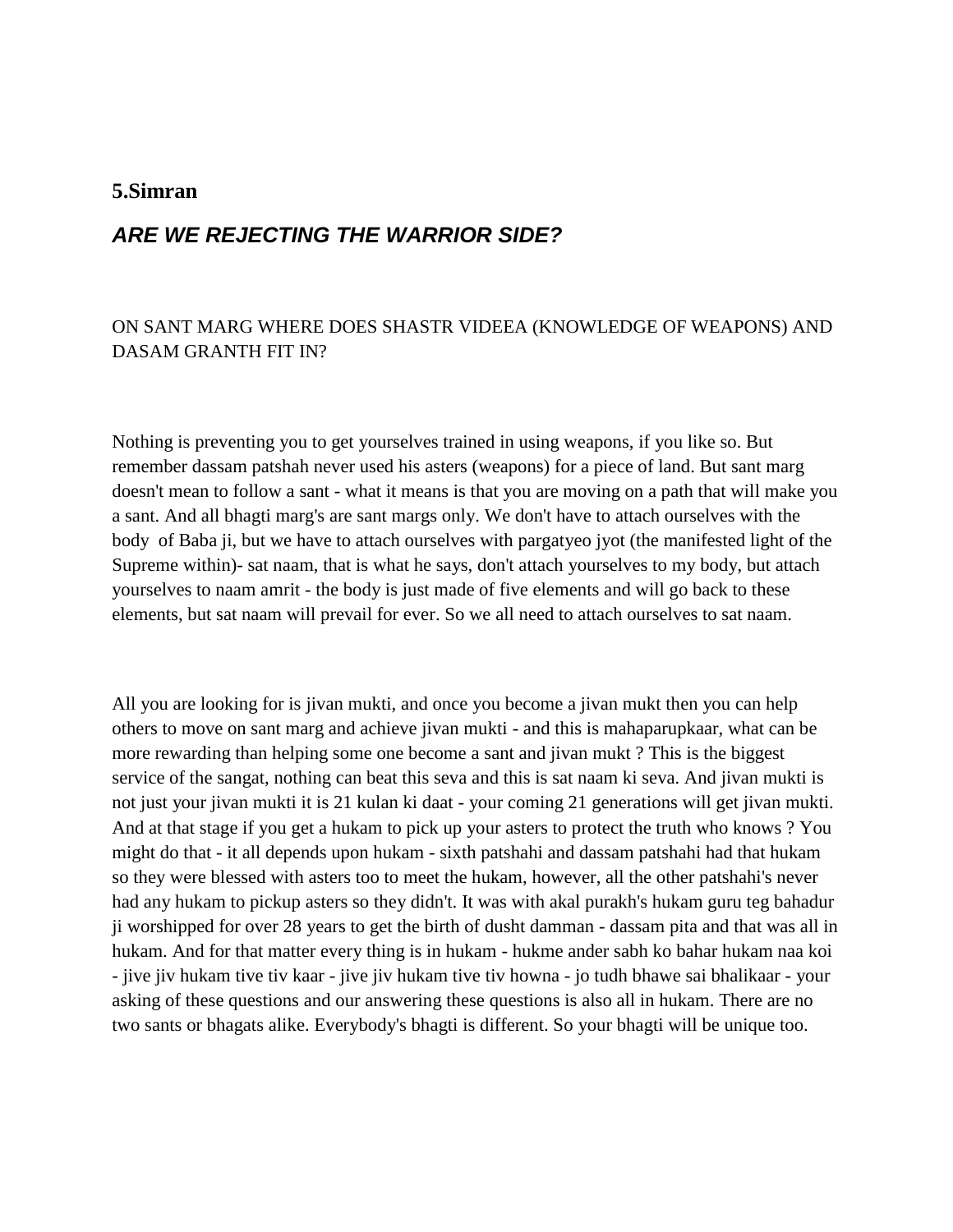### <span id="page-32-0"></span>*CURRENT MOMENT*

Never look at the past, don't think of future and capture the current moment, that is the one of the most important attribute of a sant. And current moment is the hukam - do sat karam only in current moment and stay clean become a puran sachyara, and if you do that you are in hukam, and puran sachyara then you are jivan mukt - hukam boojh param pad paaee. If all your actions and reactions of the current moment are sat karams then you are done, you will achieve stability of your mind - you will win over your mind and panj doot will be in your control, and that is what you want to do - dine sache raatin sache - sada hi sache.

If you can become a puran sachyara in one day, become in puran hukam in one day, get tat gyan in one day, and so with gurkirpa, you can achieve jivan mukti in one day, and we have whole life infront of us. So we have to become a puran sachyara, come under puran hukam, by winning our mind – infact eliminating mun and budhi – braham gyani aham budh tyagat, man beche satgur ke paas – is the key and if you can do it then all your gyan inderey are directly connected to param jyot and you will become under puran hukam. That is all the game we need to play. The path is very simple but seems complicated, and when you have some one like Baba ji holding your hand and guiding through the entire process then it becomes real simple, the only thing to watch is distractions – bharams, dubidha which shake the belief – just a golden rule to over come all kind of distractions – whenever something happens to you which prompts you to raise a doubt or a question in your mind about guru and sangat, take for granted that is a test for you – test to evaluate your love for guru and akal purakh, at that time just say dhan guru  $-5$  times, mera guru pura 5 times and your distraction will disappear.

## <span id="page-32-1"></span>*GREATEST SEVA*

Naam ki seva (doing naam simran, helping others to do it to) is the highest seva so please keep it up, you are doing a great seva by bringing your other family members into this.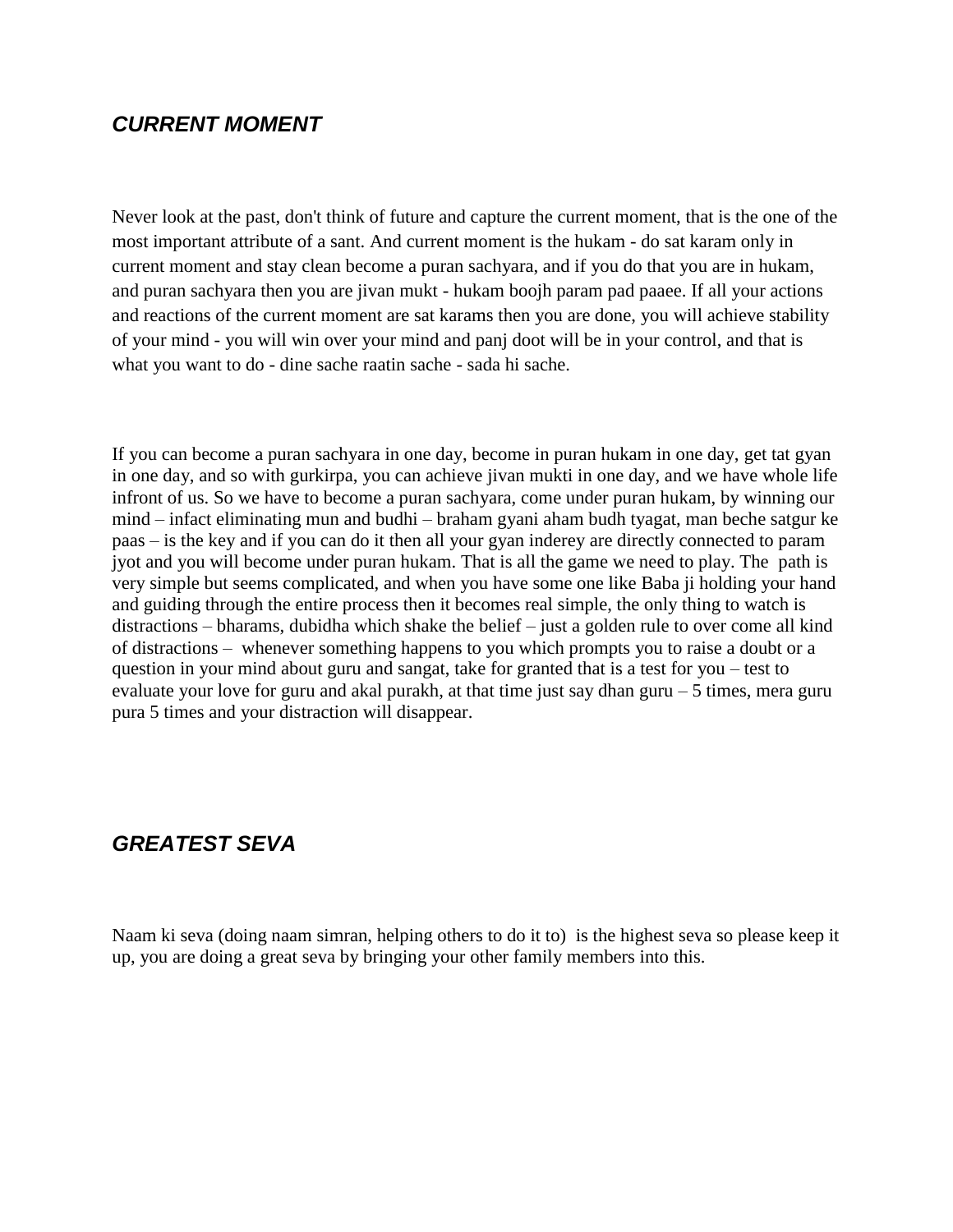## <span id="page-33-0"></span>*THANK GOD*

It is all guru's and akal purakh's agami anant apaar and beant kirpa – hamre kie kichu naa hoe kare krawe ape aap – we are just the followers of his hukam – everything is taken care by him – tera bhana mitha lage – sabh kuch tere vas agam agochra – so let us thank him and the guru for providing the opportunity to serve the guru, paar braham and the sangat.

# <span id="page-33-1"></span>*DAILY NITNEM ROUTINE AND SANGAT*

When you start your simran please start with namaskaar (palms together greeting) and dandaot bandhna (lying flat greeting) in your mind to – Akal purakh, Baba ji, Das patshahian, Guru Granth sahib ji, all braham gyanis, sants, bhagats and the sangat – and then start your ardaas as follows:

*Hum maha paapi hain pakhandi hain kami hain krodhi hain lobhi hain mohi hain ahankaari hain, kirpa kar ke sadhe guneh baksh de – hum paapi wad guneh gaar tu bakshan haar – kirpa ka mere ghar aa ( mind) – hum bhikhan bhikhari tere tunijhpat hai data – kirpa kar sadhe te – sadhe panj doot vas karde – ek man ek chit karde – garibi ves hirda bana de – man te hirda pavitter karde – esi bhagti te seva le ke es dehi da guldasta ban jaye – sadha sees sada sada tere te guru de charna te rahe, kot brahmand de charna di dhool bana de, bishta de kire da bhi dass bana de, dassan dass bana de, sat naam di seva karye yugan yugan tak, neechan de neech bana de, nimane bana de – smadhi di daat baksh de – visar naahin dataar apna naam deo*

Or in English :

I am a great sinner and hypocrite. I am so full of lust, anger, greed, attachment and pride. I am the lowest of the low. I am a great offender and traitor.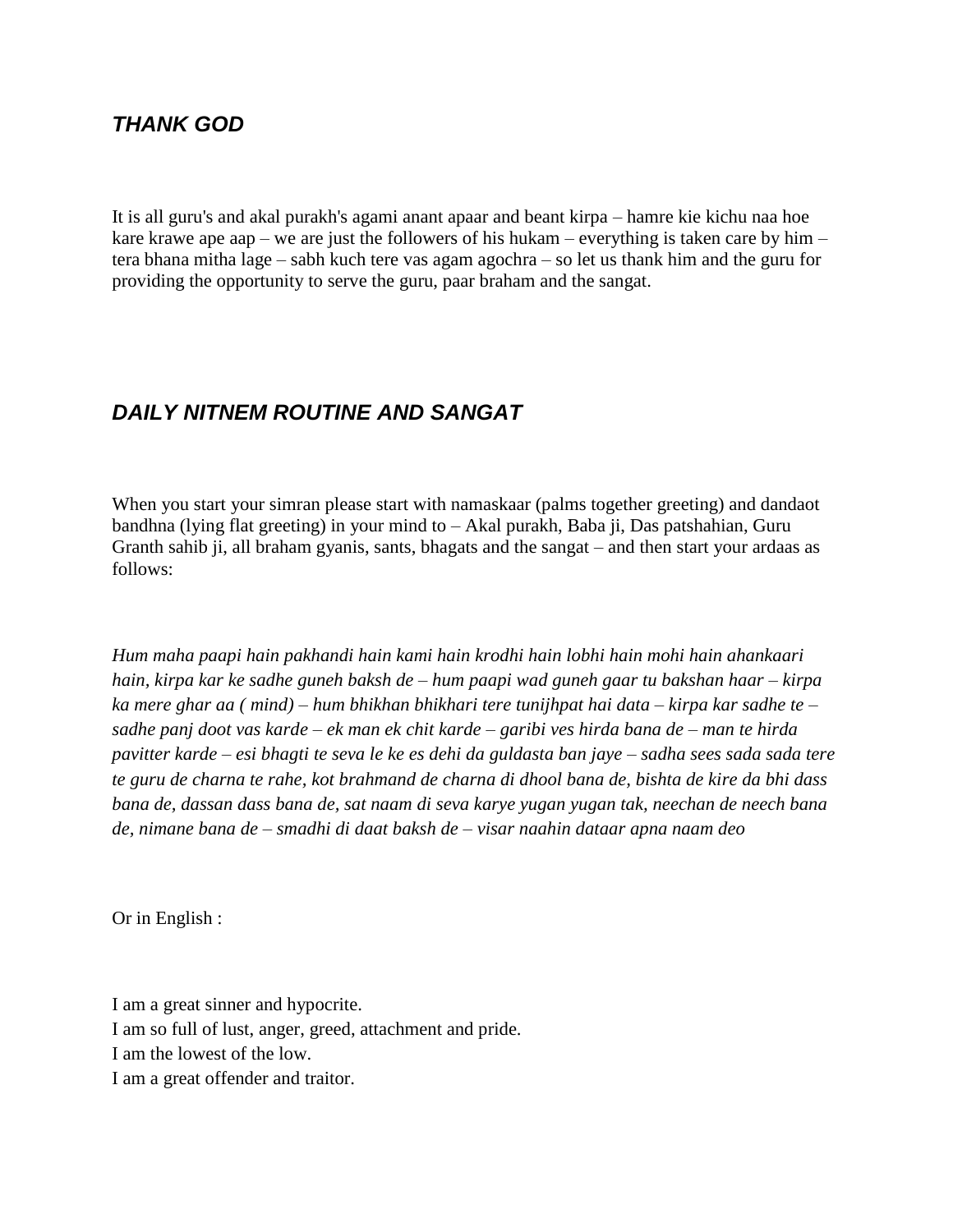I fully accept all of my misdeeds. You are the Merciful Forgiver. Be Kind and forgive all of my faults and sins.

I make mistakes with each and every blink and at each and every moment, Please show your grace and bless me with good thoughts and Guru's wisdom. Bless me with Naam, Service and loving devotion. You Yourself please colour me with Your Love.

Nothing happens because of me, You Yourself are the Doer of everything.

And then start your simran.

Prabh ka simran sabh te uncha – so continue simran in the morning hours until you need to get ready for going to work and so on. You have done enough of nitnem already, so concentrate on simran, that is the highest service to the akal purakh at this stage of yours – you can play the nitnem on cd in the evening hours, and continue simran as well as listening the gurbani, but devote all of the morning time on simran. Reading and listening to the gurbani is rewarding, listening to kirtan is also rewarding, but the highest rewards will be from simran. Please read first ashtpadi of sukhmani and you will know what are the rewards of simran – prabh ke simran anhad zhunkaar – the vibrations you feel in your body is anhad zhunkaar – *prabh ke simran trishna bujhe – prabh ke simran sabh kuch sujhe – prabh ke simran hoe so bhala - prabh ke simran sufal phala – prabh simrat kichu boghan naa laage – prabh ke simran andin jaage – prabh ke simran udhre mucha* and so on – the rewards are just incredible !

Understanding sukhmani is more important than mechanical reading and for that you will have to listen to it – but in the end – sukhmani sukh amrit prabh naam – the real sukhmani is the naam amrit and you have that already going inside you. But we will definetely suggest you to listen to sukhmani, you don't need to follow your nitnem schedule very strictly – just listen to whatever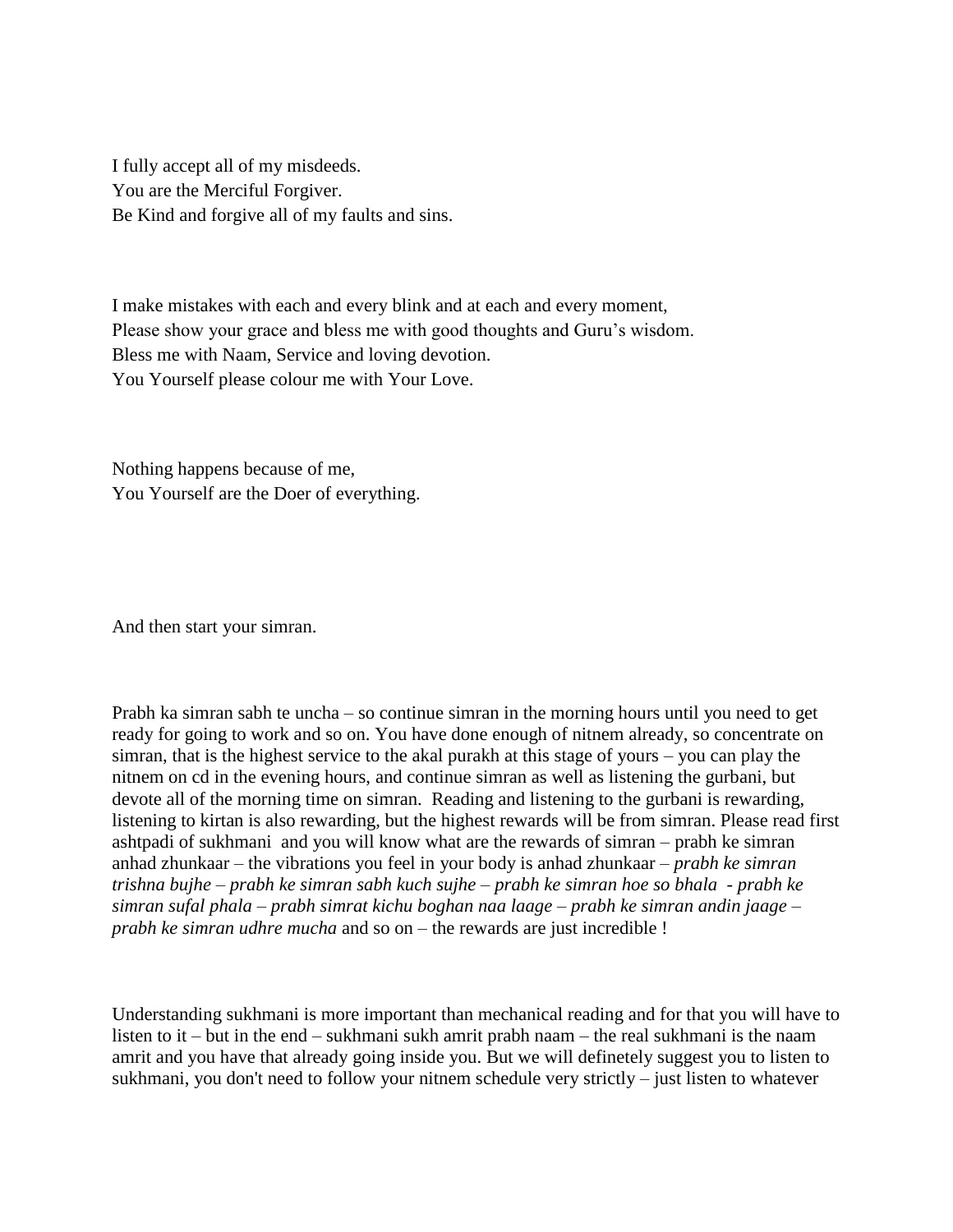bani you feel from inside you should be listening today – we listen bani for gyan ke moti – and that is the thing you should be looking from listening to gurbani.

## <span id="page-35-0"></span>*SIMRAN TOGETHER*

One thing more it will be beneficial for all of you if you can meet couple times in a week and sit down for an hour and do simran together and share your experiences with each other. This will be of tremendous help – at least twice a week – in the evening hours. And if both the families can't meet then at least all the members of one family should do the evening simran together and if possible in morning also do it together. This way you will create your own sangat and will enjoy the benefit of the sangat in the house.

One thing in mind when you folks get together – avoid discussing household matters, concentrate on sat naam and sift salah (praises) only. It will be good if you folks can share your experiences with us also, need not be very ellobrative but just a feel of what you folks are experiencing. One thing very important and is the next step to follow after you stablize on your simran at amritvela, is to relieve yourself from the effect of the past life and previous lives so for that please read the article on spiritual cleaning pocess and follow that practice.

#### <span id="page-35-1"></span>**6.Amritvela**

## <span id="page-35-2"></span>*BABA JI's NITNEM*

Baba ji himself doesn't even know how to read Gurmukhi – isn't it amazing he can't read Gurmukhi and he is a param padvi (supremem soul) – because he took the gyan (wisdom) – prabh ka simran sabh te uncha – and did simran, listened to the gurbani and took all the priceless jewels from gurbani and brought them into his karni (deeds). And that is what he tells us to do, Guru nanak has said – padh padh gadda laddye – (reading and reading one just loads his cart with books - asa di vaar). There is no use just reading gurbani IF WE don't collect the gyan ke moti (pealrs of wisdom) and do what Baba ji has done. This is another dubidha (illusion) most sangat is in . Reading gurbani and kirtan is for gyan – otherwise it is just pleasure for the ears (kani ras) only. Naam is the atam-ras (spiritual bliss) and that is what you need for reaching the sach khand.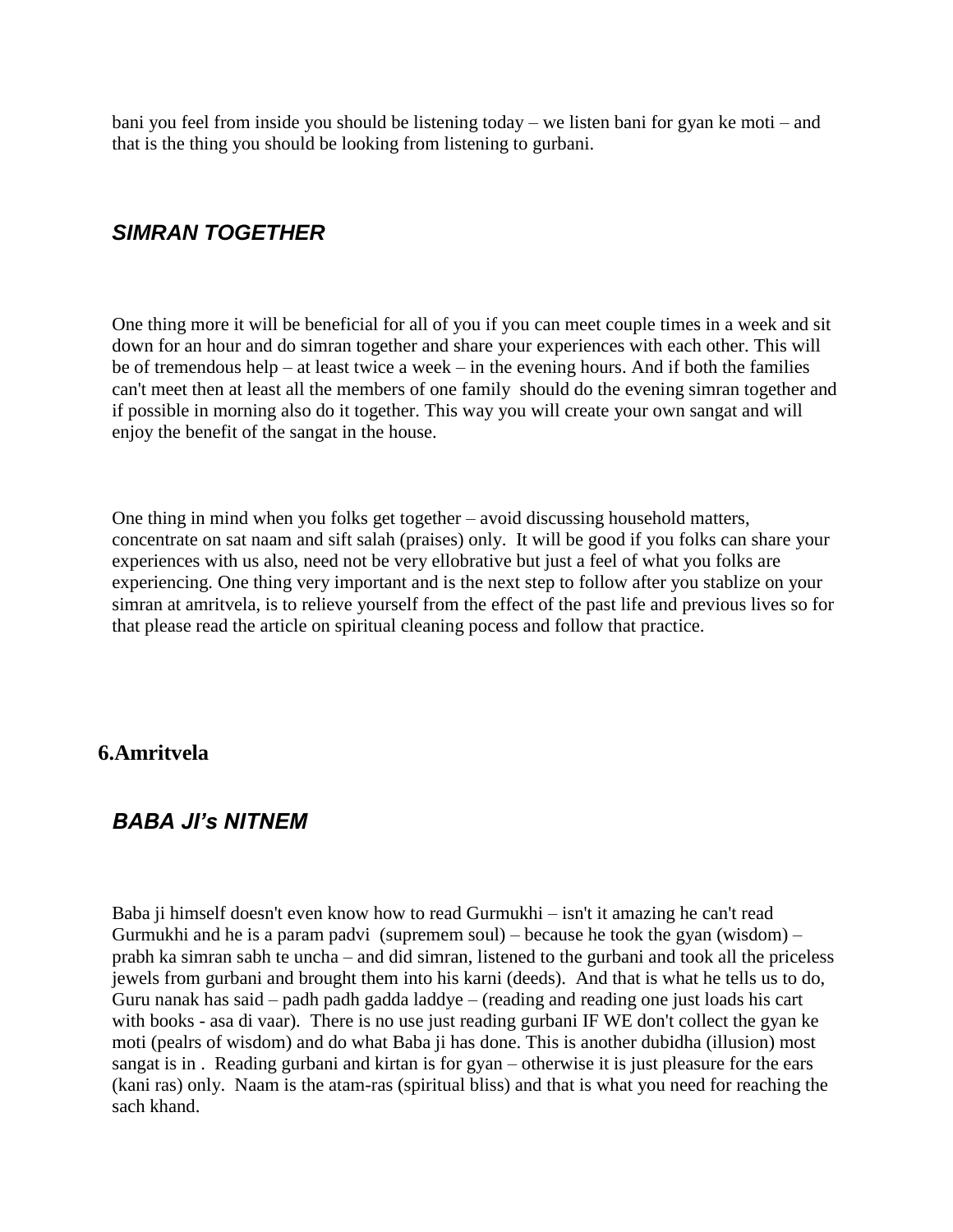## *STRUGGLING DURING SIMRAN*

We remember when we started early morning simran. First day it was 30 minutes next day 45 minutes and so on took couple weeks to go to longer hours, so you are doing good keep it up. God has brought you to this level he will definately help true servants to come up to him.

Seva you are doing is great keep it up, but do dandaut bandhna (prostrate lying on belly) when you go to Gurudwara and also dust the shoes and put the dust on your forehead. If there is langar do the cleaning of dishes. And while doing seva keep on reciting "sat naam waheguru" inside you at all the times.

We will ask Baba ji (and we will pray too) to help you in your efforts, it might be too much in the beginning for you to sit for early and long hours, so you can start later and then slowly when you start getting the energy and more anand you will go to longer hours, ardaas helps a lot, so keep on praying – apni seva aap le (Dear God, You Yourself please come and do this seva) – humre kiye kichu naa hoi kare karawe aphi aap (if I do it then it doesn"t work out, You Yourself are the Doer Lord), and the ardaas we wrote yesterday. Just keep on reciting satnaam inside you all the time. One thing more you don't need to sit cross legged, you can sit in sukh-assan (any comfortable position) on a chair or sofa so that your body feels comfortable, and sometimes you might feel like you have gone to sleep, but actually you don't go to sleep, you will go in deep meditation, and even if you go to sleep it doesn't matter, after a nap again pray ardaas and start again, as we have said these kinds of problems can be very easily over come by ardaas.

Also you can call Baba ji any day (or email me [dassandass3@yahoo.com\)](mailto:dassandass3@yahoo.com) , don't feel hesitant to call him (or email me), we fill you up with spirituality when you talk/email us, tell us your difficulties and we will remove them.

## *REAL SIMRAN*

FINALLY FEEL THAT WE ARE ACTUALLY DOING AKAAL PURAKH'S SIMRAN.....IT IS A PHYSICAL FEELING AS WELL AS A SPIRITUAL ONE.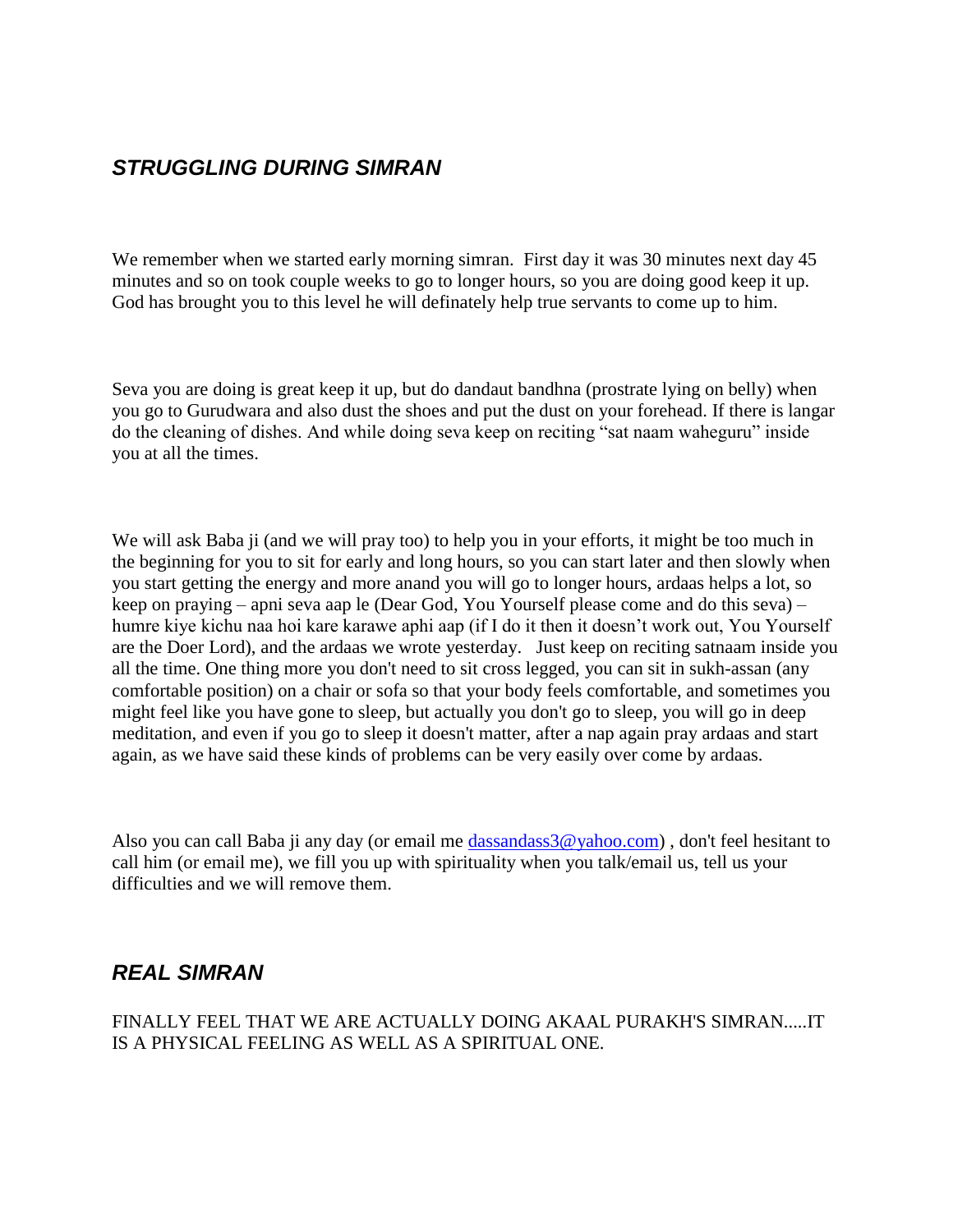Eventually sat naam will go into every bit of your body, keep it up and up, do the ardaas suggested above, that is the real ardaas. Laughing and tears during simran is all great don't supress these actions – rang hasse rang vich rowe chup bhi kar jawe – this laugh and tears are very innocent ones – this show the preet with guru and akal purakh – tears are vairaag – they clean you up from inside, so that is a very good sign you are moving fast on the naam marg – when you get such feelings and your body starts to feel internal vibrations like tickling as you said that is anhad jhunkaar – this happens when amrit comes to you – and causes these kinds of actions.

## *WAKING UP*

Akal purakh is very kind on you, he is waking you up and you have done a great start so keep it up, don't look back just keep on capturing the current moment – sat karam – seva simran and parupkaar, and you will make it. Just stay away from distractions

## *GIRLFRIEND*

A GUJRATI FRIEND HAS BEEN GOING TO HARE KRISHNA TEMPLE, RADHASOAMI SAT SANG, MOSQUE, MOTIVATIONAL COURSES AND EVEN SIKH MEDITATION CLASSES - HE IS LOOKING IN ALL DIRECTIONS. HIS PROBLEM IS THAT HE HAS A GIRLFRIEND WHO HE HAS A PHYSICAL RELATIONSHIP WITH, BUT SHE WONT COMMIT. BUT HE CANNOT LET GO OF HER, HE HAS BECOME A SLAVE TO HER WHIMS, WHAT WOULD YOU SAY TO SOMEONE IN HIS SITUATION. TELLING HIM ABOUT MAYA HAS MADE NO DIFFERENCE.

Looking in all directions is not going to help him at all he needs to concentrate on one thing only – as far as we know radha soami might be a good place to go but some of the people we know have been going to radha soami satsang for 22 years and no gains, only a puran sant can help you, if you are looking for help, or the person who has done more kamai (spiritual labouring) than you can probably be of some help. For the time being, this gyan about Maya will not go into him, and he might be in true love with her, but if the girl is not committed to him then she might not have a true love for him, it is a difficult situation to handle – so if he can concentrate on naam there is a possibility that later on he might understand your words grom gurbani. If kaam is his problem then that can be eliminated by concentrating on simran.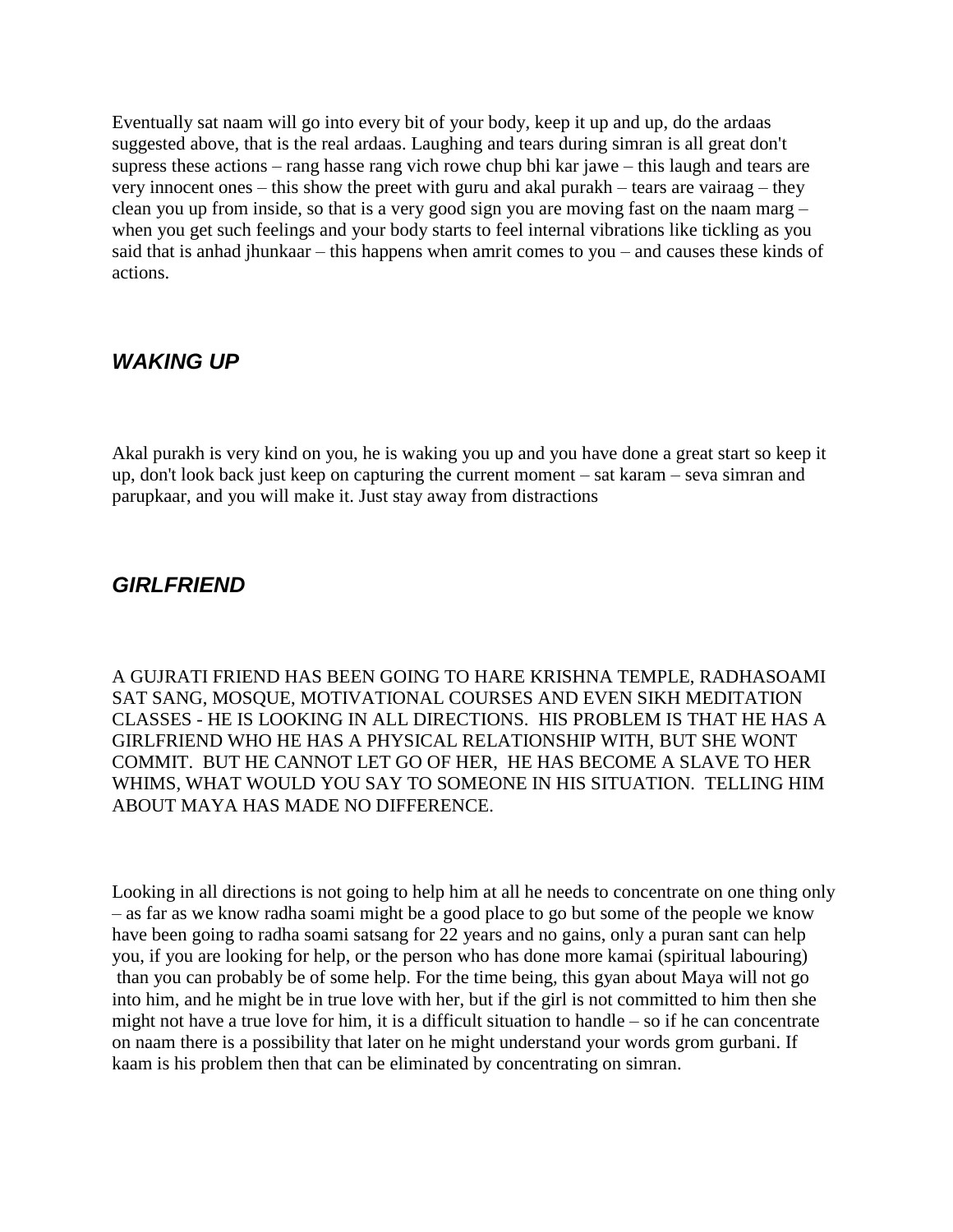(NOTE : We helped him by talking to him trough his hard time. In the end he went and did a positive thinking course in London, on which he spent thousands of pounds and many months. At the end of it he stopped feeling sorry for himself, stopped complaining and crying, and accepted responsibilty. I told him that this was what I had been explainging to him for free! He replied, "I didn"t get it until the course people drille dit into me and shook me out of my old belief system." He approached his girlfriend with a new attitude and now they are happily married. He has also got naam from the radhasoami guru as that was one of his girldfirends family's concerns. Last time I saw him I asked him how his simran was going, but his mind was totally absorbed into yet more maya …making money ..no time for simran. My conclusion was that if your mind is crying for maya, then telling you about naam is a waste. And even getting naam from your Guru whether Radhosoami, Sikh, Hindu etc makes no difference because you have no value for it it. Its like washing a dirty elephant, only to watch it go and roll in the mud again. )

# *BABA JI IS ALWAYS WITH YOU*

Baba ji is always with you at all the times, one of his suksham dehi (astral body) will always be with you.

You are under the chattar (umbrella) of Baba ji, which covers all 14 lok parlok (all realms), so you don't have to worry about anything, everything is in hukam, things will improve by themselves, just keep your sincere efforts in place. Whenever you feel your mind is deviating say dhan guru five times and say – dhan dhan paar braham parmeshwar five times and also say munn tu jyot saroop hai apna mool pehchaan – and your mind will come back on track.

We will very strongly encourage you to talk to him as many times as you want or feel, he is very accessible, and will give you termendous spiritual energy every time you talk to him.

Absolute truth it is bhagti is – khande di dhaar te chalna – chaal nirali bhagtan keri bikham marag chalna – jo tudh prem khelan ka chao ser dhar tali gali mori aawo – the life of such people they move on the sant marg is full of challenges – look at guru sahibaan's lives – tatti tavi te bethna, sees katwana, kul varni, lambian udaasian guru nanak patshah ji dian and so on – and those who do a puran bhagti and follow the puran hukam and will serve the truth – sach vartana will be accepted by the dargah as sada suhagan.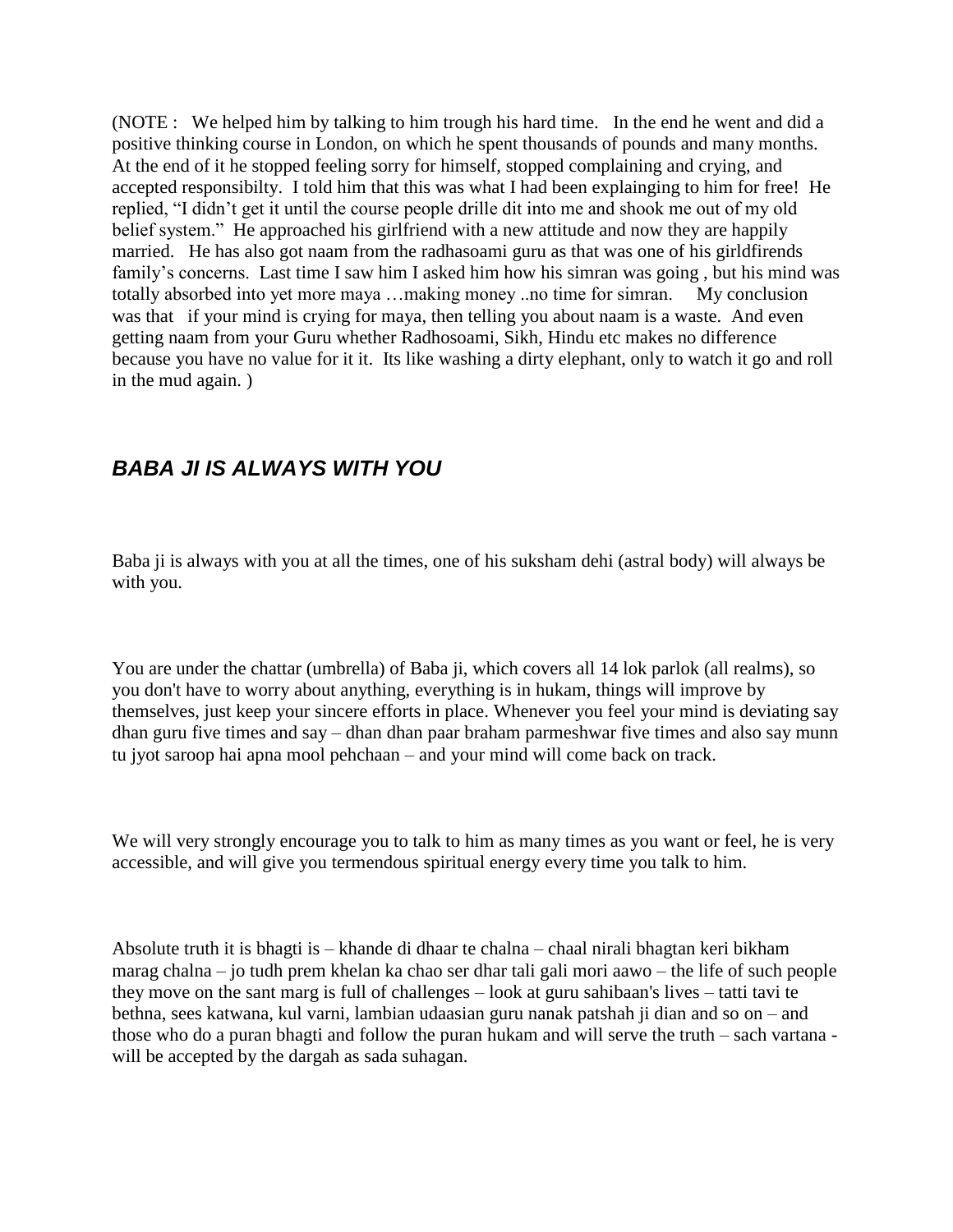#### **7.Slander**

## *STAYING AWAKE AT AMRITVELA*

Probably late dinner is the reason for your difficulty to keep awake, a lighter and simpler diet will definitely help you, but there are no restrictions. Also eating earlier in the evening will definetely help you. We take our dinner around 6:00 pm. But you can eat as early as you are done with your evening simran. If you are eating late for some reason then have a light diet.

Also wash your hair if you can every morning and leave them wet under your dastaar, they will dry by the time your simran concludes. Everytime we wakeup in the morning we do wash our hair and leave them like that, but we don't have too much hair. Also we take shower every evening as well so that will also help if you are not taking evening shower. Pani – pita will make your dehi pavitter. Pani is amrit too, so we need to respect pani pita, and pawan as guru – dharti as maa – pawan guru pani pita mata dhart mahat.

# *STAY HUMBLE*

Always remember humbleness – nimrata is the key to the dargah.

# *AKJ BREATHING TECHNIQUE*

HAVE YOU READ BHAI RANDHIR SINGH JI"S AUTOBIOGRAPHY, IN IT HE WENT THROUGH A STAGE WHERE HE WANTED TO KNOW WHAT NAAM WAS AND ONE MORNING HE TOOK HUKAMNAMA AND IT CAME OUT AS "....GUR WAH", THEN TO MAKE DOUBLE SURE HE SAW CHOR SAHIB MOVING BY ITSELF AND WAHEGURU WRITTEN IN SPIRITUAL LIGHT BEHIND GURU GRANTH SAHIB JI. THEN HE FOUND THE TECHNIQUE OF 'SAAS GIRAS' AND THERE HAS BEEN QUITE A LOT OF PRACHAR OVER HERE BY AKJ THAT UNLESS YOU HAVE HAD NAAM DHRIR BY PUNJ PYARE WITH THIS TECHNIQUE YOU HAVENT RECEIVED NAAM. IT CONFUSES ALOT OF AMRITDHAREES AND THEY GO AGAIN TO HAVE AMRIT TO GET NAAM DHRIR ... I WENT ONCE AS WELL - BUT FOUND PERSONALLY MY SPIRITUALITY DROPPED AFTER THAT.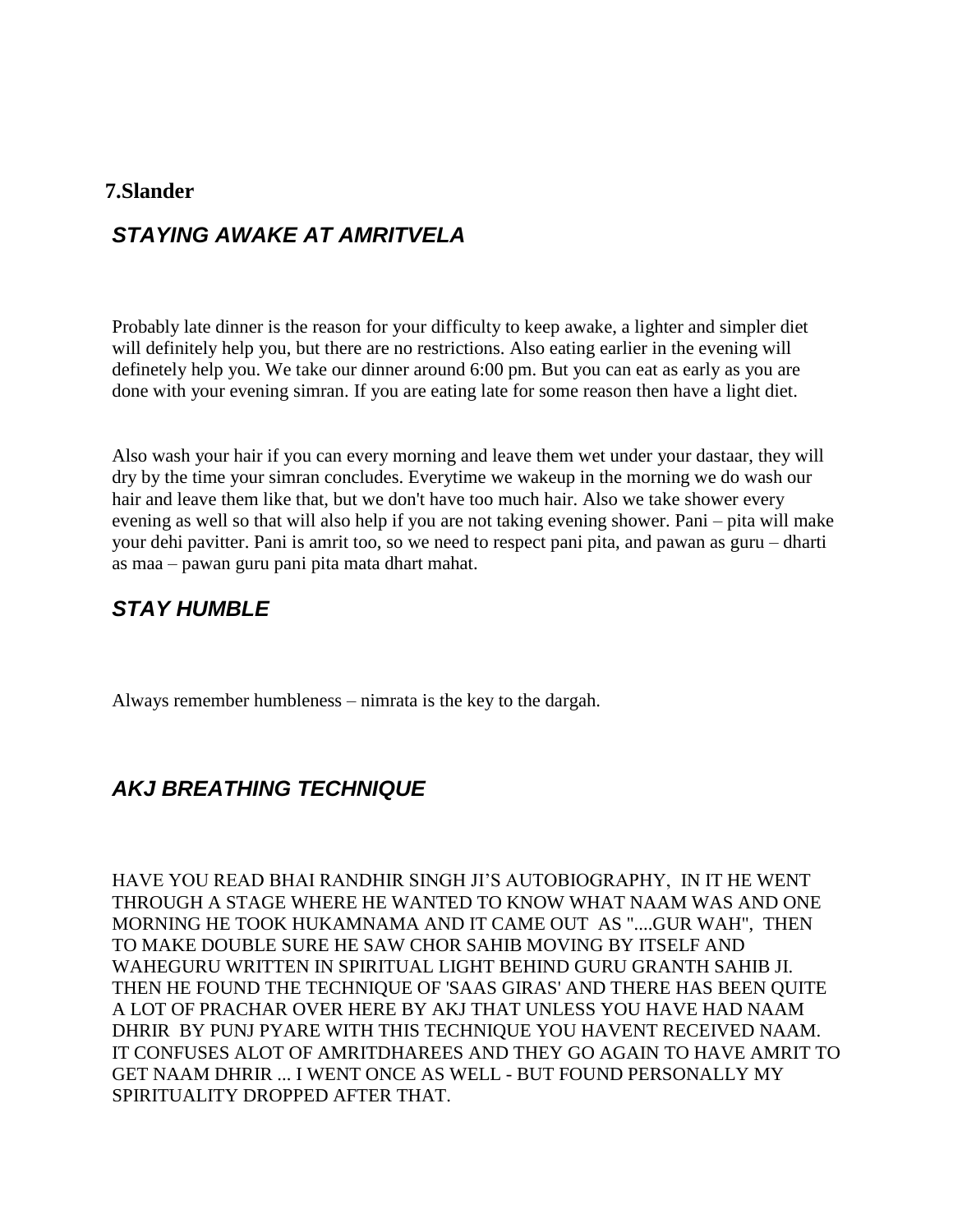No we have not read any book by bhai sahib randhir singh ji, and we have followed guru nanak's words as said in asa di vaar – padh padh gadda laddiye, naam is the tat vastoo and gyan from gurbani is the tat gyan and that is what Baba ji has given and we have followed. We don't think it is proper for you to enter into any argument with akj people, let them do whatever they are doing. There are some people we know were following akj for over 40 years and actually did sangat of bhai randhir singh ji, but hardly had any spiritual achievement, and when they came to Baba ji's sangat they just got clicked, because they were frustrated of not reaching anywhere, and you have that kind of experience too. There are some other akj people who come to the sangat and don't like the sangat and Baba ji and restore to nindya also, so there are all kind of people around us who can easily distract you from the tat vastoo, so it will be better to stay away from any argument or contact with such sangat. This naam is gurparsaadi, and whosoever is to get it will come by himself to Baba ji. This is the highest amrit and only a puran sant who is authorized by akal purakh himself can give to the sangat. And it is all pre destined who will come in sangat, who will get naam daan, and bhagti daan and seva daan – so we should all be praying for bhagti daan and seva daan – sat naam ki seva daan – look at shri guru granth sahib ji – it is nowhere mentioned to jap waheguru – and it is nowhere said waheguru is naam – but it is clearly said that sat naam is the naam – kirtam naam kathe tere jihva sat naam tera para purbla – sat naam is akal purakh's aad jugaadi naam, other naams are kirtam naams only – and also – jap man sat naam sada sat naam – sat naam ki amrit barkha – nanak amrit ek hai dooja nahin koi – and who can give sat naam – naam amolak rattan hai pure satgur paas – satgur sikh ko naam dhan de. Sangat just follows blindly they don't try to understand gurbani. Waheguru is mahima of the guru and akal purakh.

You are absolutely right it confuses a lot of masses, stressing on outside descipline only will not take you anywhere, the internal descipline is the key to spirituality, we have not taken any amrit from panj pyare, and yet we have completed our spiritual journey with Baba ji's kirpa. At the time of dassam patshah ji it was the hukam to make a fauj of singhs so he created the khande bate da amrit and panj pyare to spiritually uplift the society and prepare them to fight against crime, the current situation is lot different, and so is the hukam of akal purakh. For a beginner otherwise it is good to have khande bate da amrit because everybody is not going to get gurparsaadi naam, because dassam pita knew it so he created the panj pyare and khande bate da amrit for normal sangat. But if one gets the highest naam amrit – sat naam then he is all set. Infact the amrit is inside everybody – nanak amrit mane mahe – the puran sant just ignites that naam jyot inside you and takes you through the comlete tirath. And it all depends upon your purble janama ke ankur, like we said we have seen probably 11-12 of our previous lives doing gurbani and other dharam karams, but we had connection with Baba ji from our previous lives, so we were destined to meet him, and so must be you all, that is why there is a thirst inside you to meet him.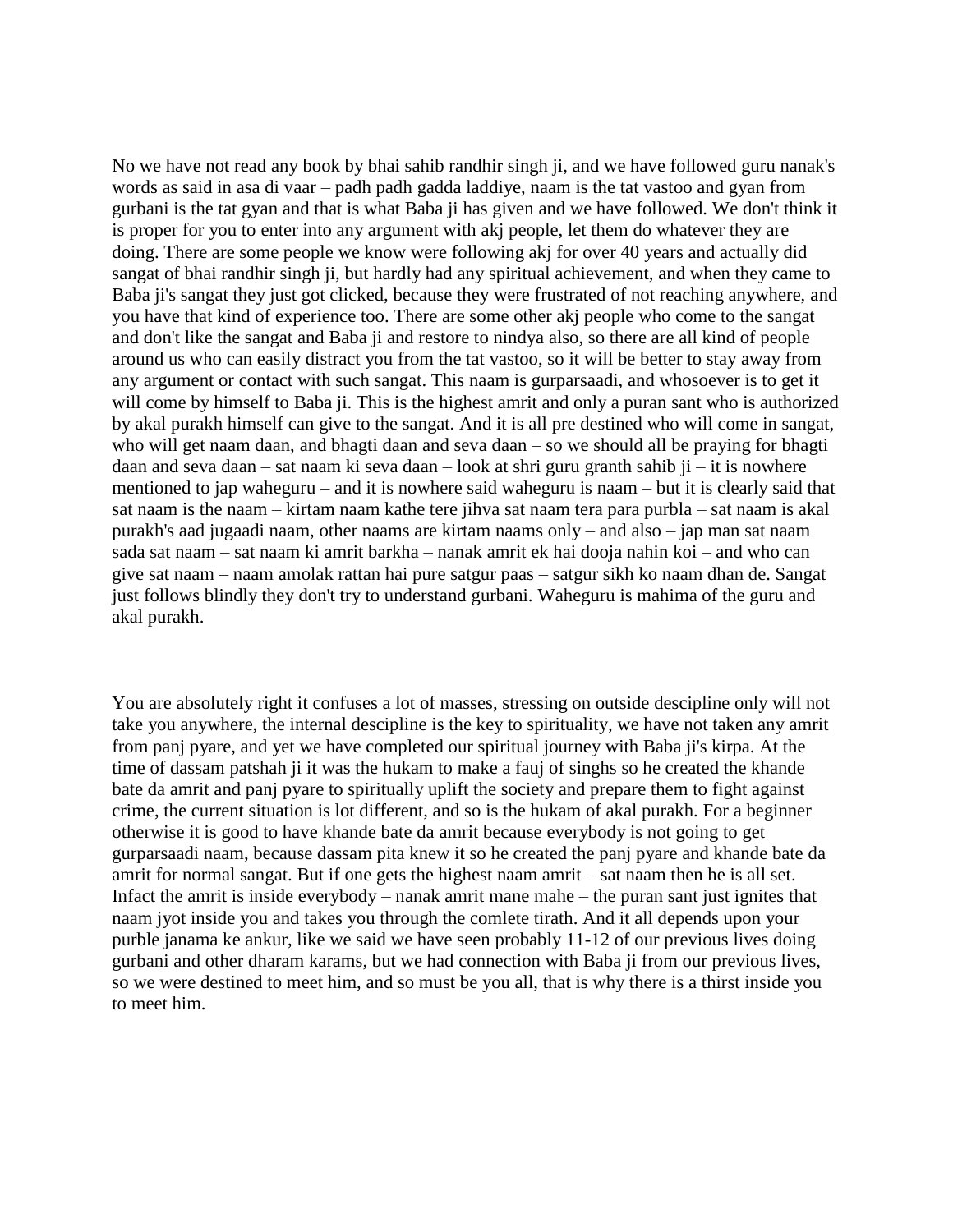### *WRITE BOOK*

I WOULD RECOMMEND YOU PUT A BOOK TOGETHER ABOUT SIKH SPIRITUALITY IN ENGLISH , IT WOULD PUT A LOT OF YOUTH ON THE RIGHT TRACKS - AT THE MOMENT THEY BICKER AND ARGUE IN DARKNESS. EVEN MY FRIEND HAS GIVEN ME A RADHOSOAMI BOOK TO READ CALLED 'THE SCIENCE OF THE SOUL' HE FOUND IT REALLY INSPIRING. IT IS WRITTEN BY THEIR MASTER FROM 100 YEARS AGO. IT HAS CHAPTER LIKE 'WHO IS A SAINT' 'WHAT IS GURMAT' 'WHAT IS NAM' 'DOWNFALL OF THE SOUL' ETC ALL THE KIND OF THINGS YOU HAVE WRITTEN ABOUT.

Who knows what will happen tomorrow, writing these articles to give puran gyan in simple words to the sangat is a part of this effort to educate people about what is the truth. And with Baba ji's kirpa everything happens will be for the good. Baba ji has told us that this is the beginning of next satyug.

We don't know much about radha soami but we think that the first sant of this sect never called himself radha soami, this was changed by another person later on who was nowhere near in spirituality to the original person, and the original sant used to meditate on sat naam and he preached sat naam and gyan from gurbani. But again the highest daat is naam daan daat and you have that already so ignore eveything else and concentrate on naam simran and gyan from gurbani. At this point you can't be of much help to others, except if some one is interested in getting naam you can get him fom baba ji, but once you complete your tirath of sach khand – which is the real tirath and complete your bhagti, then you will do this seva – aap tare auron ko tare. You can converse with people who are interested who have thirst for naam and bhagti but don't argue, because if you argue you will loose your amrit, but if the other person is listening to you than you will gain amrit, so keep this in mind when talking to people.

We will definetely do that when the time comes, and if you have written some stuff you can send it to us. It is a great thought, again it is his hukam who is prompting you to start thinking on such seva and parupkari things, and we all have to do such things. We will continuously strive for such things. Infact we have a website coming online very soon, and that will be a good place to post such articles, so yes, please send us your write ups.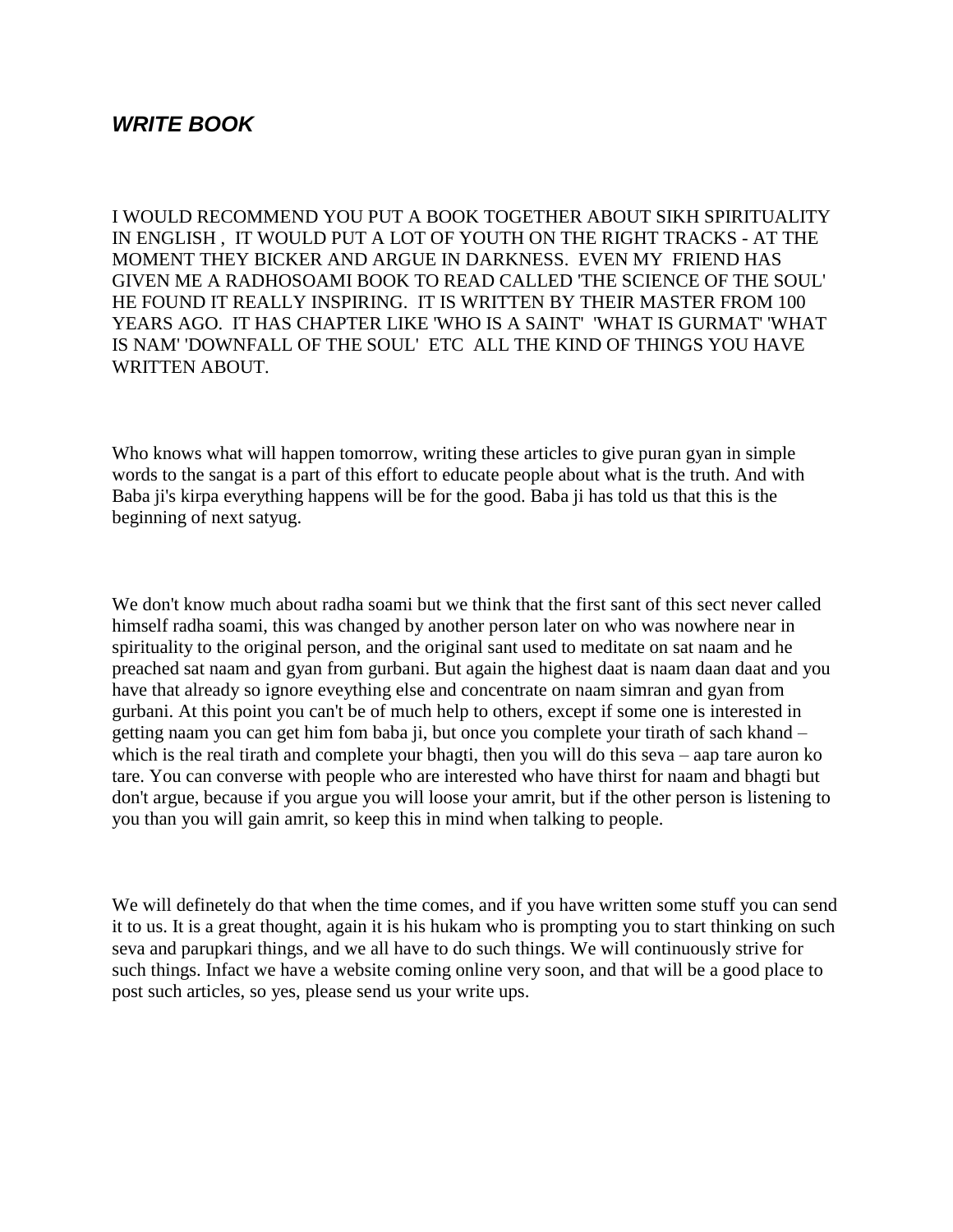#### *CRITICISING SANTS*

#### A FEW YEARS AGO I TOO WOULD PROBABLY HAVE CRITICISED NON-AMRITDHAREE

#### SANTS OUT OF IGNORANCE. BUT WHEN I WAS DESPARATE TO MEET SATNAAM WAHEGURU JI I WAS SHOWN THE LIGHT AROUND A LOCAL GURMUKH JI - WHO TO MY SURPRISE WORE NO KIRPAN, BUT WAS MORE SPIRITUAL THAN ANY AMRITDHAREE I HAD EVER MET.

We should not criticize anybody at all – criticism is nindya and nindya of anybody is not good – it brings hatered in the society instead of love – and nindya of sant purush is extremely dangerous – there is a live example in our sangat – there is a gentleman who had kodh (eczima) all over his body and he came in our sangat, and he had that all along his life no medicine could cure it, he couldn't sit and basically it was a deep chronic disease all over his body, then Baba ji asked baba sukhraj jee – (who is inly a 14 yrs old and can see whatever is going on in dargah and can talk to the gurus, dharam raj and so on) to go and findout what is the reason for this gentleman's kodh – baba sukha ji came back an answer from dargah that he did nindya of a sant 15 janams before, and so he has been suffering with diseases like this for the last 15 janams – gurbani says – sant ke nindak ko dargeh mile sajaye – sant ka nindak bigud roop hoe jaye (read ashtpadi 13 of sukhmani), so never ever ever indulge in nindya of anybody and not of a sant atall – in addition to the punishment from dargah to a nindak – akal purakh takes away nindak's bhagti and gives it to the person who is being criticized – this a divine law – nindak hamare kapde dhoye – nindak dooba hum utery paar. Just to finish the story of this gentleman, Baba ji took his disease – charam rog on himself and cured him, he is now almost cured by a sant where all the medicines had failed, because it was hukam and punishment given by dargah to him. Another example, his daughter had hepatites and could probably live only few months, and she was cured too, my wife had a cynathroid which got cured – sarab rog ka aukhud naam – these are only sharirik rogs, naam will cure all the mansik rogs as well fast.

There is nothing wrong as we have said having amrit from panj pyare for a normal sangat and follow the gurbani. Our Baba ji's story is similar, he had an internal hukum to jap waheguru first, then he had khande bate ka amrit also, then he had hukum for japping sat naam which eventually took him to sach khand and param padvi and then to braham khand. But his previous lives are full of spirituality, so he did it by himself, but everybody can't do by himself.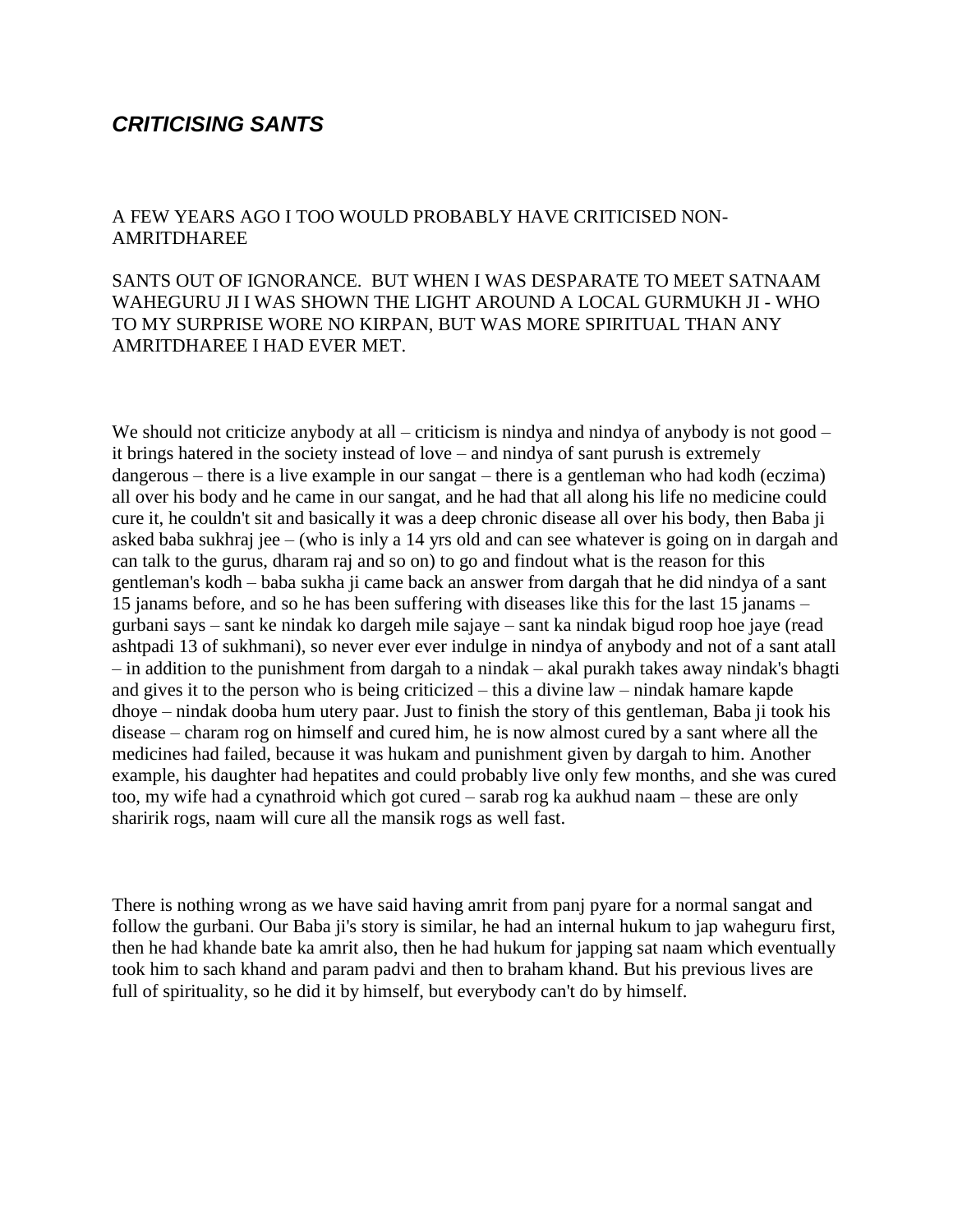# *CRITICISM OF BABA JI*

Baba ji's life is an open book anybody can read it, and mind it even Guru nanak sahib was also called demon by people and he also had to take nindya of the people. And so is the case with baba ji, there are people who are in sangat and there are people who do his nindya – for him both are equal – if anybody does his nindya - he benefits from the nindya – and if anybody goes with naam - he is benefitted that way too. So to say this nindya on internet is not hurting us and baba ji but it is definetely hurting the nindaks – the one who does nindya of a braham gyani sant looses past six lives bhagti and coming seven janam's seva, and he has to go through each and every punishment written in ashtpadi 13 of sukhmani sahib, before he will get a chance to come back on track. You can check that out with any braham gyani.

# *WE HOPE THE SLANDERERS (NINDAKS) ARE NOT GETTING YOU DOWN*

You are absolutely right, nindaks don't disturb us at all, they give us a lot of Amrit, and we love our nindaks as much as much we love Him. They have made our bhagtee simpler, we can now have long sleeps that too in Smadhi. Every bhagat has to go through nindya, this is a test of your love for Him, and also for your Ahankaar. God bless all our nindaks please. As you said earlier, let us all pray for them and their families as well.

We are not afraid of nindaks, we are being protected by Kaal and by Him, He has given us 50 krod ki fauj, mukt sants and souls are with us everywhere we go all the time – Jiske Sir Uppar Tu Swami So Dukh Kaisa Pawe. Satnaam is our weapon and Chattar.

## *DOUBTS & CONFUSION*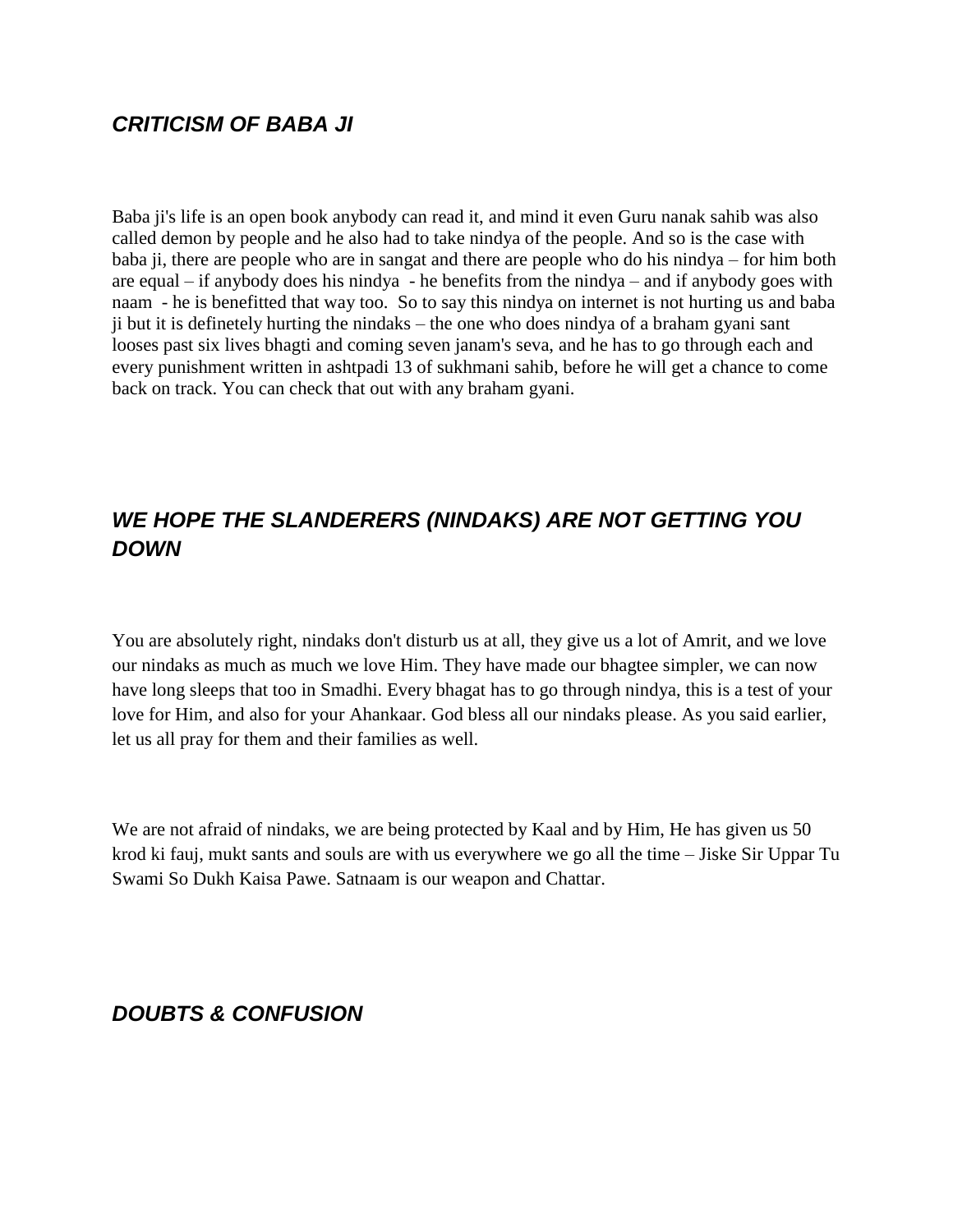The person who puts doubts into our mind has God in him too. And the same God is in us too and in you as well. God sitting inside the one who puts doubts in your mind is testing how much you love Him. And God sitting in us is telling you that your love for Him is getting shaken, so what is right? Are you going to get distracted or are you going to attach yourself with sat naam and the person who is trying to tell you the truth ?

It is a big pot and lot of the seekers get lost in this big pot very quickly. It is all the play of maya, which can distract seekers very easily. If this was not true don't you think that everybody would be a sant? Everybody says Guru is Granth so why don"t they do what it tells them to?

We are always with you, have always been with you, will remain with you forever, this relationship will never be severed again. Keep your belief and commitment intact and nobody can do anything to distract you from Gurparsadi Satnaam Parivaar of Dhan Dhan Baba Ji.

# *'TERI BHAGTEE NAA SHAUDO, PAAVE LOK HASSE'.*

Absolute truth – one side is akal purakh – paar braham parmeshwar – and other side is this society and world, which one will you choose ? Braham is the truth and sansaar is mithya ! So come what may never think even in your dream to leave the braham for sansarik bandhans, which are kood, stay with the truth, see the truth and serve the truth, become a puran sachyaara – all karams should be sat karams, and these will bring you 21 kulan ki data jivan mukti for coming 21 generations, the reward is limitless.

## *HIGHEST PRAISE*

The highest ustat is Naam Simran – Prabh Ka Simran Sabh Te uncha.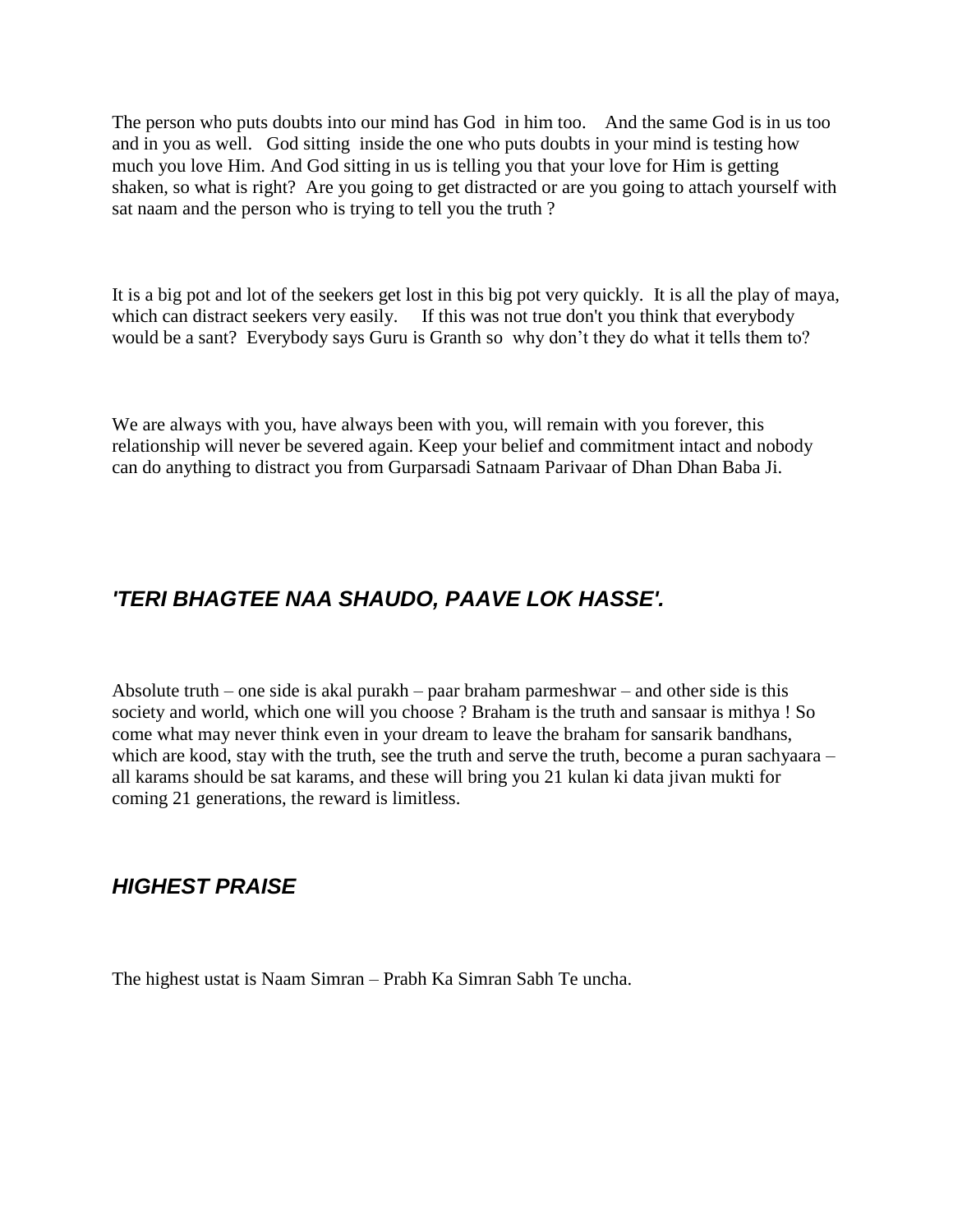# *WHAT IS LOVE ?*

Love is akal purakh,

love is the truth

and truth is love,

love is sat naam

and that is what you have.

To reach the ultimate love you have to pass through five khands, smadhi and all that, we never asked for anything, and we have told that to everyone – mangna chit naa aye – we have never given you any desires to go to sach khand – the aim is the Akal purakh's charan hirdey vich vassan – and that is what sat naam will do, it has done to us and any more and it will do to you too and that is the ultimate love – ek drisht – ek maun – ek chit love sargun saroop as much as much nirgun saroop.

The creation is Akal Purakh's sargun saroop – so in order to merge into his sargun saroop the height of your love for him will be determined in the dargah by how much is your love for all his creations – sargun saroop –

nirgun sargun nirankaar sun smadhi aap

aapan kia nanka ape hi fir jaap

– so that is the stage one reaches when there is no difference between his nirgun and sargun saroop. So – manda kise naa bolye – we should not criticize anybody – there is no place for criticism in the life of a puran sachyara. Always learn to love each and every individual, who knows in what vesh akal purakh is going to encounter you.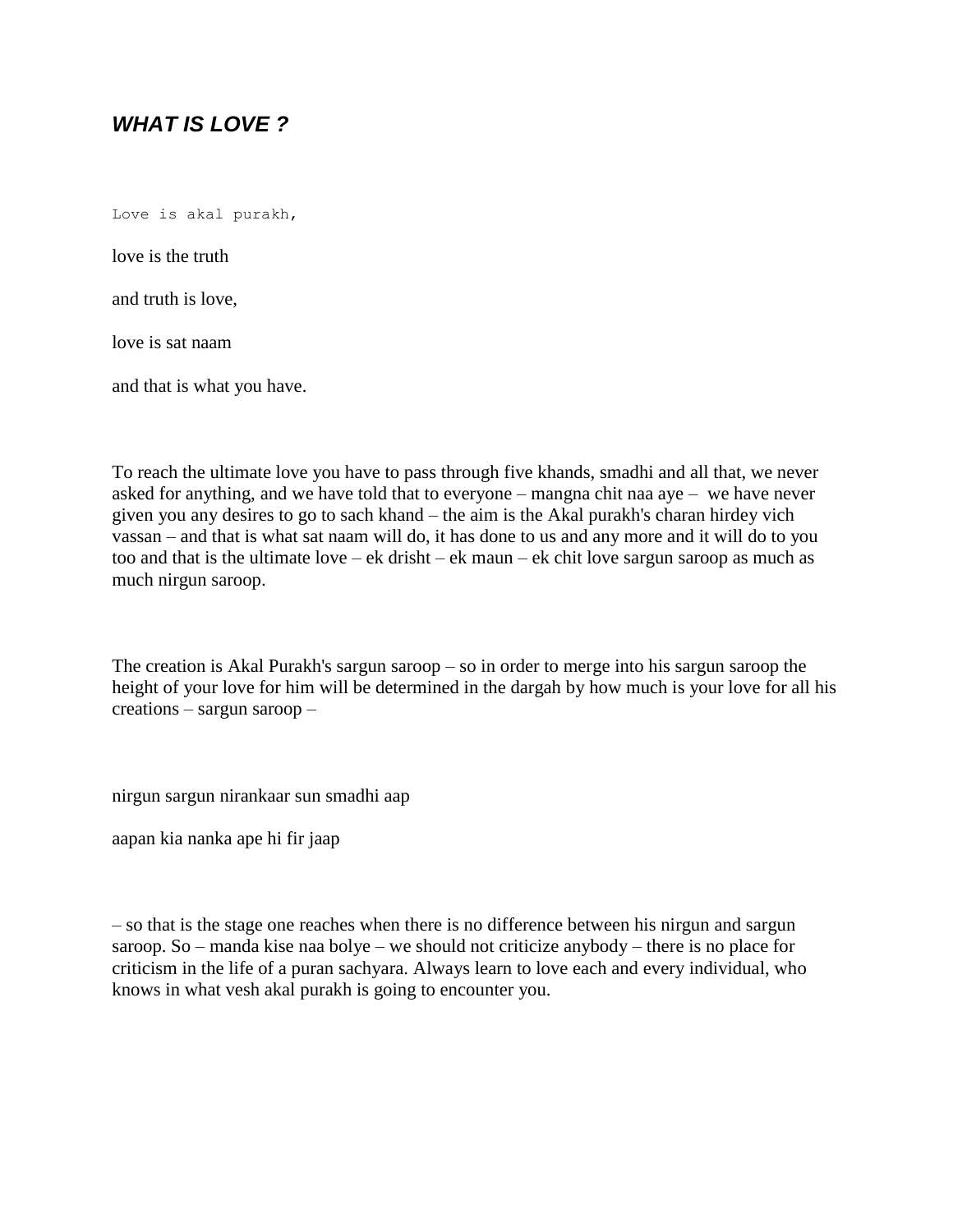## *DEATH OF A SAINT*

Jamna marna hukam hai bhane awe jaye - asa di var.

It is real good that you were fortunate to have a sangat wih such a good soul like Bhai Rama Singh ji, but remember - he has not died, enlightened souls never die, they become mukt and reside in sach khand.

As you mentioned when he was in a coma a few years earlier and his soul left his body, he was given the amrit by some Singhs in the next world. That was the naam amrit - ek pyala amrit and that constituted him in the karam khand. As he had to complete his bhagti to move into sach khand he was sent back to his body by the Singhs in heaven.

And now his bhagti was complete and his breaths were complete so he had finished his assignment on the earth so he had to leave. But there is no reason to be sad about his leaving the world. It was the hukam and being sad and mourning such an hukam will be against the hukam, and we know you are not yet at that stage not to feel the sorrow, but you have to learn it to feel no difference in sorrow and happiness - dukh vich sukh manai - we have to learn to obey the hukam of akal purakh, there should be no excitement when something good happens, and so when something real bad - bad in the sense of worldly meaning - happens.

There is no difference in gold and dirt - pain and pleasures - for an enlightened person and you have to reach that stage - so whenever anything happens that shakes your life just say - hukme ander sabh ko bahar hukam naa koi - tera bhana mitha lage - jive jiv hukam tive tiv kaar - jive jive hukam tive tiv howna - jo tudh bhawe sai bhali kaar.

The best thing will be to follow his gyan and what he did in his life and what he told you to do as you mentioned about wiping the shoes of the sangat – it is the best seva - so do shoe seva with your open beard - that will take you to the earth - your humbleness is the key to the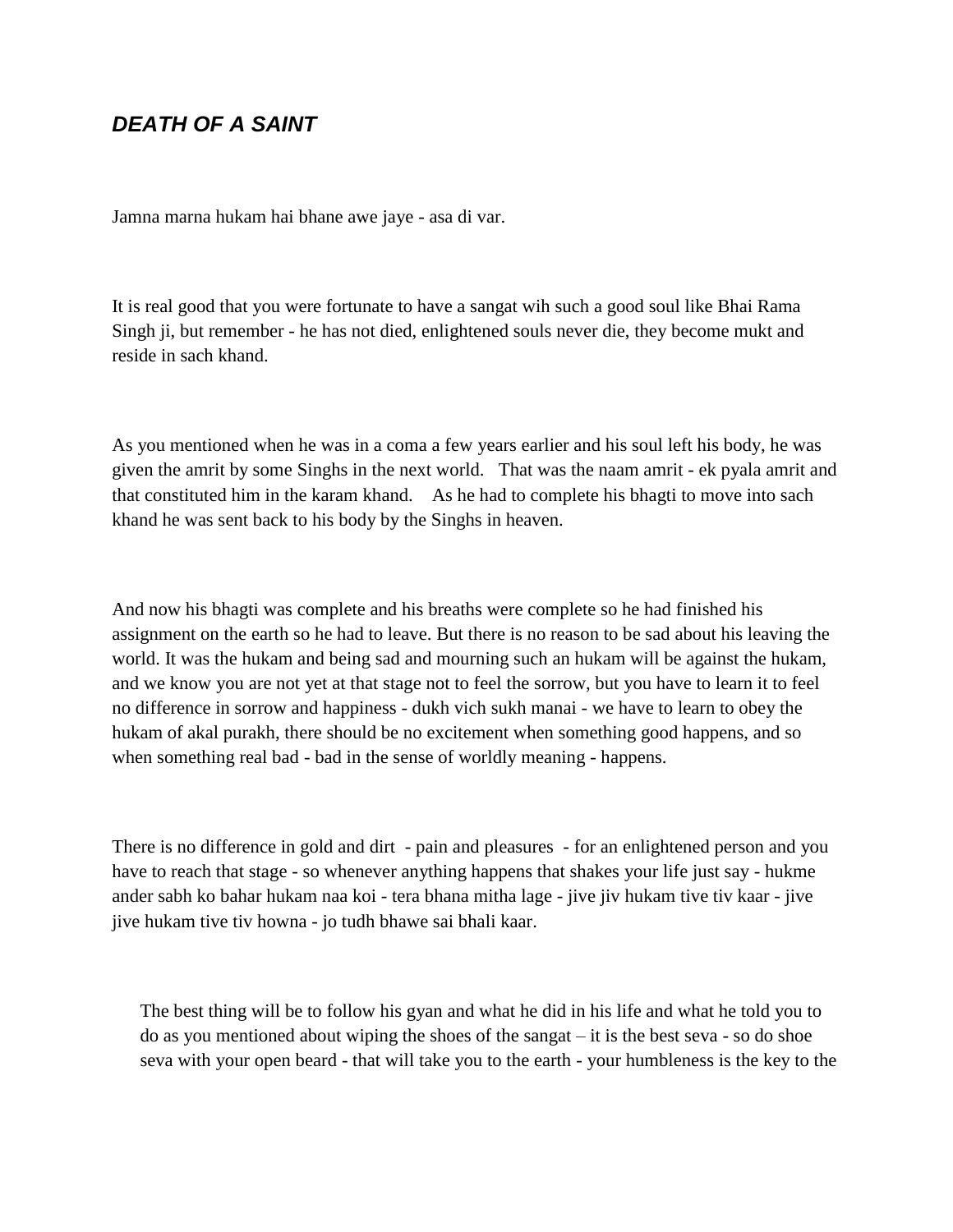dargah - to the sach khand, and that is what Bhai Sahib Rama Singh jee did to go back to sach khand.

#### **8. Meditation**

# **WHAT WORDS TO MEDITATE UPON IN SIMRAN?**

We will always tell you the truth, our job is to serve the truth only, but whatever your inner is self telling you just keep on doing it. Infact when we started we were doing – "sat naam shree waheguru ji", then it changed by itself to "sat naam", and then later on it changed to "ek oankaar sat naam", then again it changed to "sat naam" and now there is nothing – complete silence only – the naam remains upto sach khand – but in the inner dargah – also called braham khand – where the akal takhat is – there is no naam at all there is only nirgun saroop of akal purakh – param jyot and puran parkash only - and that is what has been explained in dassam patshah ji's bani – jaap sahib.

While doing simran, just follow whatever words come in your mind – sometimes it will be a tuk from gurbani – or like sat kartaar or ek oankaar or akal murat or so, so just follow that hukam from your inside and keep on doing that. Never try to put your control on these shabads.

Just keep on doing whatever you are doing, there is nothing wrong in doing so. You will automatically switch to sat naam as time goes along, probably at this stage you are right you maight not be able to handle the power of sat naam siman so continue doing whatever is your inner voice is telling you to do.

# **CRITICISE YOURSELF**

It is hard to point the finger toward ourselves, it is very easy to point the finger on others, but the one who finds his own faults and corrects them is dhan dhan, others are in ahankaar (pride),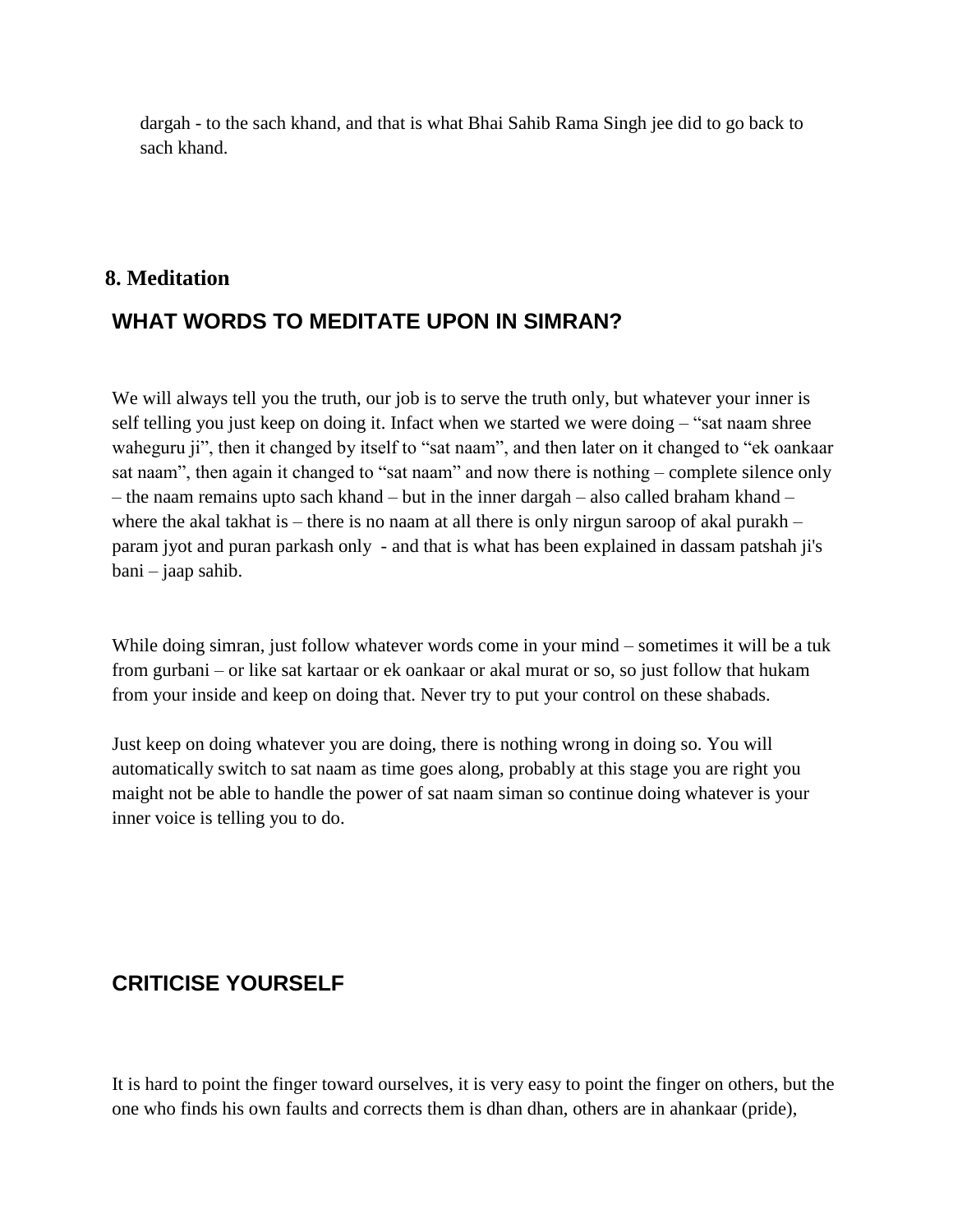which is obviously the worst enemy of the soul and biggest hurdle between us and him.

The reason for people criticising others is their own insecurity due to andh agyaan and andh vishvaas, and this darkness can vanish only by naam simran, seva and parupkaar, there is no other way to wash this dirt from your mind, and this andh agyaan is distributed by the andh agyaanis and there are plenty of them on this earth.

#### **SPIRITUAL EXPERIENCE IN SMADHI**

One of the most recent reward bestowed upon us by Shree Akaal Purakh Ji – on August 10, 2002 Saturday morning we were sitting in Smadhi from about 4:00 am onwards, Gurbani was going on the CD player, we were sitting in Puran Parkash and with unusual Amrit Barkha was going on, became almost weightless, opened eyes around 6:00 am, looked at the watch, went back to Smadhi, and soon after that Param Jyot Puran Parkash – Paarbraham came took our Suksham Dehi out and took us with Him to a different Khand Brahmand, we were reciting Satnaam Satnaam, when landed on this unknown Khand Brahmand, we could open our eyes and speak as well but we were still doing Satnaam Satnaam in loud voice, then we realized there is Puran Parkash Param Jyot in front of us, whichever direction we went, the Param Jyot Puran Parkash was in front of us, then realized we should pray for full darshan, stood at one place closed our eyes and recited – Dhan Dhan Satgur Paar Braham Sarnai, Dhan Dhan Satgur Paar Braham Sarnai, and what wee see in front of us – the Param Jyot Puran Parkash that was in front of us became a Suksham Dehi – we did dandaut bandhna to Him, and felt his blessings in the spine area, hugged Him, He loved us so much that we were completely carried away by His presence right in front of us, then He told us to sit down, which we did – saying Jo Aap Daa Hukam Sir Mathe Te, and then He sat by our side, but we immediately stood up and said – sadhi jagah aap ji de charnaa vich hai, aasi aap de braber nahin beth sakde jee, sanoo baksh dawo jee, then we kissed His feet, and dusted His feet with our beard, and then put our head in His lap and went into very deep masti, told Him we don't want to go back now and will stay here in Your Charans, after a while we realized that He was reciting Gurbani, at that point we said – Akaal Purakh Jee Aap Dhan Dhan Ho Jee – and we kept on reciting these words with un believable happiness, and we did so until our Suksham Dehi came back on earth, and even when we opened our eyes we were in so much happiness and reciting the same words – Akaal Purakh Jee Aap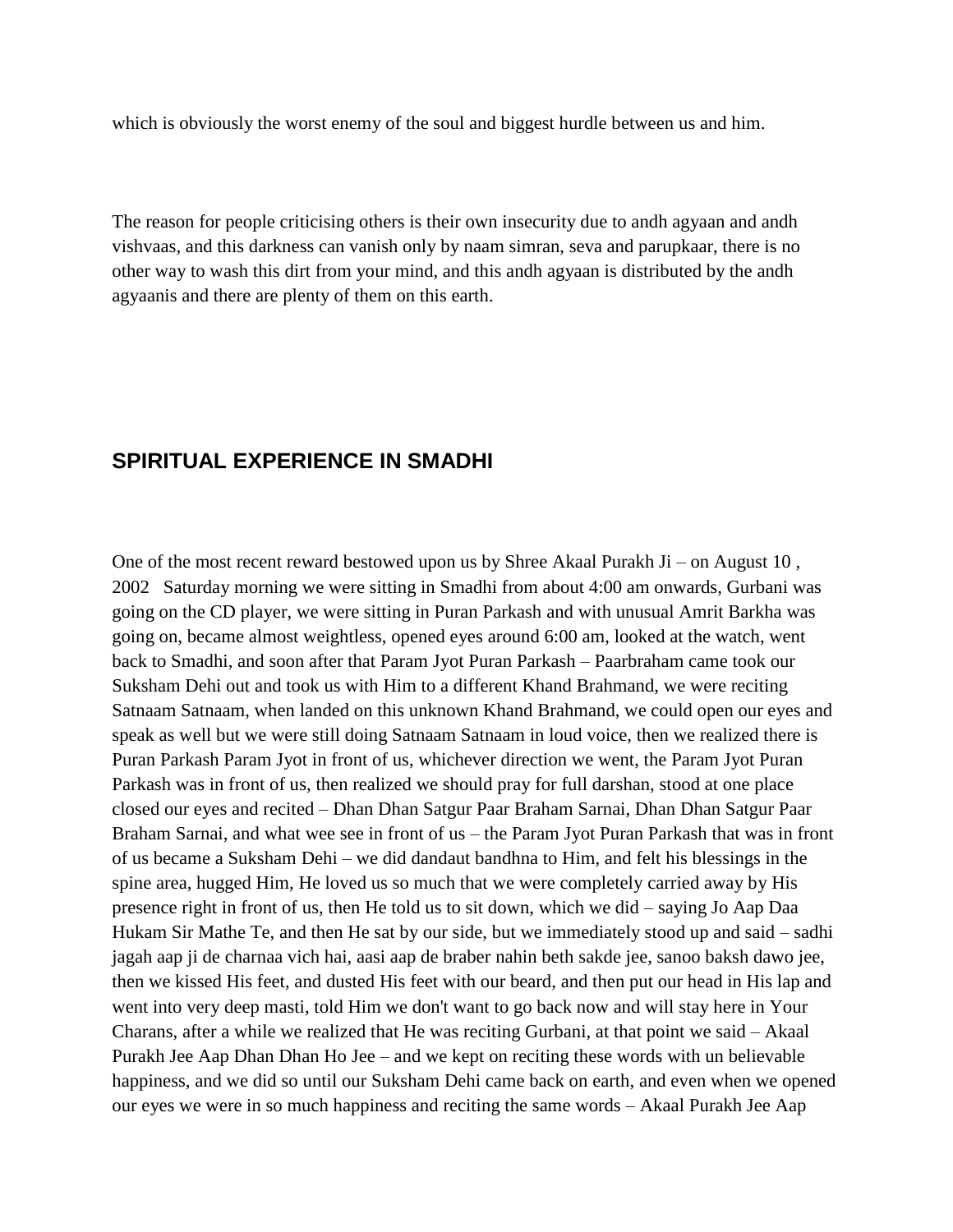Dhan Dhan Ho Jee. When we came back we looked at the watch again it was 6:48 am, so we were with Him for about 45 minutes. It is very hard to describe such an incident, because we don't remember everything, and what you see is kind of un-describable, but still, we have tried to give you a glimpse of His Kirpa on this loon harami gunehgaar.

## **YOU ADVICE IS SIMPLE...DO SIMRAN**

Only a person who is a Hans (spiritual swan) or moving on this path to become a Hans can pickup these Gyaan Ke Moti, and only such person who is destined to do so will do it, everybody can't do it. So you are very fortunate ones who are taking these pearls inside your Hirda, these jewels will make your Hirda a Sant Hirda, a parupkaari Hirda. Our blessings are always with you. Your messages are full of love and we feel our seva is becoming safal, thanks a zillion to you all for your true love for Him and His Creations.

## **ARDAS**

#### PLEASE REMIND US OF THE ARDAS TO DO WHEN THE MIND STARTS WANDERING IN SIMRAN?

Mun tu jyot saroop hai apnaa mool pehchaan – kirpa karo din ke date – chit di ekagarta baksho mere pritam – es paapi nu balash lawo – aisi preet baksho ke es chit vich har vele teri yaad smaa jaye – esi bhagti le esi seva le ke es dehi da gul dastaa ban jaye – hum neechan ke neech gunehgaar loon harami – tu dyaal bakshan haara – sadhe paapaan nu baksha de – hum paapi wad gunehgaar tu bakshan haar.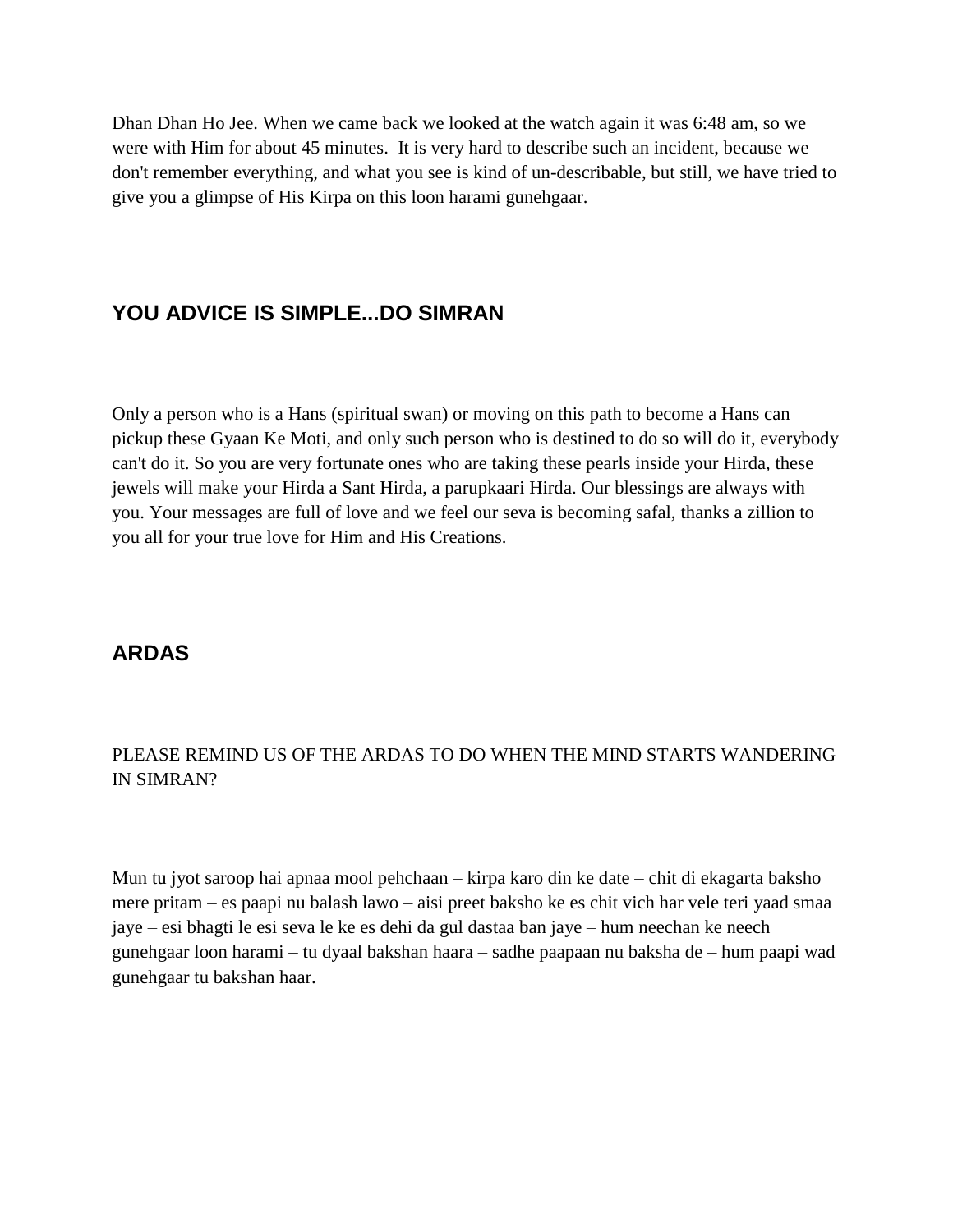### **KRODH**

I FIND THAT KRODH IS PLAYING A MAJOR ROLE. I GET FRUSTRATED AND ANGRY AT TIMES WITH MY FAMILY AND SNAP AT THEM. MOSTLY I CONTROL IT BUT WHEN I AM TIRED I BECOME IRRITABLE. IT HAS BEEN WITH ME SINCE I GOT MARRIED AND ALTHOUGH I DONT GET TOO ANGRY - IT IS HOLDING ME BACK

The best way to calm down is to forgive the persons you are spitting your anger on. Khima is the tool that calms down the krodh, krodh and ahankaar are complementary to each other, ahankaar bring krodh, and it resides in the head of a person, so whenever you feel anger is coming out, strike it with satnaam vaheguru ka hathoda and forgive the person who is prompting you to become angry, this way krodh will disappear. Again read our articles on Panj Doot and spiritual cleaning process.

# **CANT UNDERSTAND GURBANI'S TRUE MEANINGS**

For the time being forget about everything else and just concentrate on Naam Simran, once Jyot inside you is ignited and you are instituted in Karam Khand, and you go in to deep meditation smadhi and sun smadhi, then after some time you will start understanding the spirituality hidden in Gurbani by yourself, you will not need to read any translations, you have already studied too much of Gurbani and have done enough of Kirtan and Path, now concentrate on your soul and mind and put all your force on Naam Simran, that is the only thing which will bring you up faster from the current situation, and increase and enhance your spirituality.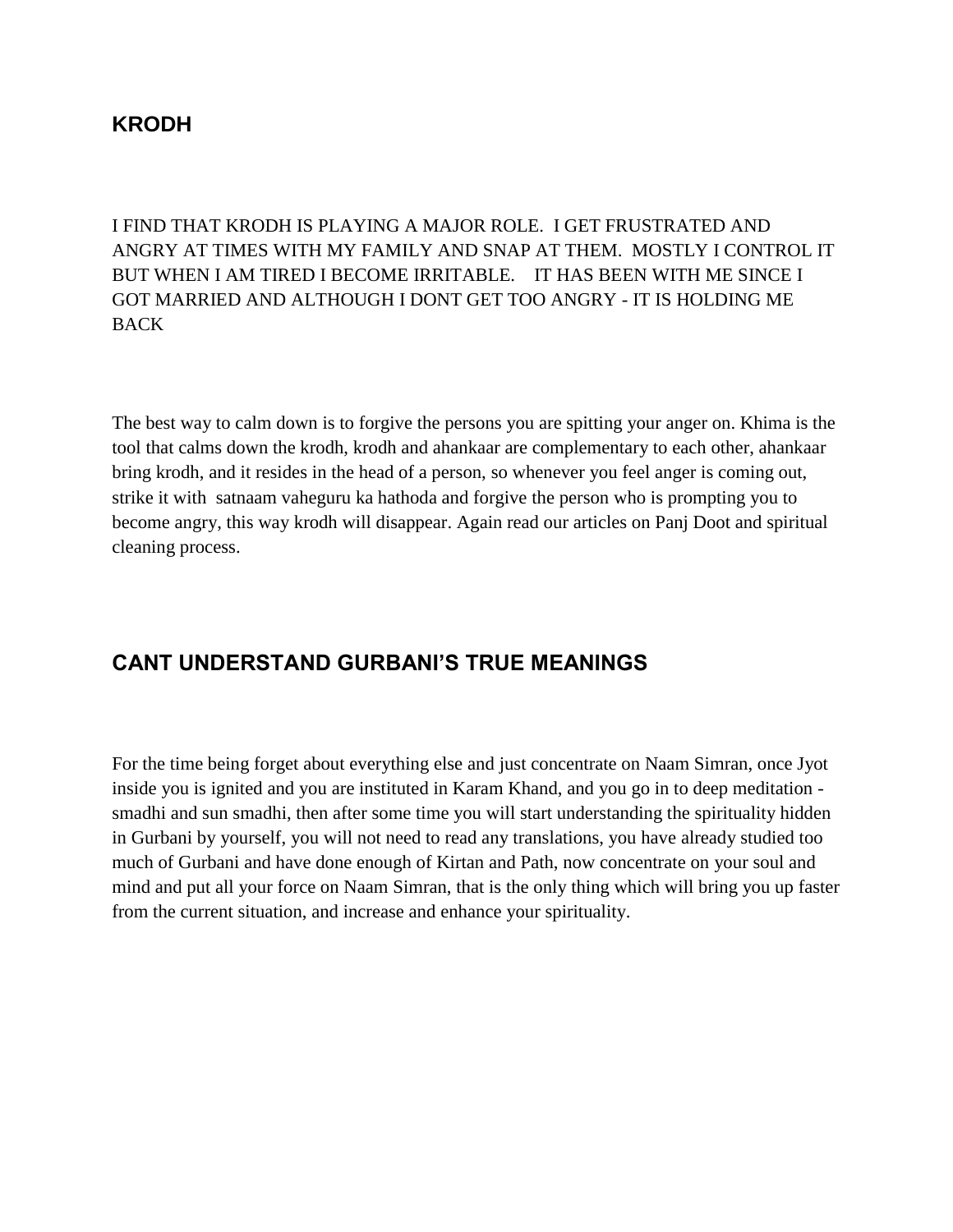## **BECOMING THE JYOT**

Whatever we are writing and telling to the Gursangat is an absolute truth based on our own personal eternal spiritual experiences, it is not just a hear-say, we have done whatever we are telling others to do, the Creator is always bigger than its Creation, Guru Nanak is bigger than Shree Guru Granth Sahib Jee, because He did whatever the Granth says and became Nirankar Roop, Jivat Jagat Pargatyeo Jyot, and then wrote it down, so were other Guru Patshahians, so who is bigger, when Granth says, Braham Gyani aap Parmesar.

Think it over, you are struck with this illusion, Jyot is bigger, the one who does so becomes a living Granth himself, that is what Braham Gyani means, the entity who is knowledgeable about Braham, and Gurbani is all Braham Gyan.

# **RESPECTING GURMUKHS**

You should also address all souls involved in Bhagtee with at least a Ji, we will appreciate if you can give some respect to the Gurmukh Ji you are referring to as just Gurmukh, if you want to learn anything from him.

## **GAINING FORGIVENESS FOR SLANDERING A SANT**

We appreciate your confession, it is great that at least you are confessing your misdeeds, there is a lot of goodness hidden inside you, your Purbley Janam Ke Ankur and your previous Bhagtee is there that is why you keep on coming back to us, but you need to do more than that, you have betrayed a Puran Sant Satguru, a Puran Braham Gyani, and not only that you have done Nindya as well, and all your difficulties are due to these deeds of yours, and do you think that you will be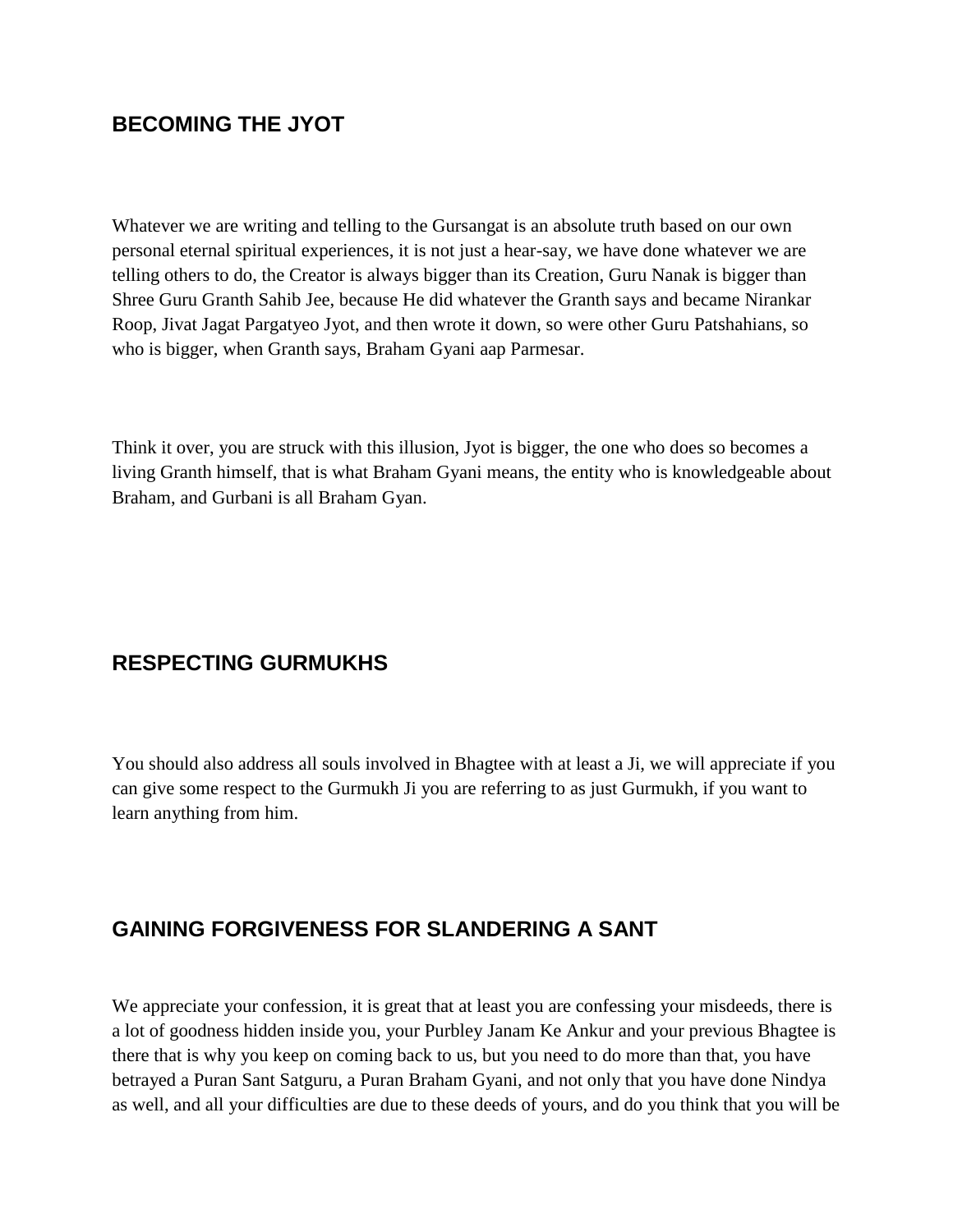able to get away by doing this, if so this is your biggest illusion, confession before Baba Ji will be the right thing to do, we will not ask you to come personally, but at least you can call Him, as you have done in the past and we will pray for forgiveness of your misdeeds. Hopefully you will be able to recover from the damage you have inflicted upon yourself by doing so. It is up to you whatever you want to do we will welcome your decision. We have always been truthful to you, we will always be truthful to you, and we will always like you to go in Chad Di Kala.

No body else is to be blamed for our own Karni, and you say that you understand it, then why don"t you bring it inside, improve upon your Karni. Even if you are being told by somebody else to slander, then you have to use the divine wisdom to find an answer to the situation. It was your own mind and your own Karni, and if you do such things then how can you expect to bring divinity inside yourself, if you don"t do Gurmat, and instead indulge in Munnmat, Sansarik Matt and Durmatt, then how do you expect the spirituality to come inside you, these are some of the serious mistakes you have made and you need to sit down and learn from these mistakes.

You are not in a position to judge others yet, and that too the Karni of a Puran Braham Gyani, do you think that has helped you, and you have done good to others by restoring to Nindya of Satnaam Parivaar, and by doing so you have indulged yourself in the Nindya of Braham Himself, yet you expect to get over these problems you have been facing by being enemy to the Eternal Truth?

Baba Ji has always told us to become a Granth – means a Braham Gyani, to bring the entire Gyan of the Granth inside us, He has done all His Bhagtee in the Hazoorie of Shree Guru Granth Sahib Ji, and your evaluation of the situation about the Gursangat and Dhan Dhan Shree Guru Granth Sahib Ji is a false one, we are still awaiting an answer to the following question from you:

Tell us a place in the entire universe where the Braham is not present, is he not under your feet, above your head, behind you, in front of you, where is He not present, and if and when you find an answer from your inside then 90% of your illusions will disappear.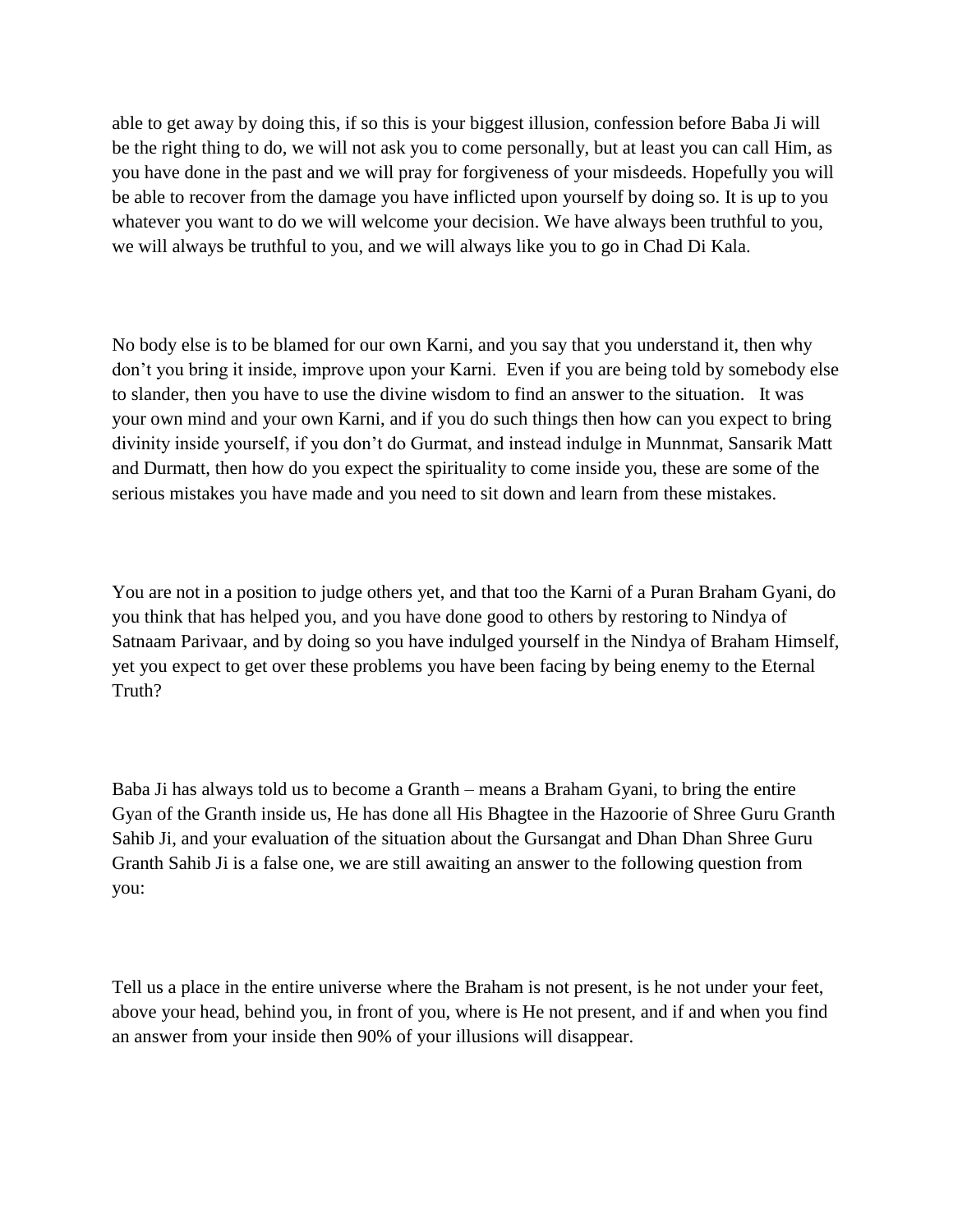We are extremely thankful to you for your message keep it up these messages might change your life again.

## **RESPONSE TO WORLDWIDE SLANDER OF BABA JI**

The complete truth is too pure to be absorbed by the so called religious leaders: Jesus Christ was crucified for telling the complete truth, Guru Arjun Dev Ji (Pancham Patshah) was put on tatti tavi, Guru Tegh Bahadur Sahib Ji was slained in broad day light, Dassam Patshah sacrificed his entire family for truth, he was left alone when he came to the jungles of Machiwara and so on endless examples, Guru Nanak Patshah was called Kurahia, Betala, and bhagat Prehlaad was punished by his own father and so on, the history is repeating again, we were reading a book written by Baba Ishar Singh Ji Rarewale; he said the same thing if the bhagat tell the truth he will have to face the worldly resistance, because nobody is going to believe him, sant Kabir was once sitting on the roadside and was telling everyone passed by him: God is under my feet, God is under my feet, people thought he has gone crazy, but he was not crazy, the crazy were the people who called him crazy, because is there a place in the entire universe where the God is not present ? is there a place anywhere you can think the God is not present, when we call him Omni Present, then where is the question of God being not present under your feet ? He is the one who is making you stand and walk on your legs, even the legs and body is his, there is nothing that belongs to us, that is haumai if we say so, only thing that is ours is God Himself, and that illusion is also gone once the soul merges with Almighty.

## **ARDAS**

Just ask for Naam, Bhagtee and Seva, maha parupkaar, aap tarey auron ko tarey; jan parupkaari aye jeedaan dey bhagtee layan hari seuon len milaye, jan parupkari aaye. You are doing great just keep it up, let nothing distract you from this path of truth. God is your ang sang always.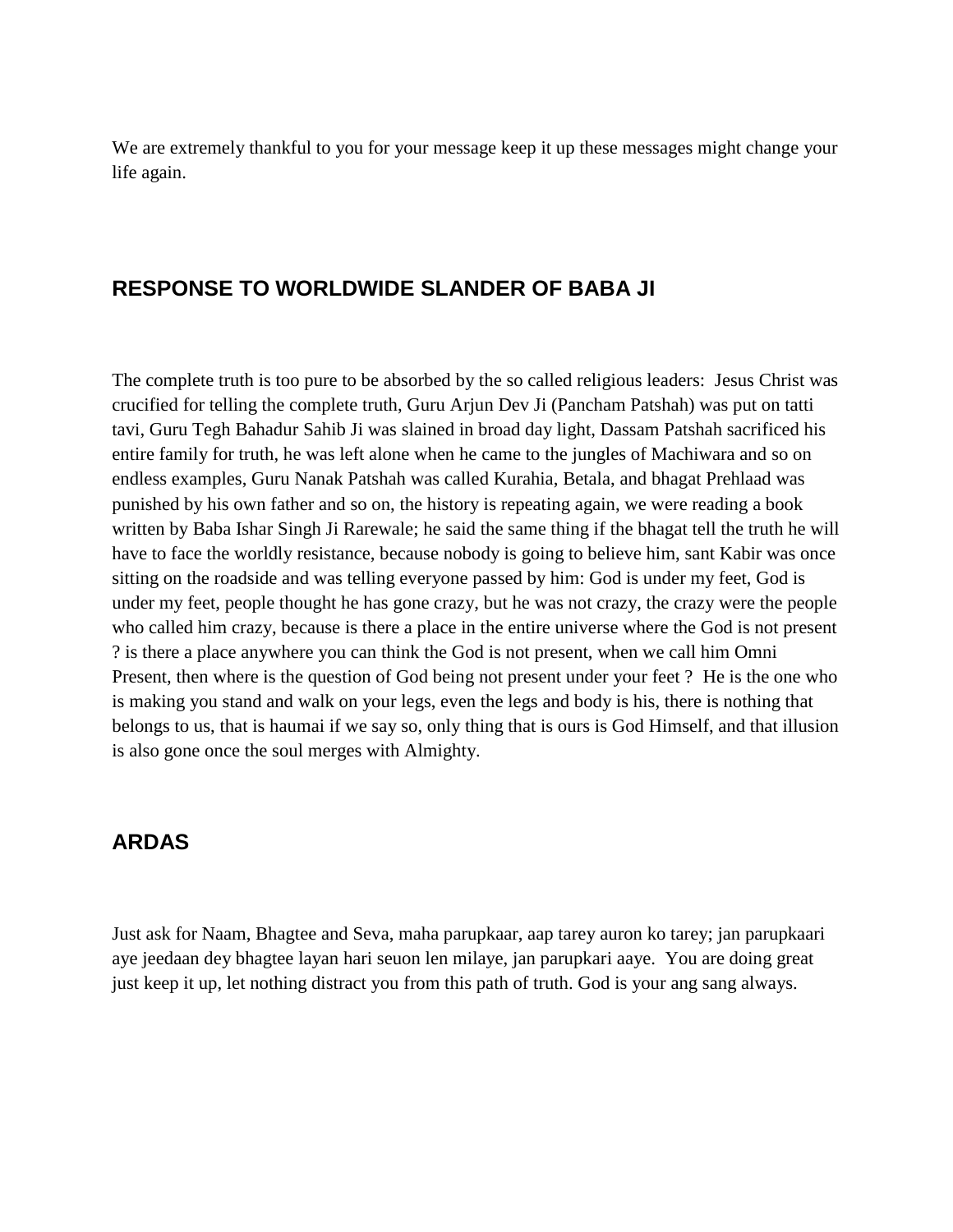# **HOW DOES ONE GET INTO SUNN SAMADI AND HOW DOES ONE KNOW HE'S IN IT?**

The Sunn Samadhi is a complete thoughtlessness or blank stage and there remains nothing in such a stage, it is impossible to predict or estimate when will you go in to such a stage, when you continue doing simran concentrating in your hirda or surat, sometimes you will go in to such a stage by itself, it is all Gur Kirpa, so when you sit in for doing Naam Simran pray for Smadhee and Sunn Smadhee, and you will eventually go in to such a stage. We when sit for Naam Simran just say: Sunn Smaadh Anhad Naad Bismaad; that is what Baba Ji used to say; and normally after a few minutes we go in to Sunn Smadhee. Some time in Sunn Smadhee we leave our body and go on seeing various Alokik Nazzare, Sunder Nagree, Sants and Bhagats and so on. While doing Naam Simran for long hours, if your eyes become sleepy and harder to open when you come back then only you went to sleep, but if your eyes were as light as a flower then that was not sleep, it was Sunn Smadhee. Again this all happens by itself, just pray for it and go in to meditation and it will happen by itself. Sunn Smadhee is the best of all: Sunn Smaadh Maha Parmarath; Sunn Kala: means the power of the thoughtlessness, complete silence is the highest spiritual power, we have written an article on the Sunn Kalaa, you might have read it, if not please let us know and we will send you a copy.

## **STAYING AWAKE**

#### WHEN YOU DID SIMRAN FOR LONG HOURS, WERE YOU LYING ON A BED OR SITTING PHYSICALLY IN THE LOTUS POSITION? CAN YOU GIVE US ANY TIPS IN TERMS OF STAYING AWAKE FOR LONG HOURS?

We could not sit on the floor in lotus position at all due to lower back stiffness problems, so we chose to sit in a comfortable sofa chair in Sukh Assan, just completely relaxed position, no body stress or strains at all. Staying awake for long hours is only a Gur Parsaad and you can pray for it; and if you do so you will get it. But once the Naam Goes on auto mode then it doesn"t matter; and also when Naam goes in to Rom Rom then it becomes very easy, you can hear Naam whenever you want going on in surat, hirda and all parts of the body. When you wake up in early hours take a complete shower, wet your hair and keep them wet don"t dry them; that will help you.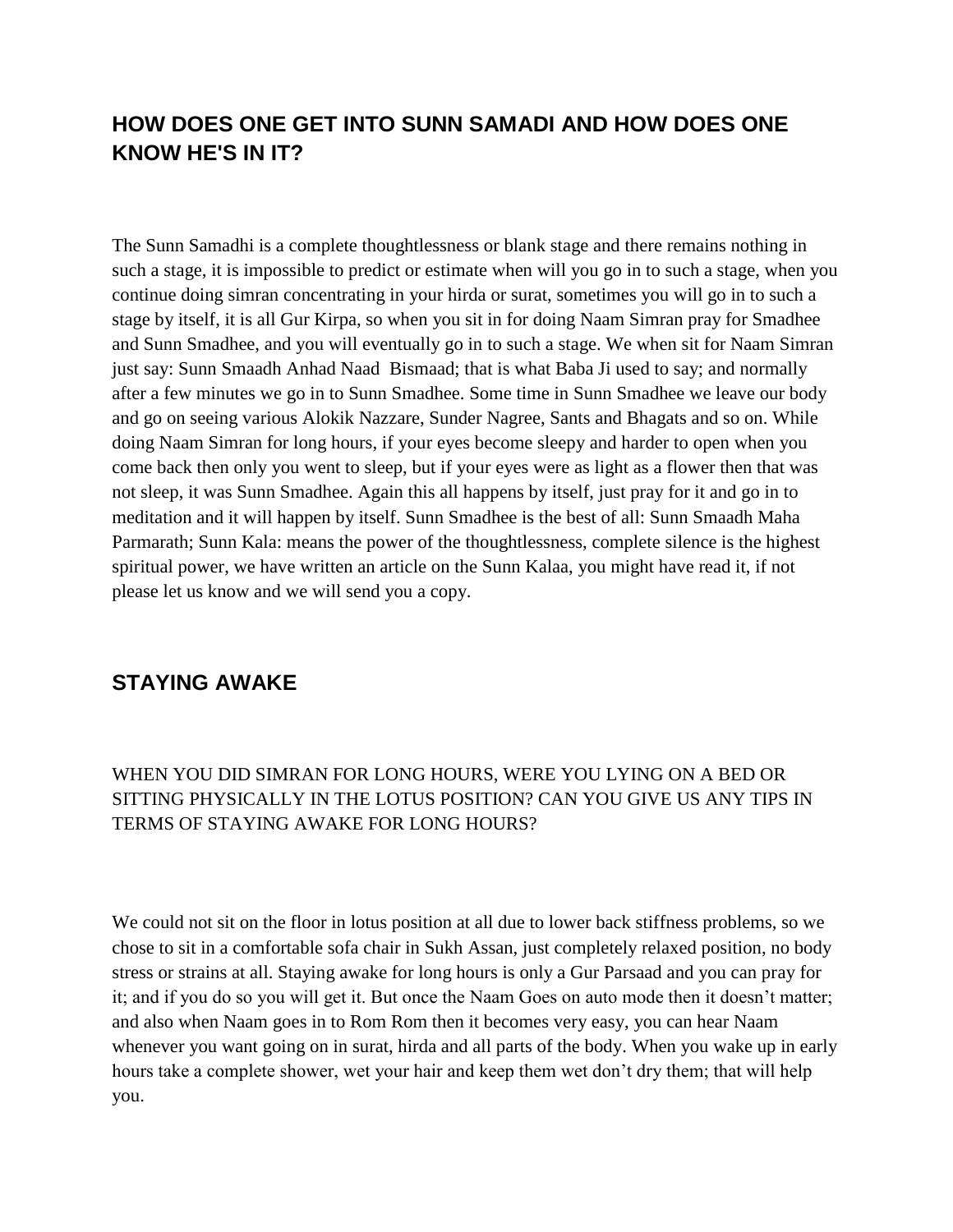## **FOCUS**

#### WHEN YOU DID SIMRAN, DID U FOCUS ON YOUR FOREHEAD ALWAYS, HIRDA OR CONTINOUSLY FOCUSED ALL OVER LIKE A MALA?

Started with focus on the forehead – Trikuti Area; and then the Naam moved to Hirda, Nabhi and all over the spine by itself; didn"t pay any attention at all to it. It was all Baba Ji"s Gur Kirpa that made it all happen. For you concentration on Hirda will be very good at this point. It will become a mala by itself. You can only pray; we pray: Humrey Keeye Kichu Naa Hoye Karey Karawey Aap Hi Aap; Jivey Jiv Hukam Tivey Tiv Kaar; Jo Tudh Bhawey Sahi Bhali Kaar; Jivey Jiv Tera Hukam Tivey Tiv Howna; Hum Bhikhat Bhikhaaree Tere Tu Nijpat Hai Data.

## **SOUNDS**

#### SOMETIMES, WE HEAR SOME NOISES, LIKE WIND TYPE NOISE.. WHAT IS THAT AND WHERE IS IT COMING FROM?

These are not noises; they are called anhad naad dhunis – eternal music; this is the Akhand Kirtan coming from the Brahamand and Dargah. So concentrate on these musical tunes and you will enjoy them more and more; eventually these musical sounds will become very prominent and you will hear them all the time. There are five musical notes that are combined and are heard in Dassam Duaar; Gurbani has called this as the real Amrit: Anhad Shabad Dassam Duaar Wajjyea Taa Amrit Naam Chuaayea Thaa, this is the continuous recitation of the divine music; the Gurbani also emenates from this music. This is a very high spiritual stage, so keep it up, you are doing great and will do better and better. DID YOU ALWAYS HAVE A TAPE / CD PLAYING IN THE BACKGROUND WHILST IN

SIMRAN OR JUST LEFT THINGS QUIET?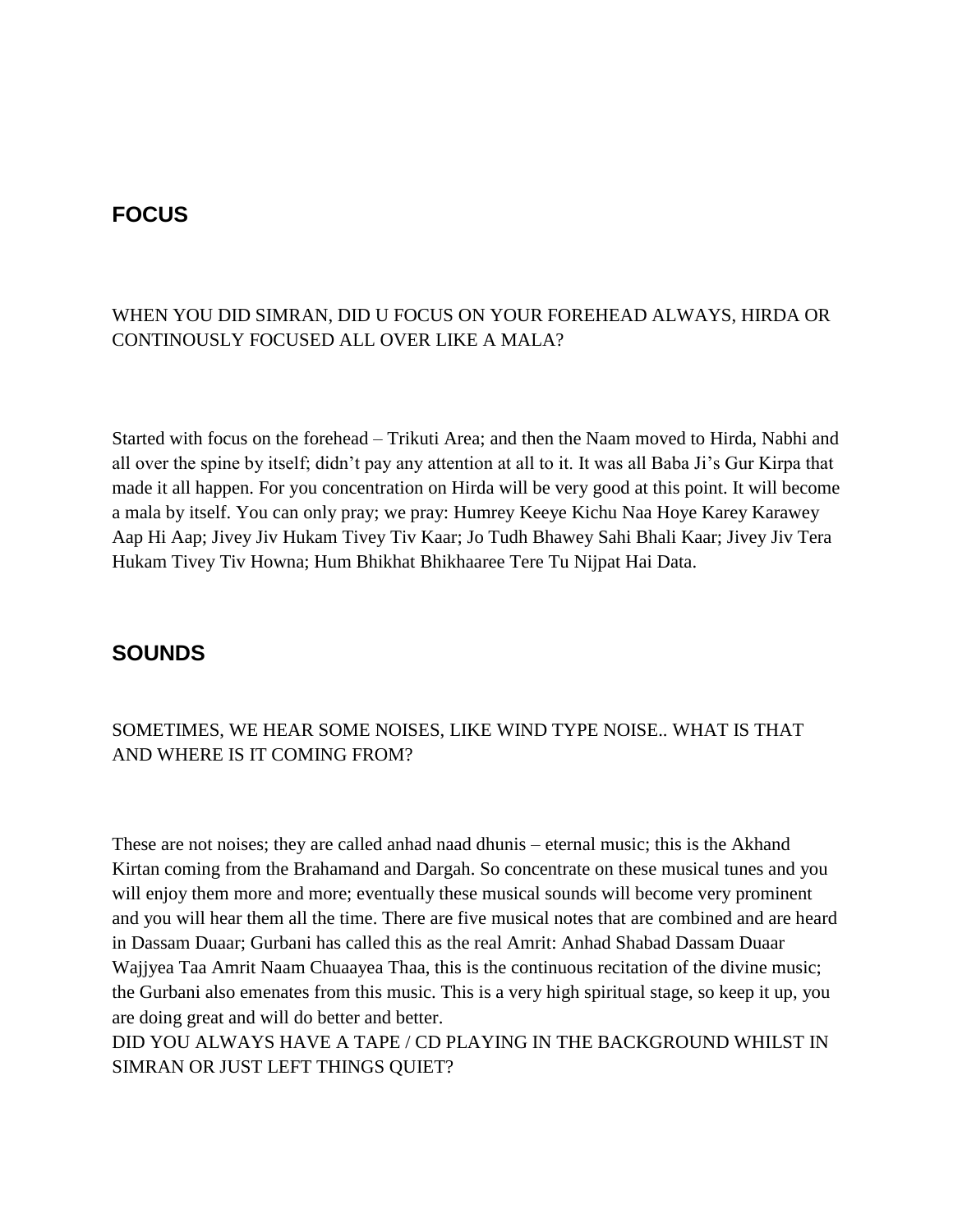Infact we never used any CD or tape at all; our Smadhee and Sunn Smadhee came very quickly; the Dassam Duaar opened in a few months; Puran Parkash of the body in a few months of Baba Ji"s Sangat, everything happened so fast and magically could not believe it, it was all Baba Ji"s Gur Kirpa. We have been extremely fortunate in spiritual progress with the Gur Kirpa of Baba Ji; the Naam went in to Rom Rom with in a few months of the Sangat with him.

## **WHAT'S YOUR TARGET**

All we care to know is that Param Padvi is Jivan Mukti and such a spiritual stage is the Sach Khand, we don"t even care about that anymore, just simran seva and parupkaar is the thrust, don"t worry or think of such things anymore. Whatever is in store for you will happen by itself, if you are destined for Sach Khand no matter what happens you will reach there, if you are destined for Swarg or Narak no matter what you do that will happen for sure, so do your bandgi, get to the Braham Gyan Stage, Jivan Mukti and Param Padvi and then you will know all about such things about the world and yourself, so the key is your bandgi, stop wasting your time in such fruitless efforts and thinging pattern, control over Panj Doots, desires and Maya and you will do fine, you are not going to compete with others, there is no competetion in spirituality, it is all Gur Kirpa that matters, and that is what will take you to the place where you are destined for.

## **COMPLETE YOUR BHAGATI**

We have always told you the truth, and this time again we are telling you the truth, you have seen your friends as well, their commitment and belief has taken them to such levels, and so will your too, but remember the depth of the belief and commitment can't be measured, or there is no limit to these divine qualities, so forget about rest of the universe and just concentrate on yourself for the time being, first complete your Bandgi, and then you will get a lot of chance to help and serve the others.

Thanks for your love and your service to the Almighty; we are sure that your destination is in the Charans of the Akal Purakh, sooner or later you will be there, so keep it up concentrate on Bandgi and get out of all the doubts and dubidha.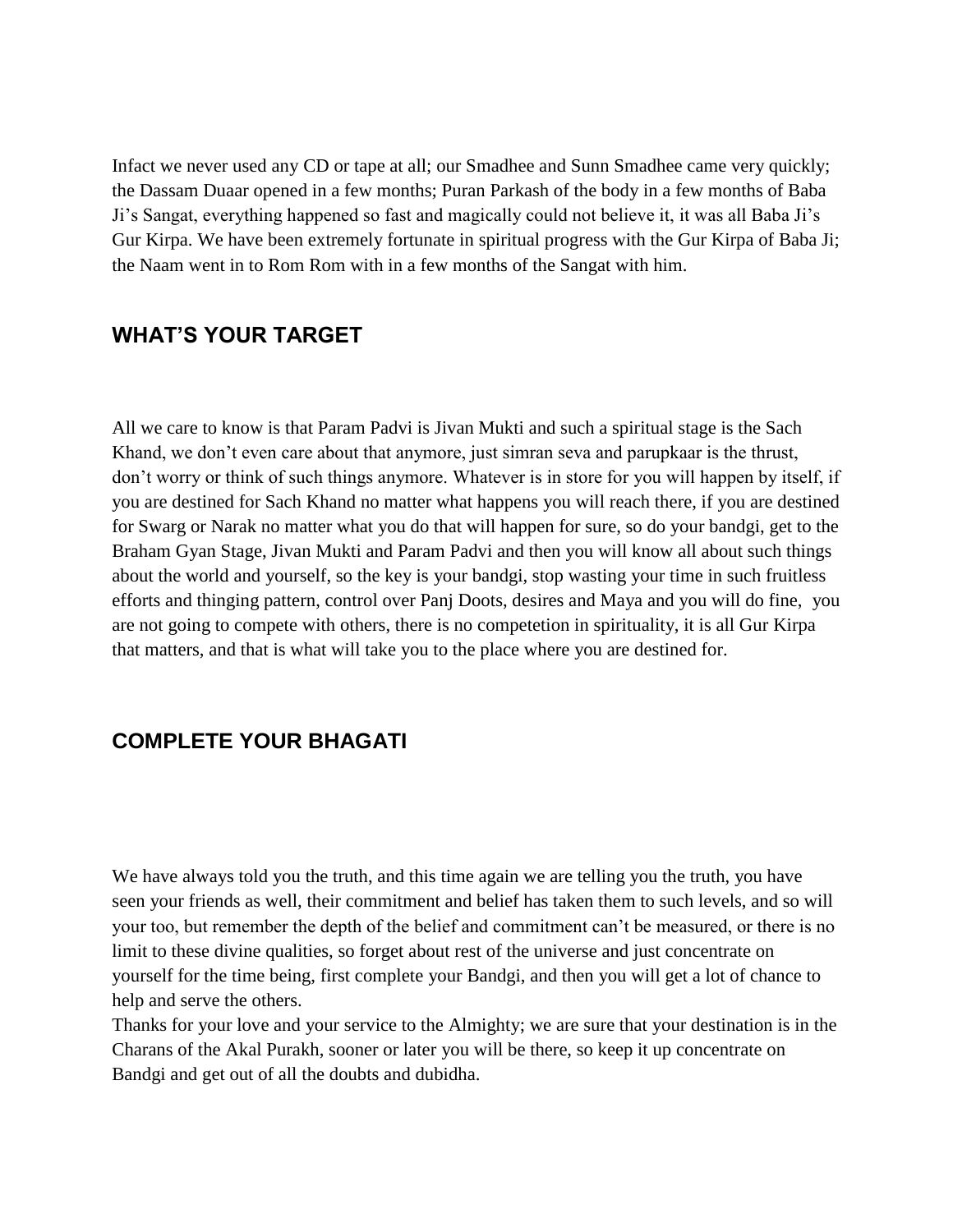## **WHAT DOES AKATH KATHA MEAN?**

Akath Katha means the story of indescribable, the story of the infinite, the qualities of the Paar Braham Parmesar, the divinity and the spirituality, the story of the only Doer and the only Creator, it is the Mahima of Aprampaar, it is the description of the Agam Agochar, the one who can"t be seen by the five senses, it is the story of the unlimited mansarovar – sea of the divinity, the world Akath pertains to the Almighty and the Katha means the story, since nobody has been able to discover Him completely, and nobody can do so ever, so how can somebody tell the complete story or complete description of Akal Purakh, He can't be measured, can't be judged and can"t be described in words, there are no words that can describe the Him in His completeness, because He is Anant, Apaar, Beant and Agam, so that is the meaning of Akath Katha.

#### **9. Peace**

## **PEACE**

I'VE BEEN FEELING GREAT PEACE SINCE THE DREAM OF BABA JI SENDING OUT LONG WAVES OF PEACEFUL SATNAAM IN MY DIRECTION. ALSO HAVE FOUND EGO NOT TO BE AN ISSUE WHEN DOING MEDITATION CLASSES BECAUSES ITS ALL UNDER GURU JI"S PROTECTIONS AND BABA JI IS DOING THE JAP ...SANT JAPAAVAY NAAM.

Satnaam is the highest manter; it is the origin, it is the only and only truth in completeness in its entirety, everything else in gurbani is its mahima, praise and gun gaan, it is the most powerful manter, the entire gurbani is the mahima of satnaam, the entire mool manter and gurbani has emanated from satnaam, the entire brahamand the entire universe has emanated from Ik Oankaar Satnaam, it is so powerful, its powers are unlimited; sarabh kala bharpoor, it is agam agochar aprampaar anant beant undescribable, so Satnaam simran is the highest level of the simran and Akal Purakh Ki Seva.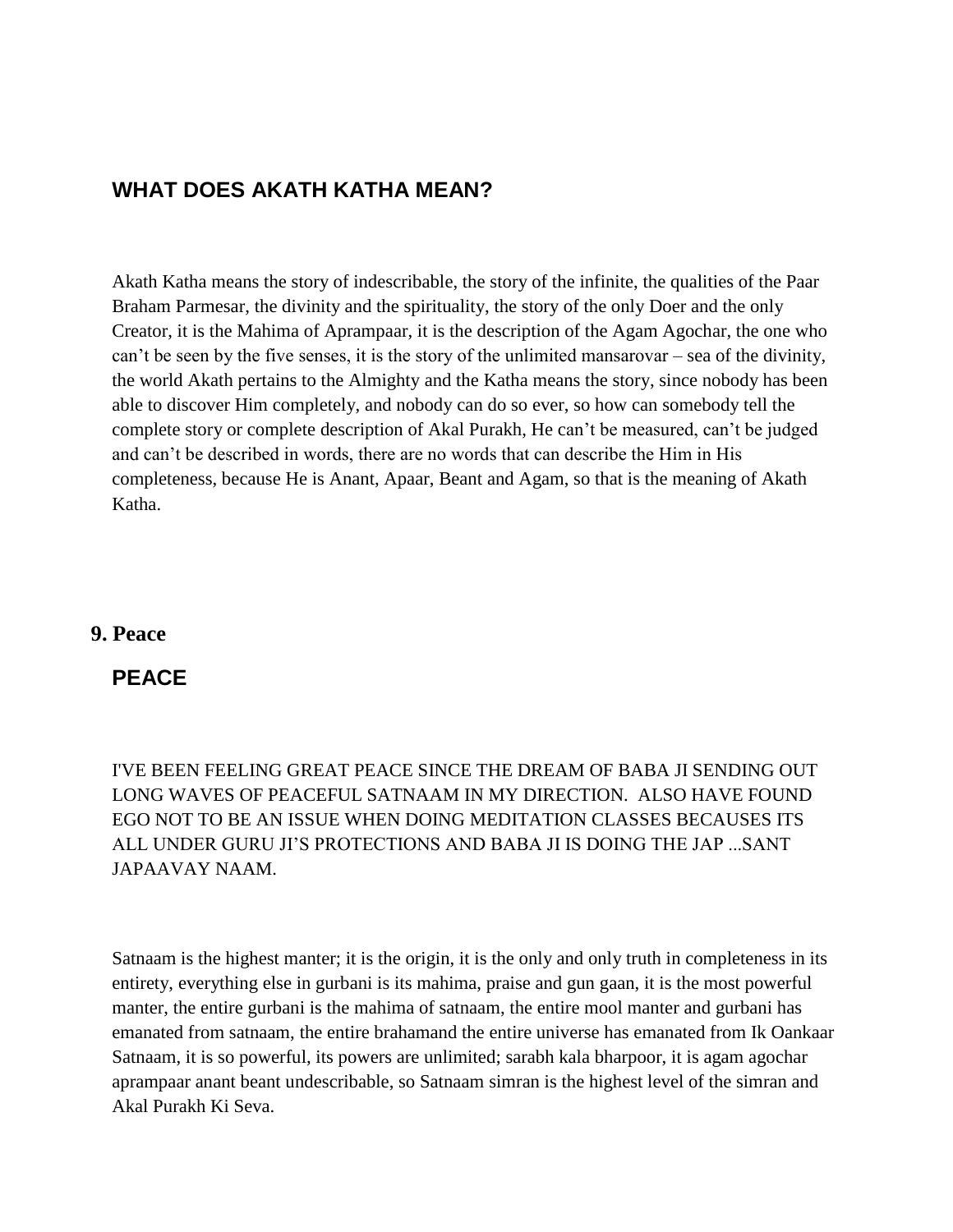Satnaam is the Sach Khand, it is the Amrit, the Param Jyot Puran Parkash, and Vaheguru is its mahima, praise, Satnaam is the destiny and Vaheguru is its praise. It is the complete and unconditional love that will make us all like Him, there is no hatred anywhere in the divinity:

# **MED CLASS WITH GURPRASAD**

AT THE CLASS WE DID THE SATNAAM WAHEGURU JAP FOR 15 MINS , THEN INTERNALLY, THEN MOOL MANTR FOR 20 MIN INTERNALLY AND FOCUS ON LIGHT INSIDE ....AT THE END THE MIDLLE AGED HINDU DISABLE LADY WHO SAT ON THE CHAIR AT THE BACK, SAID SHE FELT GREAT PEACE RIGHTIN HER UPPER CHEST EXACTL WHERE BIBI ROMA JI SAID SOMETHING GOES CLICK INSIDE ... WHEN WE SAT ON STAGE JUST FELT LIKE SANT BAAB JI WAS SENDING THE WAVES AND THEY WERE GOING RIGHT THROUGH ME TO THE SANGAT ...ITS ALL BABA JI'S KINDNESS, WE ARE JUST LITTLE BOATS BOBBING UP AND DOWN ON THE WAVES OF SATNAAM. LIKE BABA JI WAS SENDING THE WAVES AND THEY WERE GOING RIGHT THROUGH ME TO THE SANGAT ...ITS ALL BABA JI'S KINDNESS

Excellent service, keep it up, do it inside for longer durations, slowly and slowly take the sangat in to inside simran for longer hours, you will get more and more Amrit, sangat will enjoy it more and more. Middle of chest is Hirda Kamal, it is one of the centers of the spiritual energy, one of the sat (seven seas of spiritual energy) Sarovars, so when this blossoms the Naam Simran goes in to Hirda, which is a very high spiritual condition. We are nothing, there is only one Doer.

# **ATTACH TO SATNAAM NOT THE BODY**

It is the Pargatyeo Jyot that is the Sat Purakh, it is the Puran Jyot that is the Divine Paar Braham Part and not anything else, so it is very important to understand the Param Jyot. The attachment with the Dehi or pictures is not the real thing, attachment and merger in to the Param Jyot and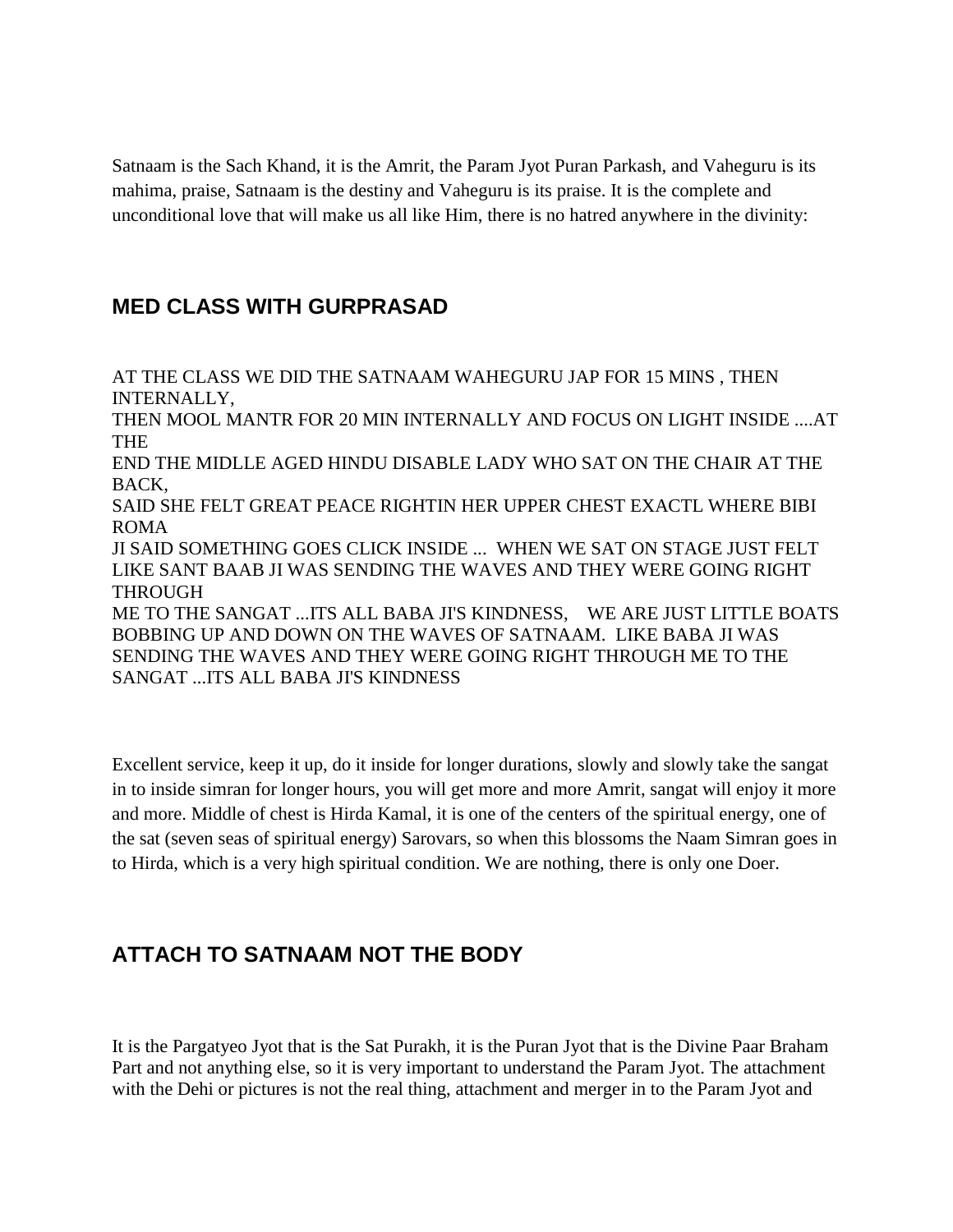become a Pargatyeo Jyot is the key. Whenever we remember or do dandaut to such spiritual entities we do so to their Param Jyot braham Roop Braham Gyan.

## **KEEP FIGHTING SLEEP AND LAZINESS**

Just be persistent and insistent in your efforts and you will be blessed with the Gur Kirpa. Keep your belief level higher and higher, it is only the trust that makes a difference, trust is like the Almighty Himself, there is no dimension of the trust, trust is the Bandgi, higher and higher trust goes, higher the higher Bandgi goes, it is only the trust that will bring you closer and closer to the Almighty, and the trust should be on the Satguru, on the Braham Gyan, on the bandgi, on the Naam, on the Almighty, and so on, only trust can win you over the Panj Doots, and only trust will bring you the paar Braham Darshan. The only truth is the Paar Braham Parmesar, the only Amrit is Paar Braham Parmesar, and the only way to realize it is the Trust.

#### **INNER GURU**

It is a very strange truth, your very existence in the world that is your life is existent only due to the Jyot inside you: Har Tudh Meh Jyot Rakhee Taan Tu Jag Meh Aayeaa, the Paar Braham Ans in your body is providing you the power to live and survive, He is inside you, He is nowhere else, but yet you can"t reach Him ! do you know why ? it is the Haumai that is not letting you reach and find Him within yourself, and not only this it is the Haumai, which is responsible for your rebirth cycle. When He pulls away the Jyot then the body dies, imagine who is controlling your breath, or who is letting you breath, or who is breathing inside you, it is the Jyot and only Jyot inside you that is doing so, so you have to recognize yourself, discover yourself, discover your inner side, discover your own mental sicknesses you have been suffering from over so many ages together: aapnaa aap pehchaneya taa sau janeyaa, the Maya Jaal is not letting you recognize your own self, and only trust and bandgi Naam Simran can take you in to your own inside and show you what you are and where you are and how you can get out of this mess you are in, the only divine light is the one which will guide and help you through.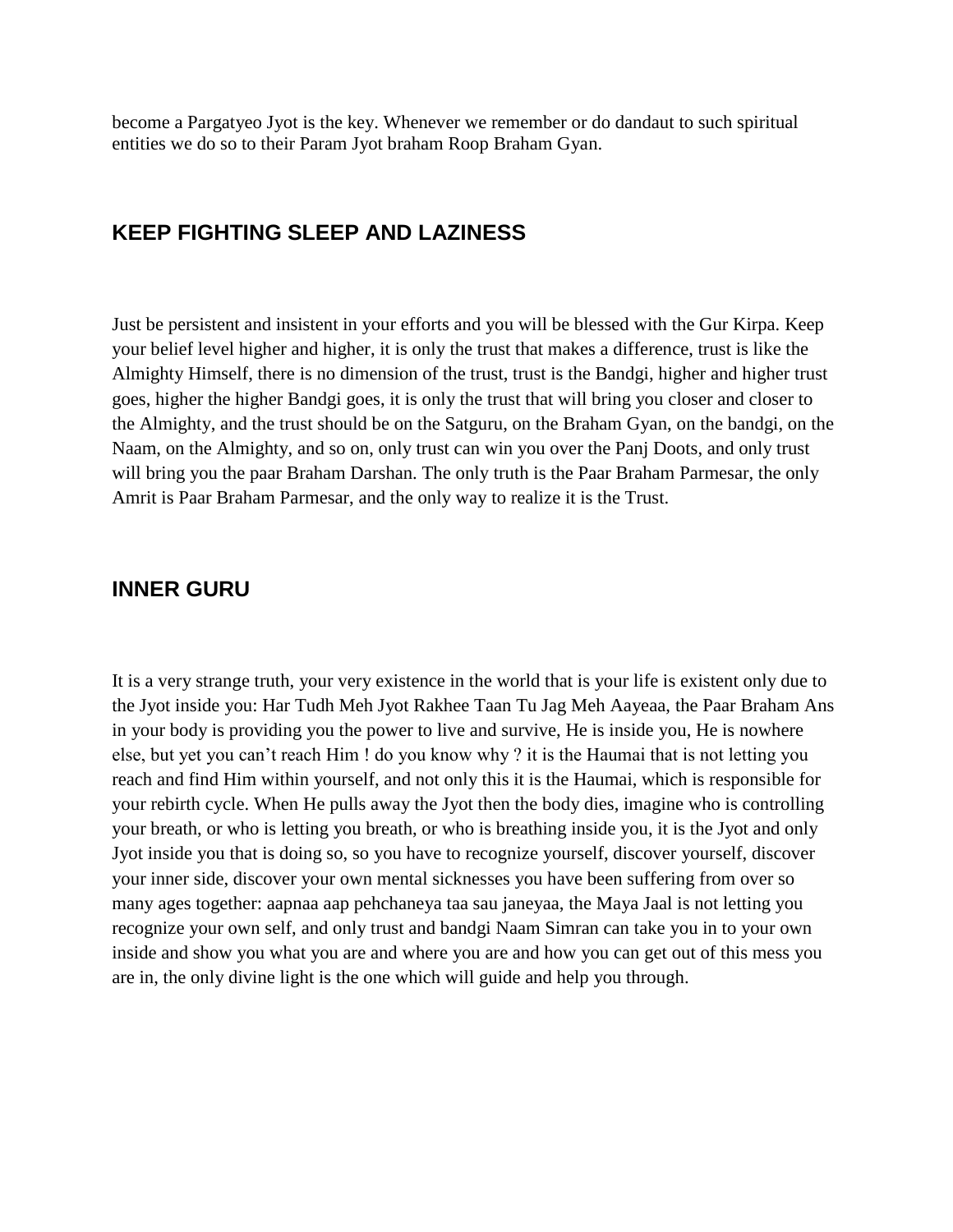#### **REAL SIKHI**

Sikhi has made your Haumai stronger than ever it was as you said, the real sikhi is in the charan dhoor of the kot brahmand, it is not in thinking that you have become superior to others, the only thing that will make you better than others to love each one of them as much as much you try to love Almighty, because they have the same Jyot inside them as you have inside you, they are His creation too, the real sikhi is in becoming the lowest of the lowest, the Dassan Dass, kot brahmand key charna key dass and charan dhoor, utmost humbleness, that is what will kill your haumai and make you a nimana and Nimanyan nu maan deewaye mera satgur, aapas ko jo janey neecha so hi ganyeye sabh te ooncha, ihaan kaa neech dargey kaa oonch, braham gyani sagal ki reena atam rus braham gyani cheena. This is unfortunate but it happens on a daily basis, anybody who takes Khandy Ki pahul starts to think that he has become a super human, and that is the biggest illusion a man gets trapped in, a very deadly bharam that a man ruins his life by becoming so. The real meaning of a sikh is the learner, the servant, the humblest of the humblest, the lowest of the lowest, an apostle of love and sacrifice, a true servant of the Almighty, and not a person with 5Ks and outside bana, where there is so much dirt inside, can"t be a sikh. The only and only religion is the Sat, Satnaam, Akal Purakh, the Nature and the Trust, all other definitions are man made definitions, and they don"t survive, only divine definition will and has always survived. Anything that gets distorted with time and through various man made organizations is not the religion, only divinity is the true religion, only bandgi is the true religion, only Naam Simran is the True religion, seva and parupkaar is the true religion: Sarab Dharam Meh Shreshth Dharam Hari Ko Naam Jap Nirmal Karam, everything else is garbage.

## **TRUTH PUNCHES A HOLE**

This is an absolute truth, the truth punches a hole in the Kood, and that is what Baba Ji have been blessed to do, but the truth is bitter and not easy to digest. Guru Nanak Patshah did the same thing what Baba ji is doing, All the Gurus told us to worship Ik Oankaar Satnaam, Paar Braham Parmesar and not worship them, and the masses have forgotten they are telling us to do, and also forgotten what they did and how they did, and also what they wrote in Gurbani and what Gurbani tells us to do, and instead we have started believing in ritualism, outside bana, outside rehat, outside atsath tirath and forgotten about the inside rehat, the inside tirath, the Param jyot, the real divinity and the reality of our own existence and so on.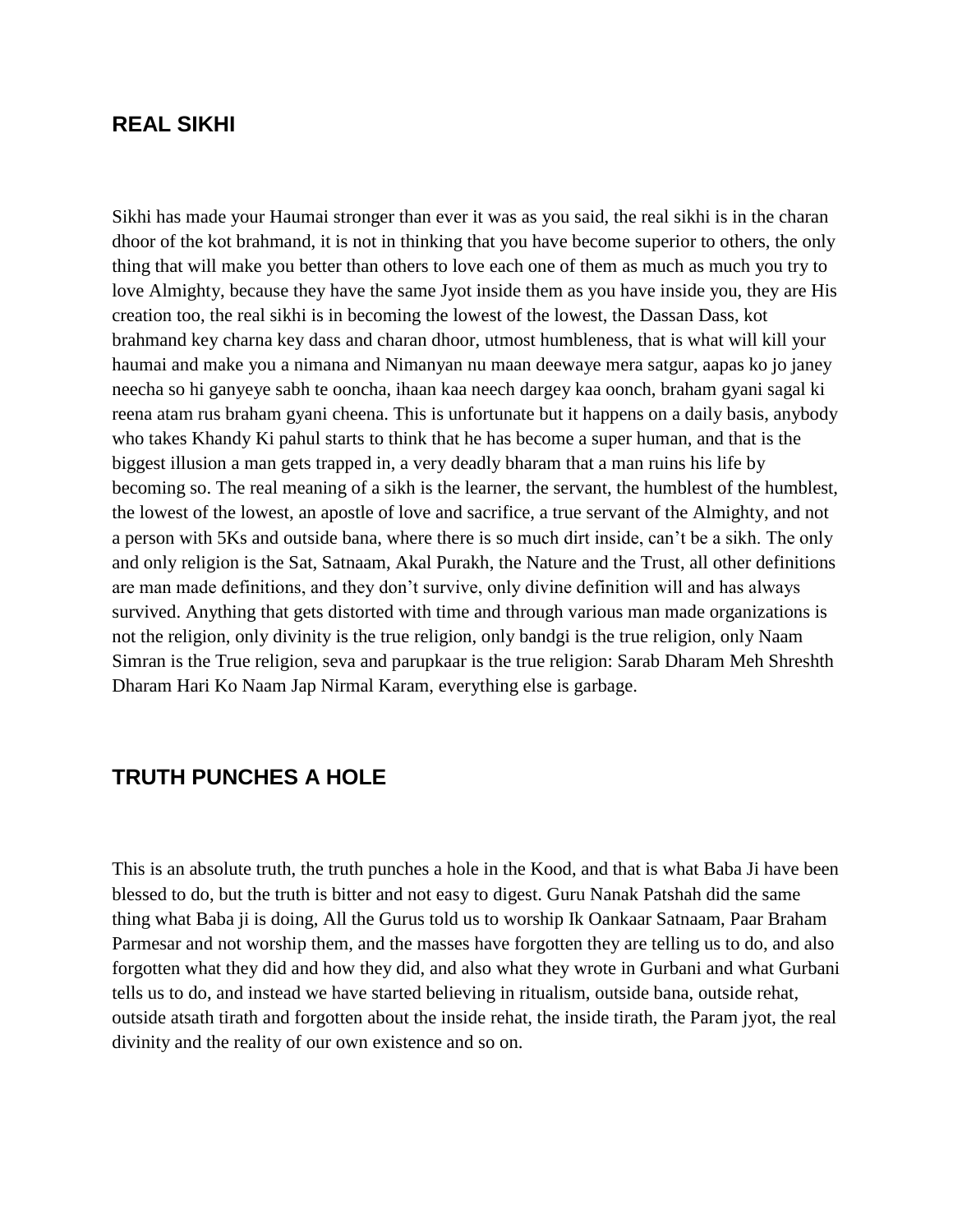## **READ SIRI GURU GRANTH SAHIB JI**

#### BABA JI SAID GO AND READ GURU GRANTH SAHIB JI IN CLOSE DETAIL FROM START TO FINISH AND APPLY THE BRAHMGIAN.

This is exactly what we have done and what we are trying to do on a daily basis, it is a never ending process, we bought a set of 55 audio CDs of recorded entire Gurbani and have listened to it sitting in Smadhi and Sunn Smadhi many a times, and even now do it almost on a daily basis, and it has been amazing experience to do so, the experiences have been incredible, now it appears that each and every shabad of the shabad guru has come true to us, it has actually happened with us and is happening so on a daily basis, and when ever we went in Sunn Smadhi while listening Gurbani, we have listened Gurbani where ever we were sitting in Sunn as well, this is when Nirgun and Surgun becomes one as described by Baba Ji. Listening to Gurbani, listening to anhad naad dhunis and also doing Naam Simran at the same time has become a routine for us, the surat remains in all three at the same time, there has been so much Gur Kirpa on us, so take Baba Ji"s words for granted because they are Amrit Vachans and do whatever He is advising you to do.

Baba Ji once told us that if we do Naam Simran in Smadhi for one hour the reward will be much higher than reading the whole of the Gurbani.

## **WHO IS THE GURU?**

Sant is that entity who takes away all the mental and physical sicknesses and gives Amrit to the Sangat, whatever we do on a daily basis in our life that becomes our Guru, if we do Kood then Kood becomes our Guru, if we do Pakhand then Pakhand becomes our Guru, if we do Krodh then Krodh becomes our Guru, if we do Kaam then Kaam becomes our guru, if we do lobh and moh they are our gurus, if we do ahankaar and show our ego then the ego becomes our guru, and if we do SAT then SAT becomes our guru, our guru is therefore defined by our actions and deeds, what we do whom we follow and what our intentions are, therefore if we do Amrit then Amrit becomes our guru, and the only and only Amrit is SAT, and nothing else, Ik Oankaar Satnaam is the SAT and everything is NONSAT, whatever else we may do it is NONSAT except SAT, which is Dhan Dhan Paar Braham Parmesar, Amrit means the one who never dies, and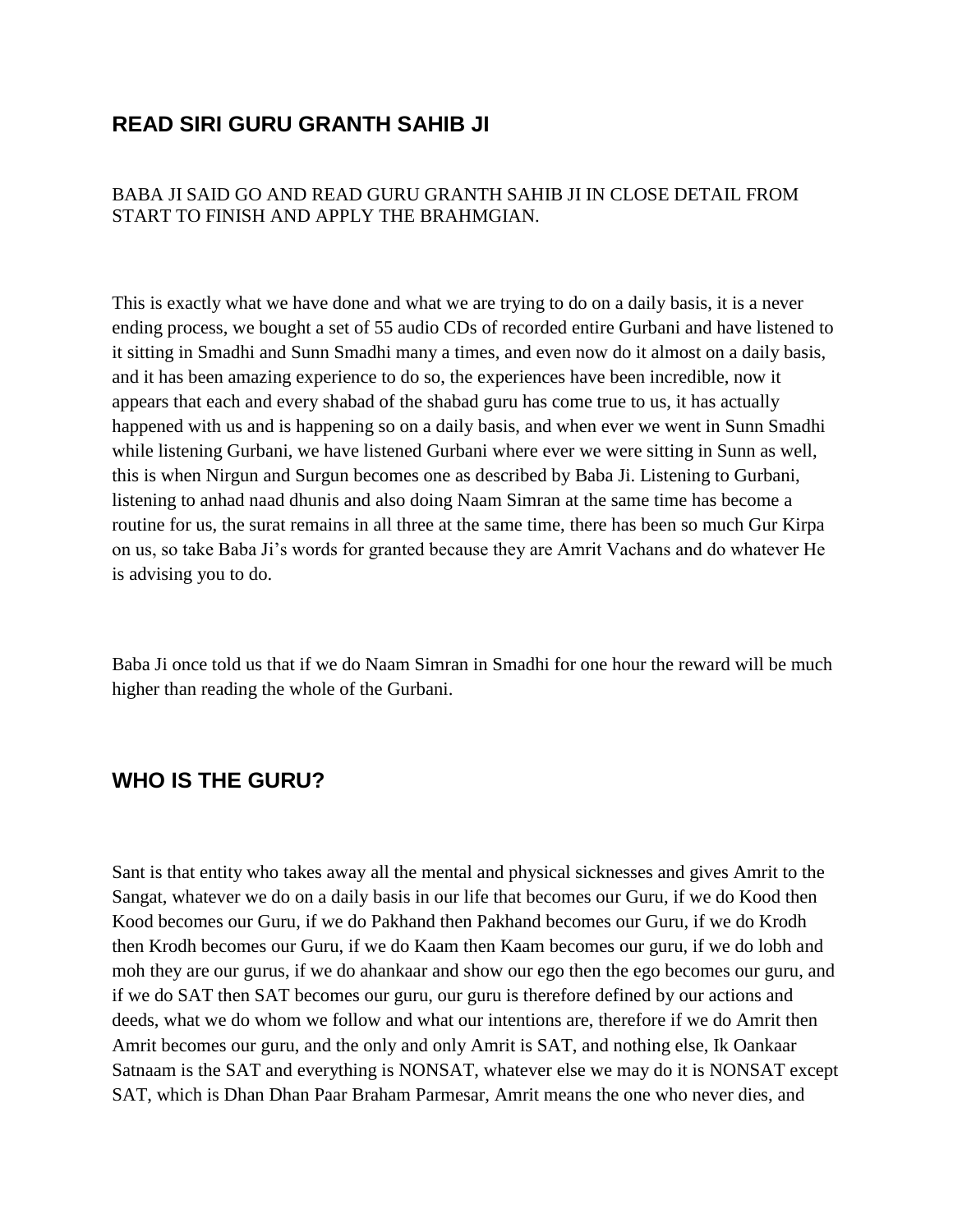only SAT never dies, everything else will die one day, so SAT is our Guru if we do SAT, if we don"t do SAT then SAT is not our guru, guru is the one who takes the darkness away and brings in the divine light the light of Amrit, the light of Puran Parkash Braham Jyot, Nirgun Saroop, and the Braham Gyan and gives us Jivan Mukti and remember there is only one Amrit and that is SAT, and what is SAT is Paar Braham Parmesar:

Nanak Amrit Ek Hai Dooja Nahin Koi Nanak Amrit Maney Mahen Paayeey Gur Parsaad

Here Ek doesn"t mean only Khandy Ki Pahul, here Ek Means Paar Braham Parmesar just as in Mool Manter: Ek Oankaar Satnaam, and it is the Param Jyot inside you which you have been separated from due to your own haumai, He lives inside you but you can"t feel Him and see Him due to your own existence, which is haumai, and this barrier of haumai is broken only by Gur Parsaad and Gur Parsaad can come only from a Sant as given in a shalok narrated above: Tan Santan Kaa . . . .

## **BABA JI'S STATE**

He is always in the realms of Param Anand, Atam Rus, every second, every breath of His is in the Param Anand, the Akhand path He is referring to is the one which never stops, that is what Akhand means, ever going never stopping, unlimited, no boundaries, no limits, no dimensions no depths, ajpa jaap, rom rom simran, sat sarovar simran, auto pilot satnaam simran, panch shabad anhad naad dhunis divine music, that is the Akhand path or Akhand Kirtan, all the other kirtan is the Maya portion, the path is also maya portion, the real kirtan starts with these spiritual conditions and not the kanni ras (heard with the ears) the Akhand can"t be heard by ears, it can only be heard in the dassam duaar, and that is the real kirtan, real path and Akhand Path, and that is what Baba Ji is referring to. And in the real sense there is no end to the Akhand Path, because once you reach that level then you will not come back and stop saying Satnaam, it will continue for ever, for all ages to come where ever you might be sitting in the universe it will never stop.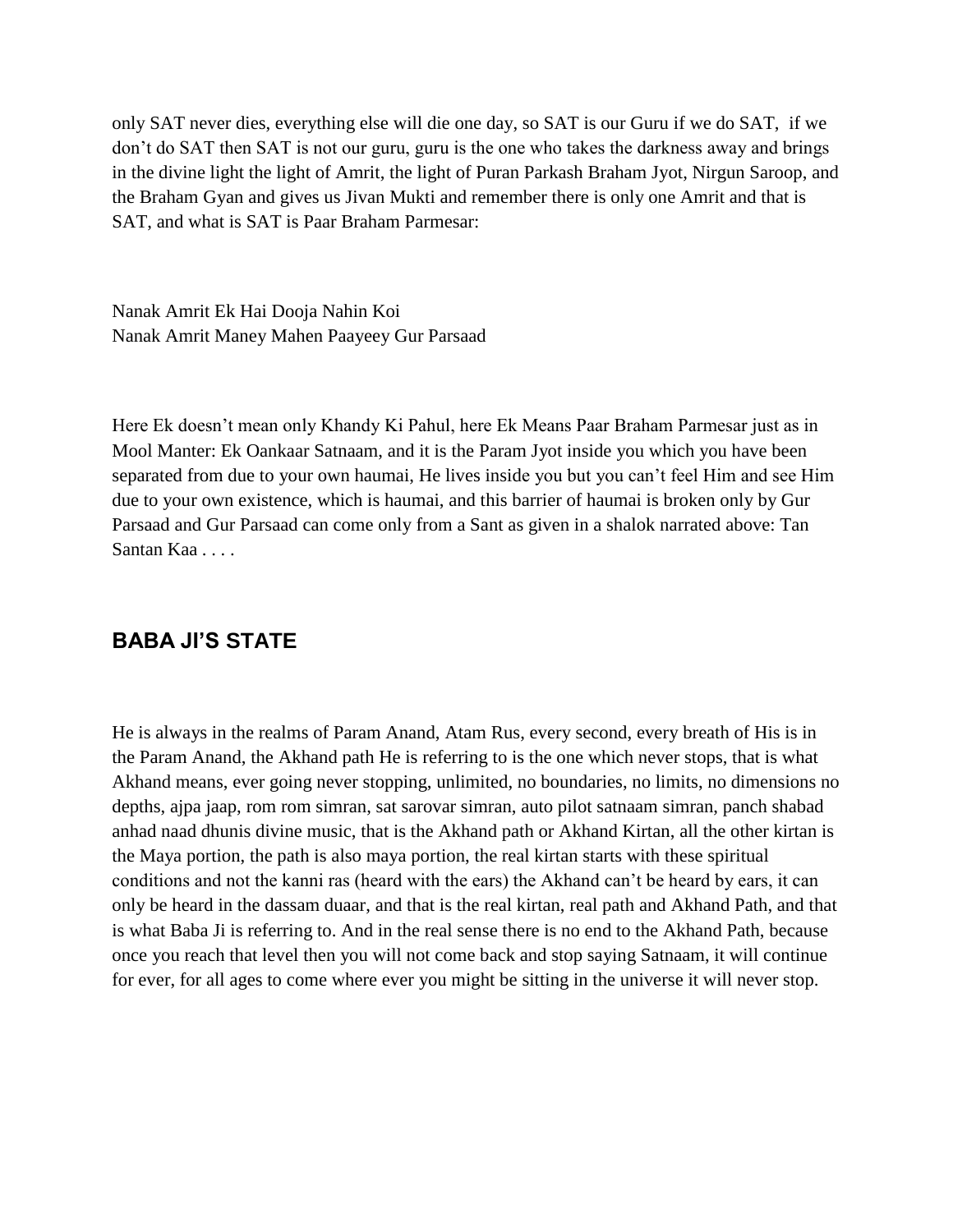#### **SAT**

SAT is the eternal blessings, it is the Gur Parsaad, it is the Braham Gyan, it is the Tatt Gyan, and when you get in to such a stage then only you can realize how silly these people are in their thinking and deeds, how far away they are from the eternal truth, the reason being again their Karni and Karams, that is why it is called a Gur Parsaadee game, so you are very fortunate to come back in the mainstream of eternal blessings and eternal truth SAT, and we are very pleased to hear such words from you, when you are realizing the eternal truth and the Khel of Maya, all these people are trapped in the Maya Jaal, which is not visible: Maya mamtaa mohini jin bin dantaa jug khaayeaa, Nis din maya karney praani dolat neet, maya is eating every one out, all the souls around are wounded by the maya, and only gur parsaad can relieve these souls from the maya jaal: Koor kiryaa urjheyeo sabh hi jug shree bhagwaan ko bhed naa paayeo. Let us pray for them.

#### **SEVEN SEAS**

The seven seas of Spiritual Energy, the seven centers of eternal energy, seven lotuses of cosmic energy, seven seas of Amrit,: Sat Sarivar Sunney Tey Saajey, are the ones which are blossomed by the Gur Parsaad, these centers of spiritual energy are activated and blossomed by the Gur Parsaad: Ik Oankaar Satnaam, the Gur Parsaadee Naam Satnaam, when the Naam travels to these centers they blossom and are activated and then the spirituality and naam starts to flow from them as a continuous stream an the entire body: har Amrit Bhinnie Dehuree, and a permanent connection is formed between the Nirgun and Sargun saroops of Akal Purakh. There is no technique whatsoever, it is only Gur Kirpa and Gur Parsaad, everything else is only rituals, are just man made and they are not the truth, bandgi is in the hands of Gur and Guru and nothing is in our hands, if we say that it isin our hands then that is haumai, so say: humrey keeye kichu naa howey karey karwey aap hi aap whenyoustart your simran, hum kichu naahin hamaraa kichu naahin, sabh kichu tera, jo tudh bhawey saa hi bhali kaar, jivey jiv hukam tivey tive howna, jivey jiv hukam tivey tiv kaar, hukmey ander sabh ko bahar hukam naa koi.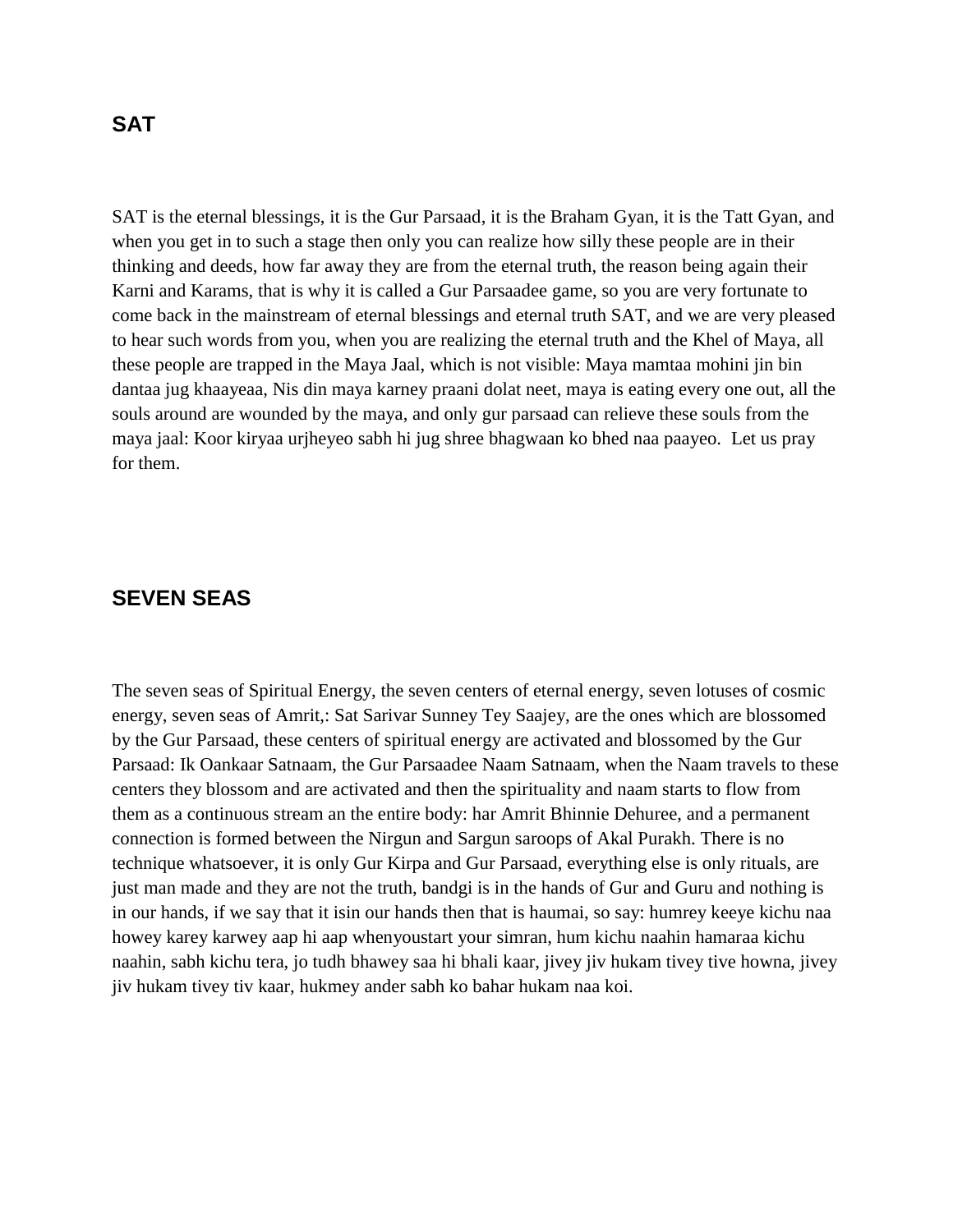#### **TRUST**

Your understanding will keep on going higher and higher as your bandgi and your trust increases, so sit tight and concentrate on doing your bandgi and seva you are doing, whatever you learn and do yourself first and then tel others to do, writing articles and disseminating gyan to others is a great seva but make sure that you have already put it in to your life before you tell others to do so, then it will bring you in chad di kala.

Thanks for your very nice messages, looks like you are getting closer by the moment, keep it up, continue your bandgi, keep building your trust, trust is another name of God, trust is the key, there is no limit for the trust, more you have better off you are, but there is no end to it, it is infinite like God, so it is a form of the God, and by indulging in trust one gets so close to Him that one becomes totally merged in Him, so keep up the trust, vishvaas, shardha, preet are synonyms of bandgi and God Himself, because all these things are limitless, boundary less, depthless, dimensionless.

Trust brings in love, and unconditional love is the key to the Dargah, listening to Gurbani is very good sign, now the Gurbani has started to flow inside you, you have started picking the jewels and diamonds of the divine wisdom in side you, so keep it up, the more trust is build the more you will get deeper in to the divinity, the more divine wisdom and its practice will start to reflect in your karni and more and more divinity and spirituality will keep on flowing inside you, these are the Amrit, you have to become like Almighty Himself, Maha Parupkari, Sant Hirda, Dana Dina, Nirbhao Nirvair, single vision and so on, so keep it up and up and one day you will reach there, your osnly aim should be to become Gurbani, listen and practice Gurbani, take Guru"s words to your heart and do them.

#### **TEACH CHILDREN**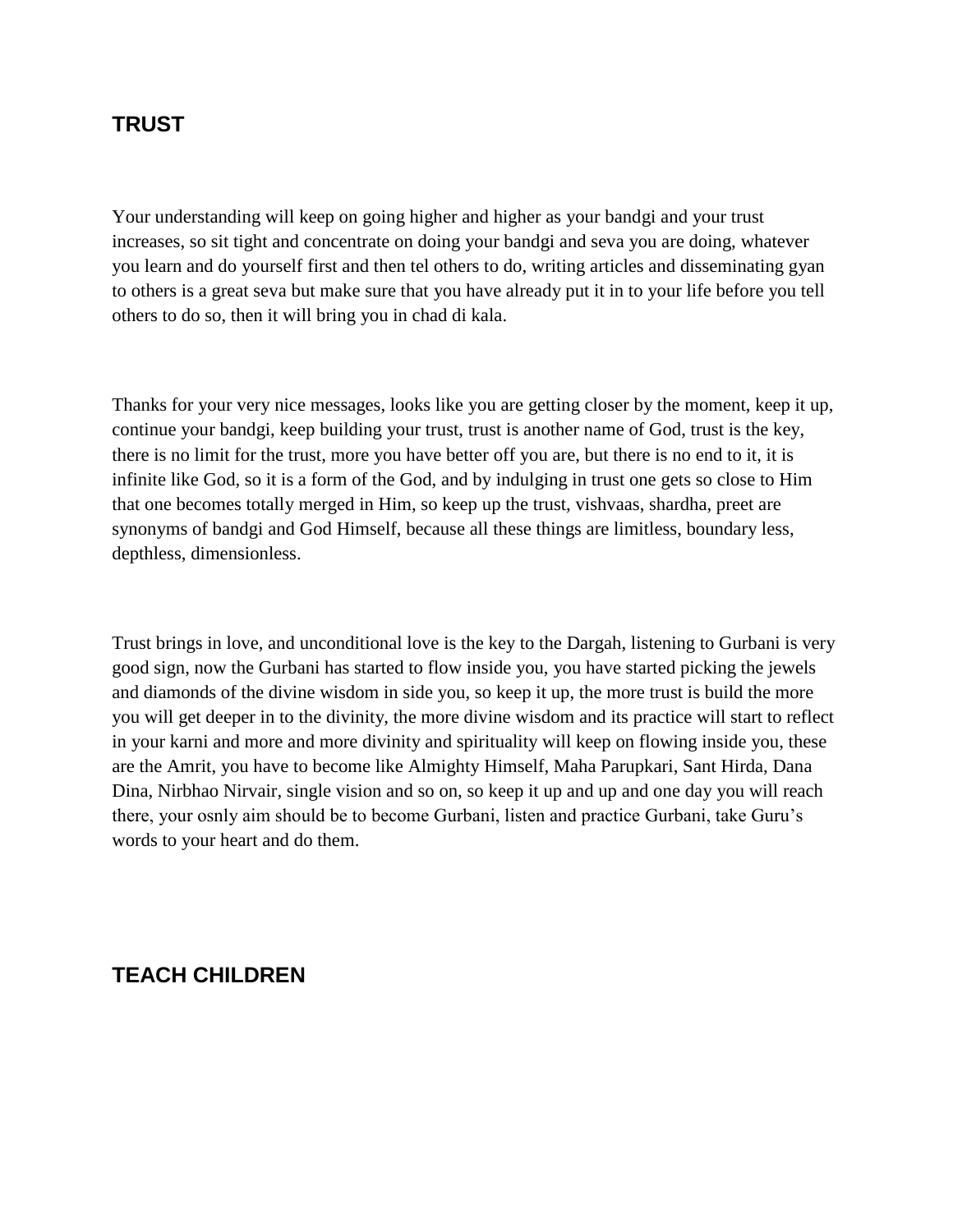Dhan Dhan seva aap dee, keep it up, children are under less effect of Maya, their doots are not that strong, they are easy to handle, and get to understand the truth easy than older people, you are doing great seva, God Bless all the children with Gur Parsaad.

### **SEEING GOD**

God can't be seen or felt with our five senses, because these senses are operated under the influence of Maya, that is why He is called Agam Agochar, He can only be seen with the third eye, which is in the Trikuti, when Trikuti opens and the Dassam Duaar opens, all seven seas – Sat Sarovars are activated and doors to them are opened then only God can be seen or felt or realized, and only Satnaam can do that, a Gur Parsaadee Satnaam, without Gur Parsaad it is not possible to realize God in His Nirgun Saroop, so tell them to pray for Gur Parsaad. The Jyot is inside us, we don"t recognize it or realize it, God is within our own soul and hirda, self realization is the realization of Almighty, but this Jyot is diminished to that level due to our Non Sat Karams for ages together and so this Jyot can"t felt by us, Gur Parsaad Ik Oankaar Satnaam will ignite this Jyot inside us, and with the Naam Ki Kamai this Jyot will become bigger and bigger and will become pure and purer and when it reaches the purest form then it will become a Param Jyot and that is the point of realization, the point oc completeness, complete transformation.

#### **AMRIT**

Only Eternal Truth is the Almighty Himself, only Amrit – means the one who never dies, was never born and will never be born, is and was always present, and truth: Aad Sach Jugaad Sach Hai Bhi Sach Nanak Hosi Bhi Sach, everything else is Mrit – will die or will not exist or is perishable: Nanak Amrit Ek Hai Dooja Amrit Nahin, Nanak Amrit Maney Mahen Paayeey Gur Parsaad.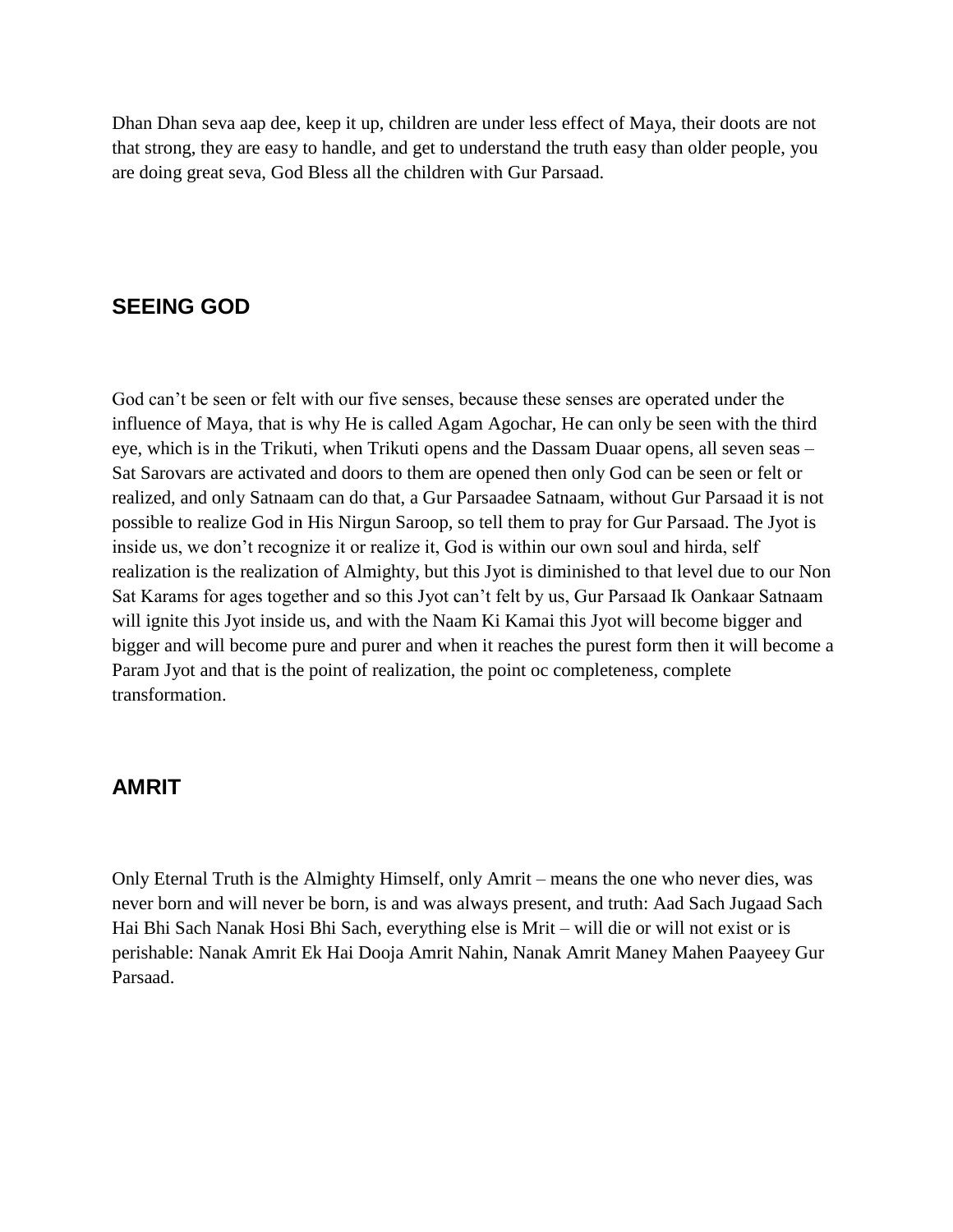#### **WAHEGURU IS PRAISE**

Waheguru is the Mahima of Ik Oankaar Satnaam, if there was no Ik Oankaar Satnaam , there would be no Mahima, again your words- which first came in to existence, God or His praise, God is supreme, and not Mahima, Mahima is second to God, people think that Waheguru is the Naam, which is an illusion, and will be removed only by Gur Parsaad, but there is nothing wrong in japing Waheguru, a stage will come when they will get the Gur Parsaad, however, it may take longer time, but that is their destiny, nothing can be done about it.

## **NIRGUN, SARGUN, SHABAD GURU**

Nirgun Saroop is Param Jyot and Puran Parkash, it is beyond any form, shape or color, it is beyond the three qualities of Maya-Rajo, Tamo and Sato Guns. Ik Oankaar is the Origin, it is the beginning, it is the ladder that takes us from the Sargun to Nirgun, it is the Dori which takes us to Nirgun Saroop by controlling our Panj Doots, killing our desires and bringing Maya under our control, it is very hard to comprehend and understand these things, ultimately there remains nothing, no Naam even, it is the complete silence and Param Jyot Puran Parkash and Anhad Shabad Dhunis- Divine Music, it can only be experienced, it is hard to explain and hard to understand without being through it. When a soul becomes Sat Saroop, Nirankaar Roop, then there remains no difference between God and the Bhagat, they become one, and that is the Nirgun Sargun Nirankaar Sunn Smaadhi Aaap Apan Kiaa Nankaa Aap Hee Fir Jaap.

Sargun is present in each one of us, in all His creations, but all of us are still ruled by Maya, the Nirgun Saroop Jyot inside us is diminished due to the effects of Maya, and when we do Bandgi this Nirgun Jyot inside us becomes so powerful that it takes over everything and eventually goes and becomes one with the Nirgun Saroop, it is like a drop of water separated from the ocean, and then that drop finds its way back to the ocean and becomes a part of the ocean, so is the jyot inside us, it has been separated from the Mansarovar of Puran Jyot Puran Parkash, and by doing Bandgi we find our way back to the Mansarovar. This is again very difficult to understand and comprehend unless it physically happens with us, then only this Braham Gyan will come inside us.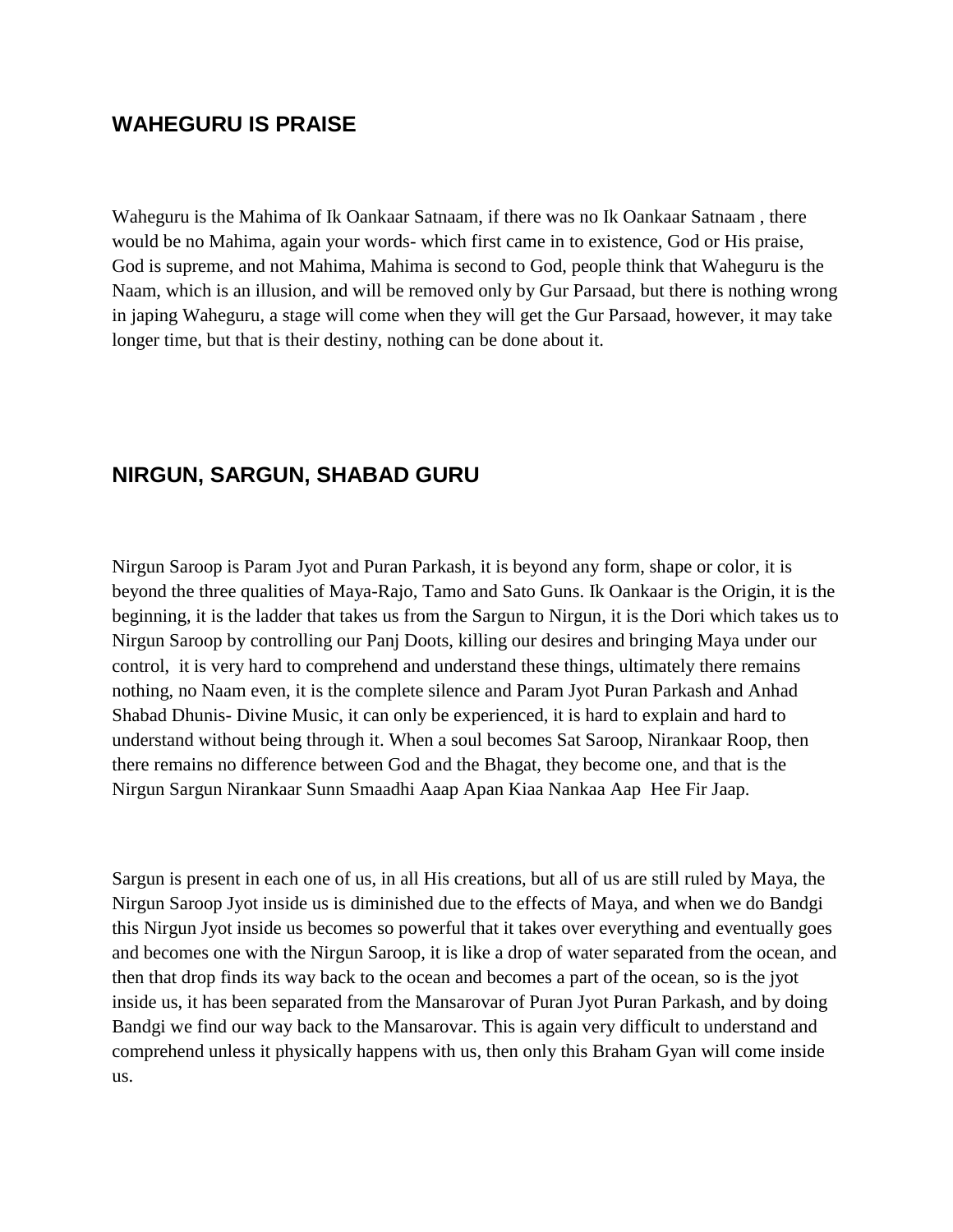| $\blacktriangleleft$                                                             |    |  |
|----------------------------------------------------------------------------------|----|--|
| Ik Oankaar is the Shabad Guru: Ek Shabad Liv Lagee,                              |    |  |
| €.                                                                               |    |  |
|                                                                                  |    |  |
| it takes us in to Smadhi and Sunn Smadhee,                                       |    |  |
| ∢                                                                                |    |  |
| and by doing so it cleans up from inside,                                        |    |  |
|                                                                                  |    |  |
| $\left($                                                                         |    |  |
| it makes our Hirda a Sant Hirda, it activates all the seven centers of spiritual |    |  |
|                                                                                  |    |  |
| ∢<br>m.                                                                          | b. |  |
|                                                                                  |    |  |
| inside our body, Ik Oankaar is the Naam of Paar Braham Parmesar,                 |    |  |
| 4                                                                                |    |  |
| it is beyond the Trihu Gun, it is the definition of truth,                       |    |  |
|                                                                                  |    |  |
| ∢                                                                                |    |  |
| it has no dimensions, it is the path that leads us to the Sach Khand.            |    |  |
| The Almighty's Nirgun Saroop is our goal and destiny, we have to merge ourselves |    |  |
| ∢<br>ш.                                                                          |    |  |
|                                                                                  |    |  |
| Nirgun Saroop, and that is Param Padvi.<br>∢                                     |    |  |

# **10. Dancing and Meat**

# *DANCING*

SOMEONE WAS ASKING ABOUT DANCING AND SIKHI .. HE BELIEVED BHANGRA WAS WRONG AND THAT ANY KIND OF DANCING WAS PROHIBITED. TRIED TO EXPLAIN THAT ITS YOUR STATE OF MIND THAT SHOULD BE WITH NAAM NO MATTER WHAT YOU'RE DOING.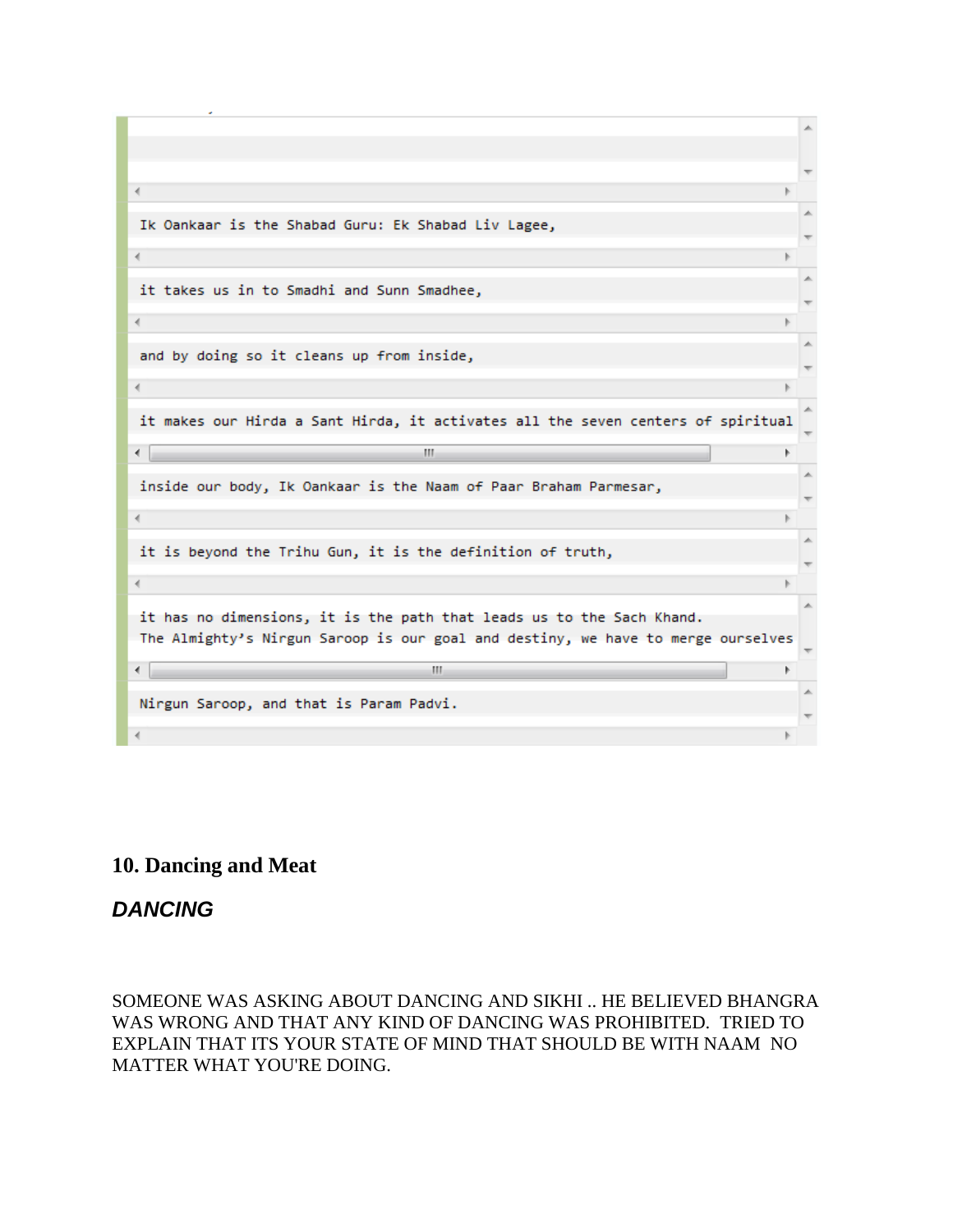You are absolutely right, all this is Dubidha and Bharams, douts and distractions which lead to no where but to continue in the cycle of life and death, nothing can be said as wrong, everything is under the Hukam: Hukamey Ander Sabh Ko, so how anything can be wrong, it is like challenging the Hukam, but the key is the Sat Karams, if our Karni is Sat then it is O.K. we are moving in the direction of Naam and God, if our Karni is Not Sat then we are moving more towards Maya and away from God.

#### *MEAT*

Half of the Brahamand is eating the other half every day, every moment, meat is just a food like anyother food, Jesus Christ served the fish to His followers, does that diminish His Braham Gyan ? Killing is not a Sat Karam, but denying the food is definitely a Non Sat Karam: Maas Maas kar Murakh Jhagrey, the only thing is that meat is a Tamo Bhojan, it brings in us more Tamo Guns, like animal instinct, lustful behavior inside us, so that is why some Sants and Bhagats don't eat meat, there is no other disadvantage in eating meat, there should be no desire for meat, but if it comes on dining table then saying no is like denying the hukam. We can just say it is the illusion – dubidha all religious vegetarians are living in. Any kind of dubidha is a roadblock on the path to the Sachkhand. (Ed Note: Whoever kills the animal will have to pay for that action unless there was no other food available. That karam is between the animal and the butcher. Not between the animal and the eater. Killing is a bad action, eating meat is not. Denying meat and calling it unholy and seeing meat eaters as less worthy than you is incorrect vision. You should have One Vision i.e. see God in meat, see God in the meat-eaters too and just see meat the same as any other food God gives you.)

## *GURBANI FLOWING INSIDE*

It sounds like now the Gurbani has started flowing in your inside, in to your soul, you have started to realize Gurbani in your daily life, you have started practicising the Braham Gyan in your daily life, and that is the reason why you are doing better and better, your trust has started to build up, your commitment has started to turn in to a real time thing, your shardha and vishvaas has really started to bring rewards to you, keep in mind: sachee shardha, sacha vishvaas and shaee preet are three very important qualities of a Bhagat which are the main contributors to bring you closer to the Almighty, so never let them go down, these are three mandatory and most important divine laws for spiritual advancement, these three qualities are infinite too like Paar Braham, there is no limit of these three qualities of a Bhagat, there is no end to these three attributes of a Bhagat, so keep them up and up, more the better.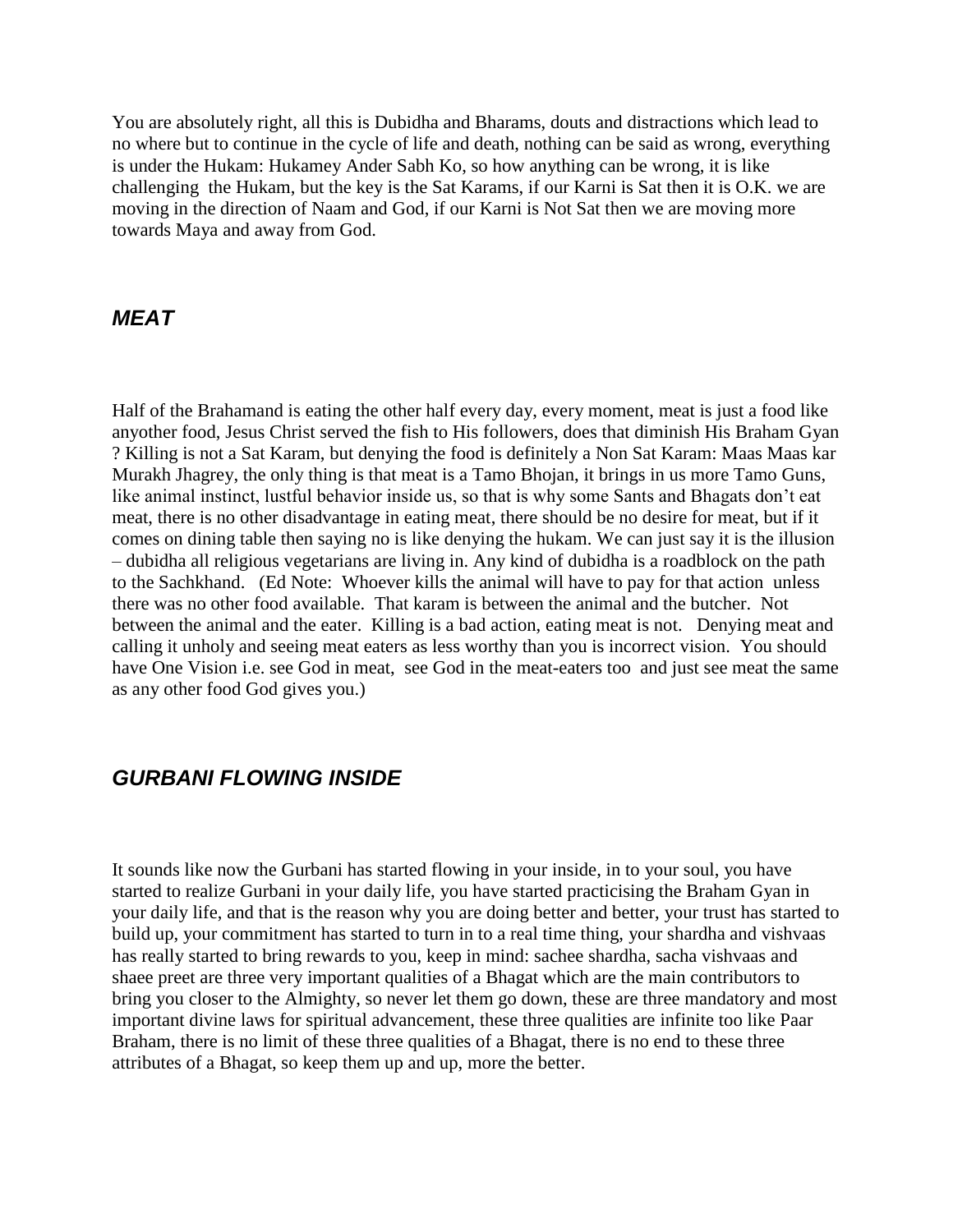# *KILLING INSECTS*

#### WHAT HAPPENS IF WE ACCIDENTALLY OR HAVE TO KILL GOD'S INSECTS..? IF WE ACCEPT IT AND ASK FOR FORGIVENESS ARE WE FORGIVEN?

Yes please whenever you ask for forgiveness with a true mind, from inside, and whenever you accept your misdeed you will be forgiven right away. Your body probably kills and supports a lot of such living organisms on a continuous basis, so don"t worry about such things, just keep your Naam Simran up and up, Seva, Simran, Parupkaar, utmost humbleness and true trust are the more important things than anything else.

#### *INNER VOICE*

#### CAN YOU TELL US A BIT ABOUT THE INNER VOICE.. I.E. WHEN GOD COMMUNICATES WITH US THROUGH OUR INNER VOICE .. WHAT ARE THE TELL TALE SIGNS.. WITH SATNAAM JI'S KIRPA, DASS HAS FOUND THE INNER VOICE HELPFUL TO US?

The inner voice is the Hukam, it is the God inside you telling to do something, which you should try to follow, the key is that when you come under Puran Hukam then all your deeds, actions and reactions will be under Hukam, the mind controls our actions and deeds, the mind operates under the influence of self wisdom which is also known as Munnmatt (sometime it turns out to be Durmat and Sansarik Matt as well), when you get the Puran Jyot Parkash inside you and your Bandgi reaches that level where the complete enlightenment and Puran Gyan comes inside you, which is Braham Gyan, then your own wisdom is eliminated, and you start to follow the Gurmat – divine wisdom completely, at that point all your five senses will start operating under the divine wisdom, and that is the complete Hukam, every voice becomes inner voice, the voice of Almighty Himself, this happens when you have completely won over maya, panj doots and a state of no desire. So please continue moving on and you will be there one day soon, keep up your humbleness, trust, commitment and belief, shardha and preet and you will make it faster.

#### *GURDEV SANGAT*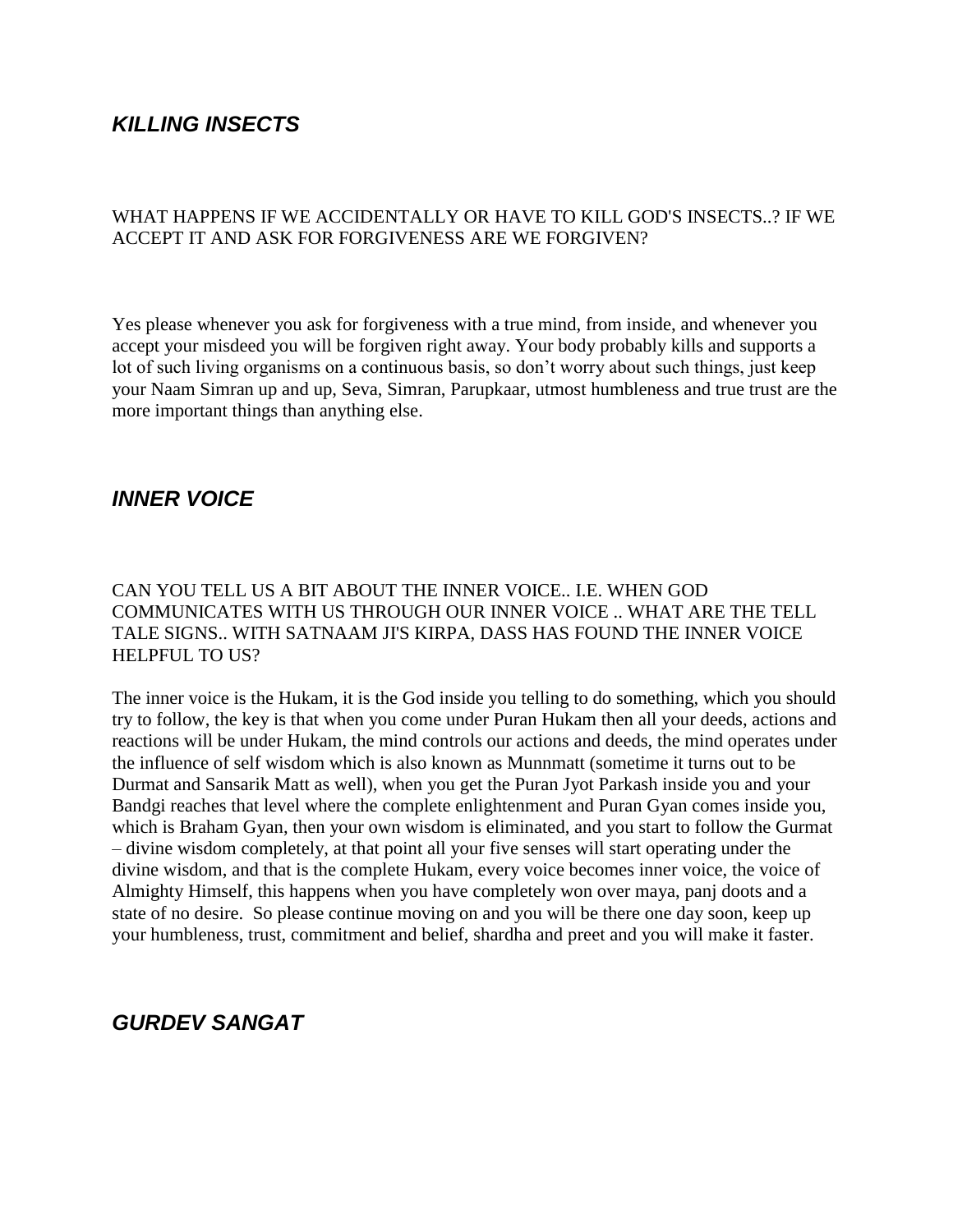#### *SGGS 262*

*Shalok: The Divine Guru is our mother, the Divine Guru is our father; the Divine Guru is our Lord and Master, the Transcendent Lord. The Divine Guru is my companion, the Destroyer of ignorance; the Divine Guru is my relative and brother. The Divine Guru is the Giver, the Teacher of the Lord's Name. The Divine Guru is the Mantra which never fails. The Divine Guru is the image of peace, truth and wisdom. The Divine Guru is the Philosopher's Stone - touching it, one is transformed. The Divine Guru is the sacred shrine of pilgrimage, and the pool of divine nectar; bathing in the Guru's wisdom, one experiences the Infinite. The Divine Guru is the Creator, and the Destroyer of all sins; the Divine Guru is the Purifier of sinners. The Divine Guru existed in the very beginning, throughout the ages, in each and every age. The Divine Guru is the Mantra of the Lord's Name; chanting it, one is saved. O God, please be merciful to me, that I may be with the Divine Guru; I am a foolish sinner, but holding onto Him, I will be carried across.*

*The Divine Guru is the True Guru, the Supreme Lord God, the Transcendent Lord; Nanak bows in humble reverence to the Lord, the Divine Guru. ||1||*

*All these Shaloks are Dhan Dhan Divine Wisdom, anybody who will understand these Shaloks and bring them inside in to his Karni he will become Dhan Dhan, Akal Purakh's highest Mahima is a Sant, A Satgur, a Braham Gyani a Bhagat, a Gurmukh, these are all the Mahima of Akal Purakh, the highest levels of His creations, the most wonderful and the most Bismad Janak creations, so anybody who understand these creations and how to become such a creation will become Dhan Dhan, and only in this human life we can become such a creation of Akal Purakh, a Diamond Opportunity folks ! don't loose it, with Gur Kirpa and with the Sangat of a Gurdev who is Paras Paras can only make us like Him, the Gurdev is the Amrit Tirath Sarovar and we are all very fortunate to have that available to us, Dhan Dhan Baba Ji's unlimited kindness is available to all of us, let us dive deep in to this Amrit Sarovar, bring complete and full faith, belief and trust inside us and become a Amrit Sarovar ourselves, become Mahima of Akal Purakh Himself.*

**11. Seva**

*SEVA & SIMRAN*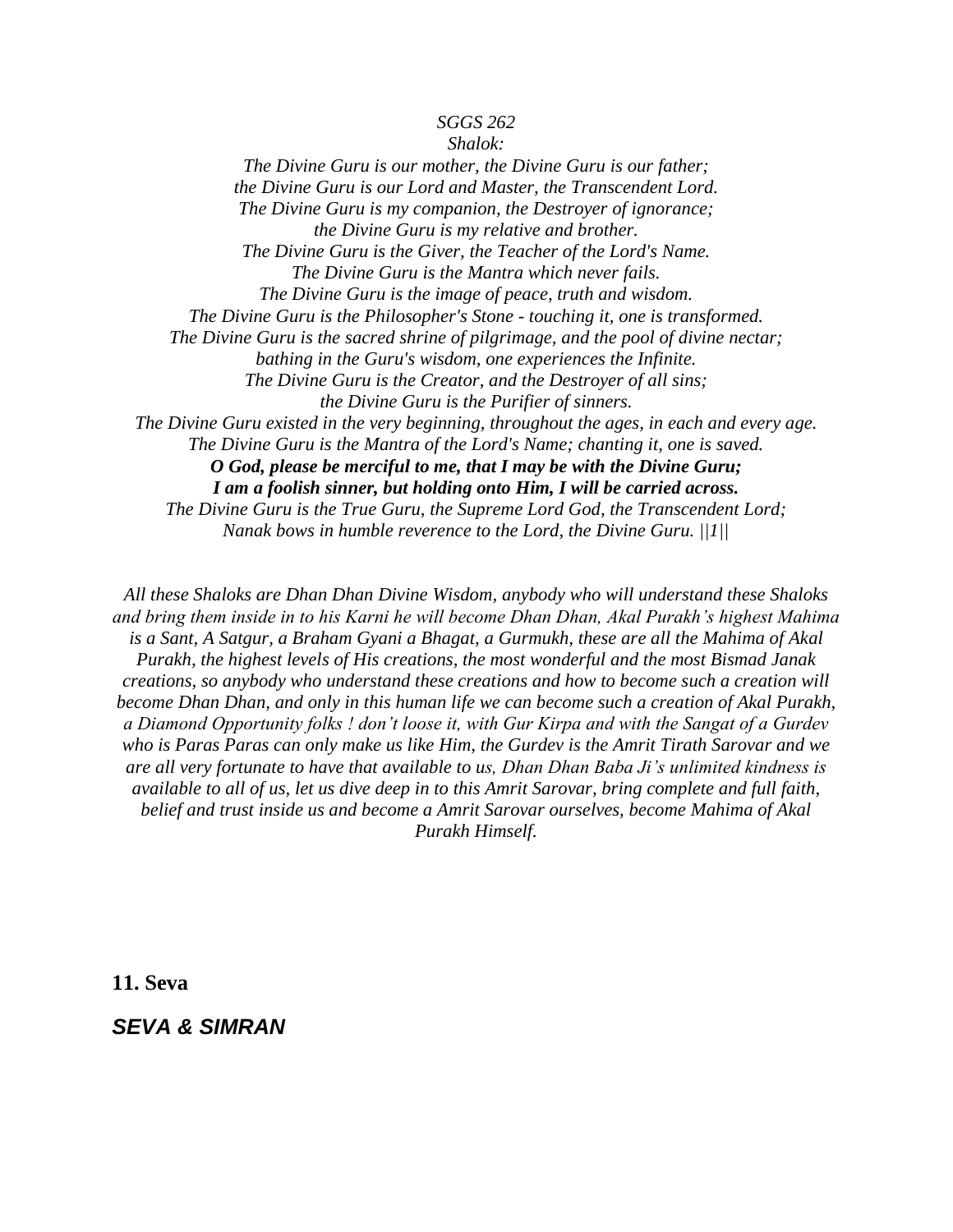Baba Ji's Kirpa is always there, it is up to you how much you can grab, unlimited Kirpa is available to all His Sangat, it is up to us how much we can bring it inside us, and this is a game of trust, commitment and belief, Sachee preet, sachee shardha and sacha vishvaas, the more the less, the more you trust the less it is, it is never enough, so keep it up, Baba Ji has taken you out of the scum of Maya, and you need to concentrate more on Naam Seva, Naam Simran, just do Naam Simran for long hours, which will take you to Smadhi and Sunn Smadhi, that is the true tirath, that is how you will become completely clean and silent from inside, it is really good that finally you have started to feel the cosmic energy inside you, and you are doing it, this is all a game of trust, so keep it up, and keep up the Naam Simran for long hours, and you will keep on coming closer and closer to the Almighty.

# *FORGET THE PAST*

Forget the past, don't worry about future and concentrate on your present actions and deeds, they should be true – Sat Karams, the past will be forgiven, the future sill automatically become brighter and brighter.

# *AJAPA JAAP*

If the Naam doesn"t go on Ajapa Jaap and is heard in your every part of the body, then it is not of much use, just reciting it with tongue and along the breathing is not enough, the ultimate is the entire body should be full of Amrit and evert vela should become Amritvela.

## *DESTINY*

The destiny is the key, it is the Hukam, the destiny is predetermined, it is prewritten, it has to come true, only a Puran Satgur can change it: Meri Bandhi Bhagat Chudaye, Bandhey Bhagat Naa Chutey Mohey, the Bhagat can change the destiny, but whatever the Bhagat says can"t be changed by any means, this how much He loves His Bhagats.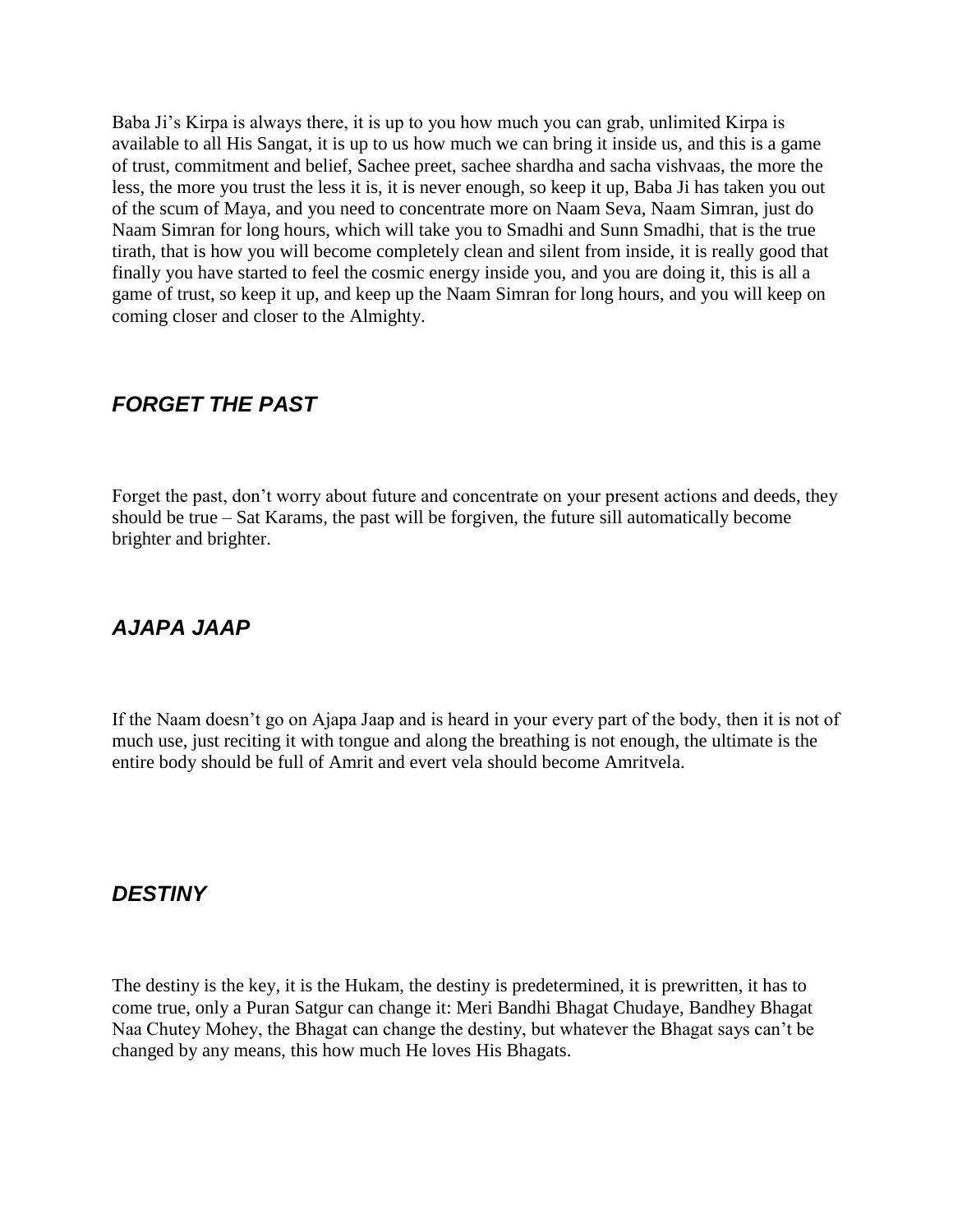### *HUMBLENESS*

Utmost humbleness is the way to kill haumai and achieve Jivan Mukti, surrendering yourself in every respect can bring you wonderful results, it is a mandatory divine law, not following this divine wisdom is the reason for millions not reaching anywhere despite long time Athsath Tirath activities.

## *GURU GRANTH SAHIB JI IS A RIDDLE*

This riddle can only be solved by Gur Parsaadee Naam, there is no other way to solve this riddle, the diamonds of Braham Gyan of Shri Guru Granth Sahib will come inside us only with Naam Simran, this is the language of Sach Khand and can only be learned by a person who is well on His way to Sach Khand, otherwise the masses are lost in the outside things only, it is like a fourth grader trying to solve a rocket science problem, this is the reason why the entire population is in or below Dharam Khand, where Bani is the Khel of Sach Khand.

### *OUTSIDE RITUALS*

The outside rituals are Athsath Tirath only: Atsath Tirath Nahatyean Utras Naahi Mail, it is not the inside Tirath, which is the real Tirath, Param Jyot is the real Tirath, and that is not realized by Atsath Tirath, it is realized in Smadhee and Sunn Smadhee meditation and deep meditation, sticking with outside Rehat and rituals and symbols is the reason due to which the masses are suffering and no achievements even after decades of doing such acts.

### *ABSOLUTE TRUTH*

Absolute and pure truth is His Gur Parsaadee Naam, which was defined by Himself, when He created Himself and then He created His Naam: Aap Hi Ne Aap Sajyeo Aap Hi Ney Rachyeo Nao, this is the Nirgun Saroop, the complete truth, the complete silence, the Param Jyot, which is defined in the Mool Manter: Ik Oankaar Satnaam, and this is the Gur Parsaad, this Naam will blossom only if it is a Gur Parsaad, given by a Puran Satgur, otherwise the progress will be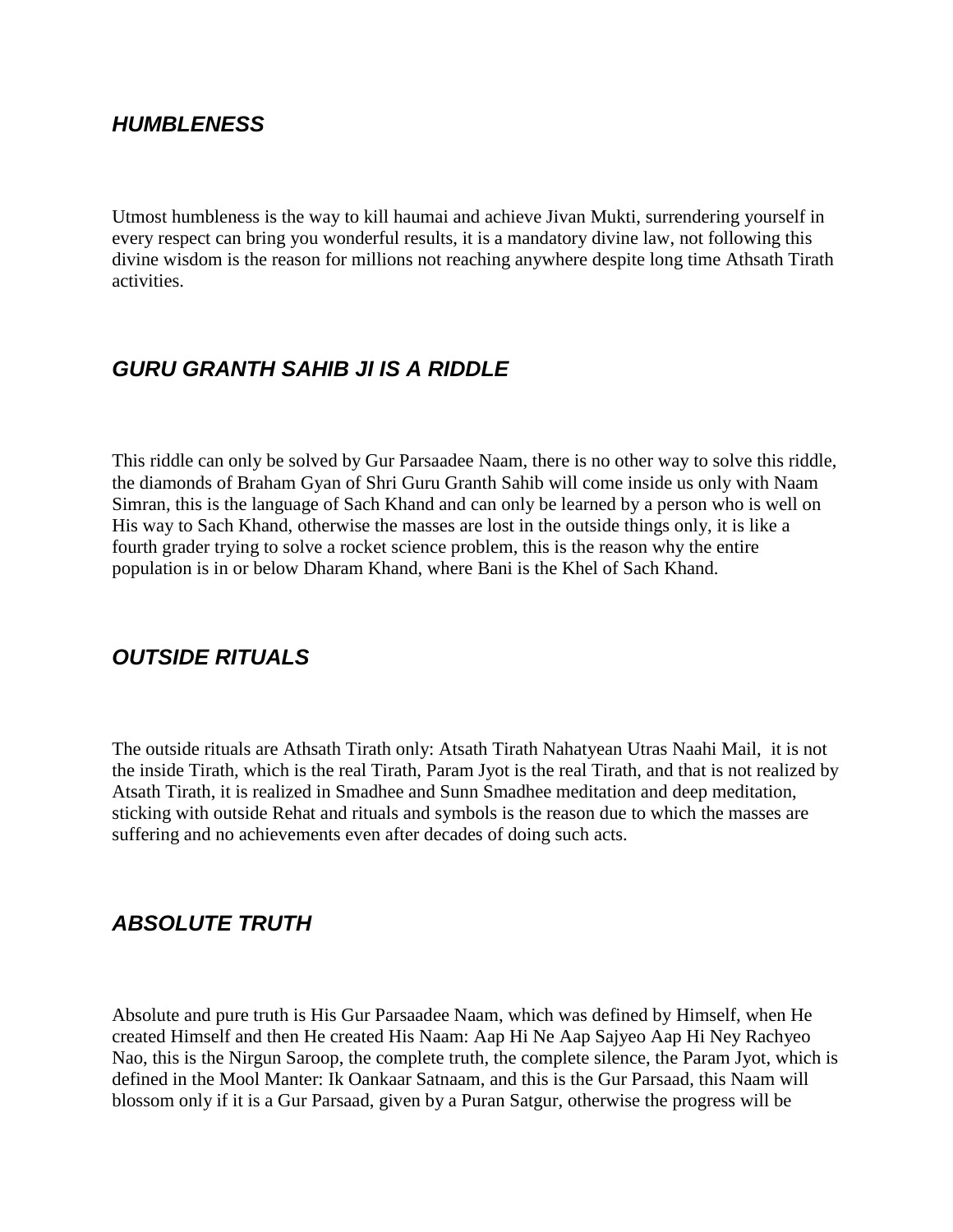extremely slow, mind it when a Puran Satgur gives you Naam Amrit he takes all your responsibility for the spiritual uplifting, basically he becomes responsible for breaking all your ties with Maya, take you out of all the mental sicknesses, Panj Doots and desires and relieves us of all the doubts and Bharams and so on, He is your lawyer in the Dargah and fights for your Jivan Mukti in the Dargah, He takes all your pains and sicknesses on Himself and gives you Amrit, His job is the most difficult one, therefore we all should be aware of the critical role of a Satgur in our spiritual life. This will help you to understand your responsibilities towards the Puran Satgur, the trust, commitment, belief, unconditional love, sacrifice, seva, parupkaar, and earning His words by putting in your daily life, and eventually become like Him and then help others the same way.

#### *MAYA*

The entire world is absorbed in the complexity, it is being run by the complexity, the Maya, it is a very complex problem to solve, the soul comes from simplicity – the Almighty Himself and very easily gets absorbed in the complexity – the Maya, it gets absorbed in untrue illusions, delusions, fantasies, doubts, rituals, customs, and so on, the only way to resolve this problem is to find a way back to the simplicity, the Almighty Himself, the truth, the Amrit, and only meditation and deep meditation on the God"s Name can bring us back to the truth, the simplicity, the Amrit and make us Amrit.

### *MEDITATE*

This is how we can absorb ourselves in the truth, meditation and deep meditation is the only way we can absorb ourselves in the complete truth and become a completely pure and truthful soul. God's name is the most powerful weapon which drives all the scum out of our mind and cleans up completely, Satnaam is the Amrit, and meditation on the Satnaam brings Amrit inside us, which replaces all the mental sicknesses, Panj Doots, desires and wins over the mind and Maya, Satnaam is the Amrit which makes us Amrit, which makes our soul Amrit, it takes us to the heights of spirituality and divinity, it takes us and makes a part of the Atam Rus, it liberates us from Maya and absorbs us in the Amrit – Almighty Himself, Param Padvi.

#### *TRUTH IS THE REMEDY*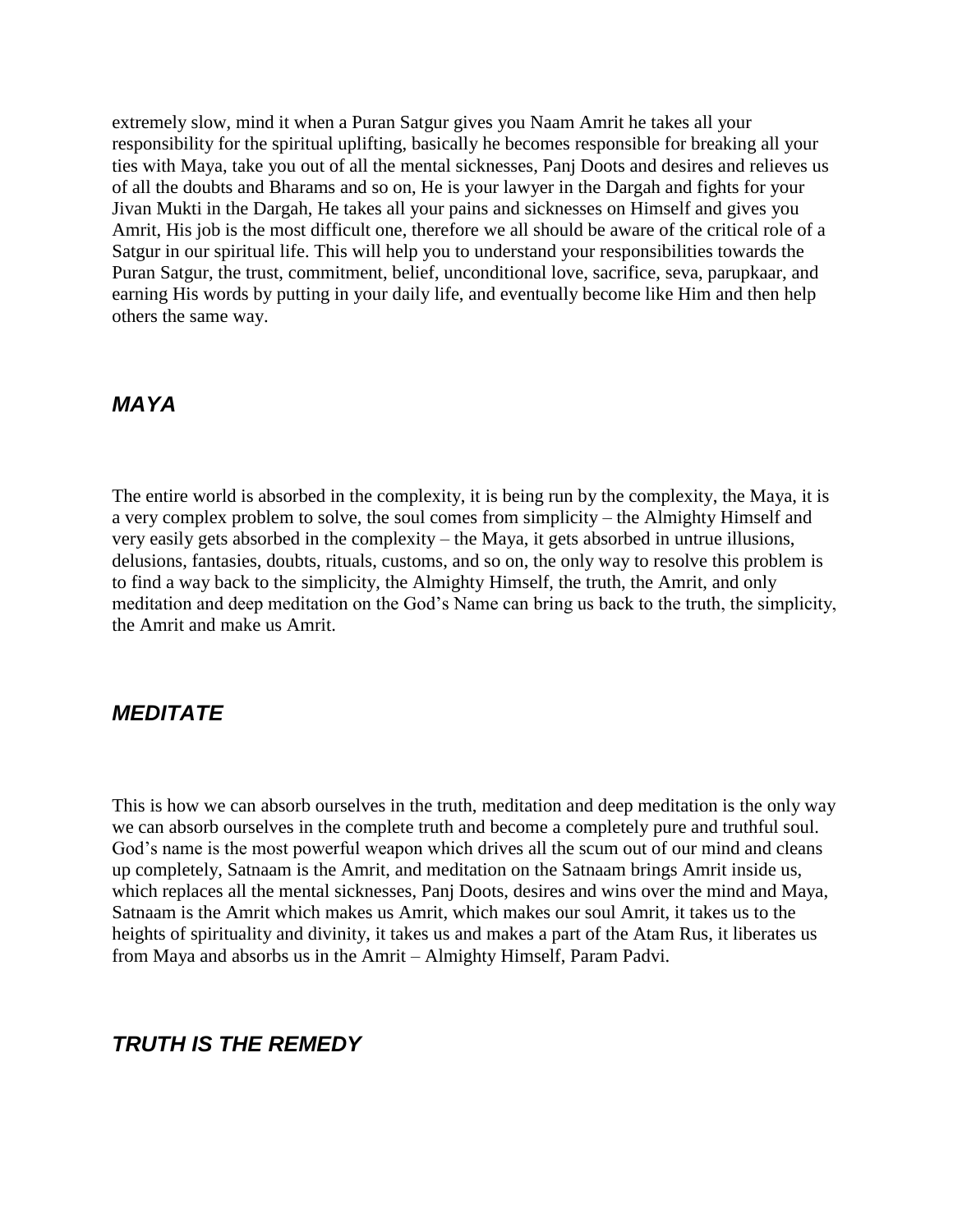Truth is the one which removes all your mental sicknesses, truth is the one which liberates our soul from Panj Doots, desires and Maya. Truth is Braham Himself, everything else is Maya, and Maya is also the creation of the Truth, it is created by the Braham – Ik Oankaar Satnaam is the only truth, and only the complete truth can replace all the dirt inside us with the truth, Amrit is the truth, trust is the truth, true love is the truth, sachee shardha and sacha vishvaas is the Amrit, and only these traits will bring truth inside you, these are the mandatory rules of Dargah, and if it is followed as directed by the divine wisdom then there is no doubt that you will remedy your inside and replace all the scum inside you with the truth. So we should work on getting absorbed in the truth, prepare ourselves and mold ourselves in the mold of truth in such a way that we are able to see the truth, speak the truth, listen to the truth and above all serve the truth.

## *DHAN DHAN*

Baba Ji"s Gyan is Dhan Dhan, you can see how he gives us in plain and simple words all the diamonds and jewels of the divine wisdom, this can only be done by a soul who is completely truthful in himself and completely absorbed in the truth, and has all the divine wisdom absorbed in himself, His kamai is Dhan Dhan, anybody who listens to His words and follows them will become Dhan Dhan. We are all very fortunate to be blessed with His Sangat. Our sees (head) will always remain at His charans.

# *DOES GOD EVER GET LONELY?*

He is omni present, is present everywhere, SABH GOBIND HAI SABH GOBIND HAI GOBIND BIN NAHIN KOI; He is never lonely, He lives in His Bhagats and lives every where, He is beyond comprehension of the human mind and thinking, can only be felt and experienced with divine eye, and this is the reality.

# *BAD THOUGHTS*

*IS IT RIGHT TO SAY NOTHING IS GOOD OR BAD.. IT IS ONLY THE THOUGHT THAT MAKES IT SO...?* 

*It is not a question of thoughts alone, it is the deeds that matter, it is the Karni that matters, it is our behavior that matters, the thoughts are the starters or triggers for our actions and deeds, but the main thing is our Karni that makes us good or bad, only Sat Karams are good, all others Karams are not true so that makes them hurt somebody else and also hurt ourselves.*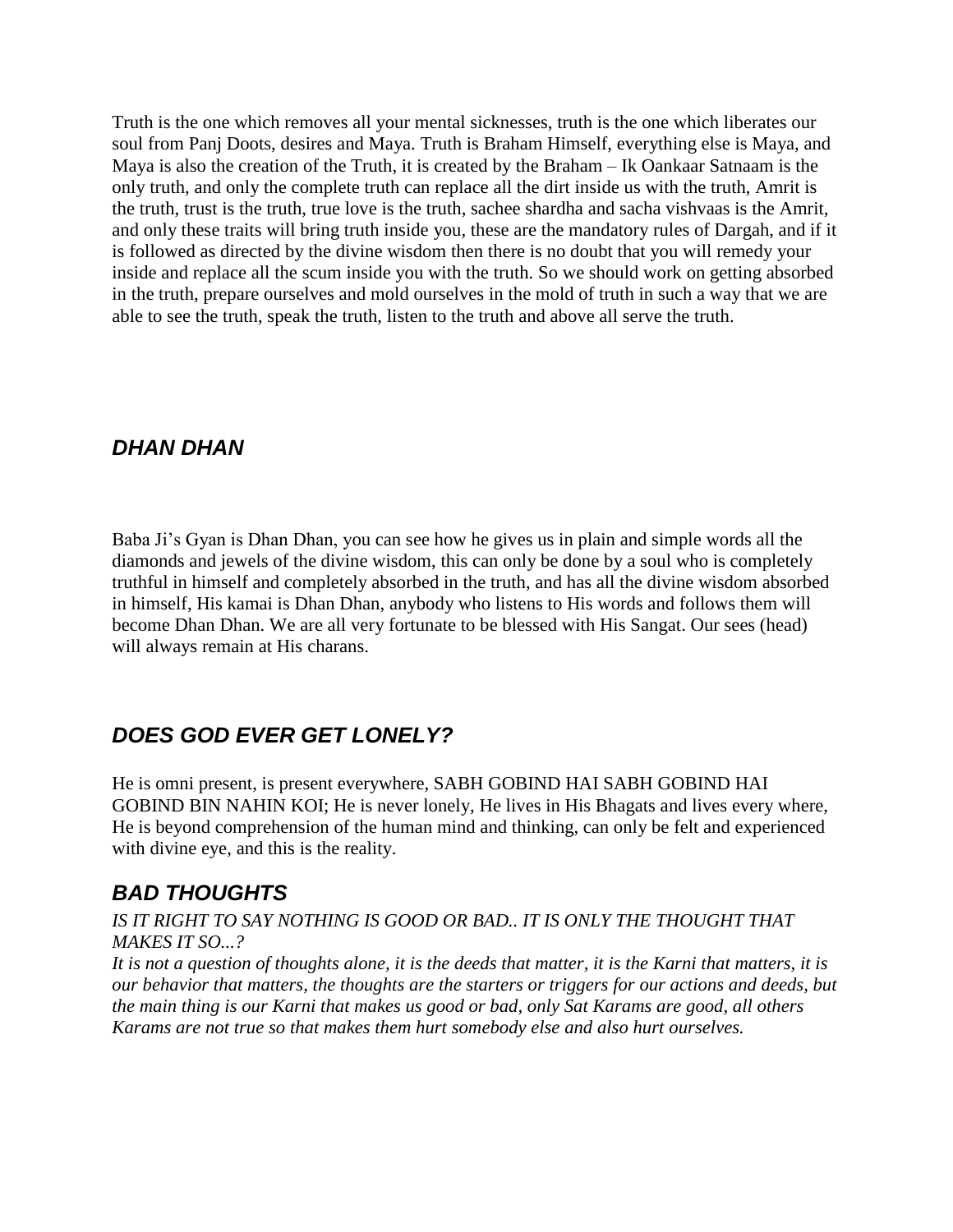## *WHAT IS THE DARGAH LIKE?*

You will find out when you get there, it is very hard to explain, it can only be experienced in deep meditation, some have seen it, the spirits or souls or suksham dehi of the Jivan Mukt people or the Puran Sants and Puran braham Gyanis reside in the Dargah.

## *DASVAND*

#### IN SGGS DOES IT MENTION ANYTHING ABOUT GIVING DASVANDH OF EARNINGS?

The Gurbani tells us to surrender completely to the Guru; Tan Munn Dhan Sabh Saup Guru Ko; Tan Santan Ka Dhan Santan Ka Munn Santan Kaa Keeaa; this means that everything we have should be surrendered to the Guru, but the Guru is very kind who tells us to give only 10% of our time and earnings and He makes up for the balance 90%, we pay only 10% and He pays for the remaining 90%. This is a mandatory divine law which should be followed in order to honor Guru"s words as well as this is the only way to be free from the shackles of the Maya.

# *SOUL'S BEGINNING*

#### WHAT WERE WE BEFORE WE ENTERED THE WHEEL OF KARMA?

You have been going through the life and death cycle for a long long time period, it is hard to say when was your soul created, sometimes Baba Ji tells us how many human lives we have been through, we have been through 236 human lives, H Ji has been through 187 human lives and so on, but this is nothing to be worried about, we should not be concerned with what we have been through in the past , the key is to sieze the present and be truthful in the present, and forget about the past and don"t think about the future, if your present is good then the future will turn out to be good for sure.

# *WHAT DOES THE WORD 'GURU MANIO GRANTH' ACTUALLY MEAN?*

There is no such Hukam Nam of Dassam Patshah Ji, this was sung by some Sikhs later on namely Bhai Desa Singh and Bhai Chaupa Singh, and became popular, however the meaning is very clear and simple, the SAT in the Gurbani is the Guru: it is the divine wisdom, it is the wisdom which when practiced will enlighten us from inside, and when followed will take us closer to the Akal Purakh and eventually merge in Him. This has been explained very clearly in the referenced article. Please read it again to understand the meaning of Shabad Guru, the Shabad in the Granth is the Guru; the Shabad is the Truth, and the Truth in the Shabad is the Guru portion.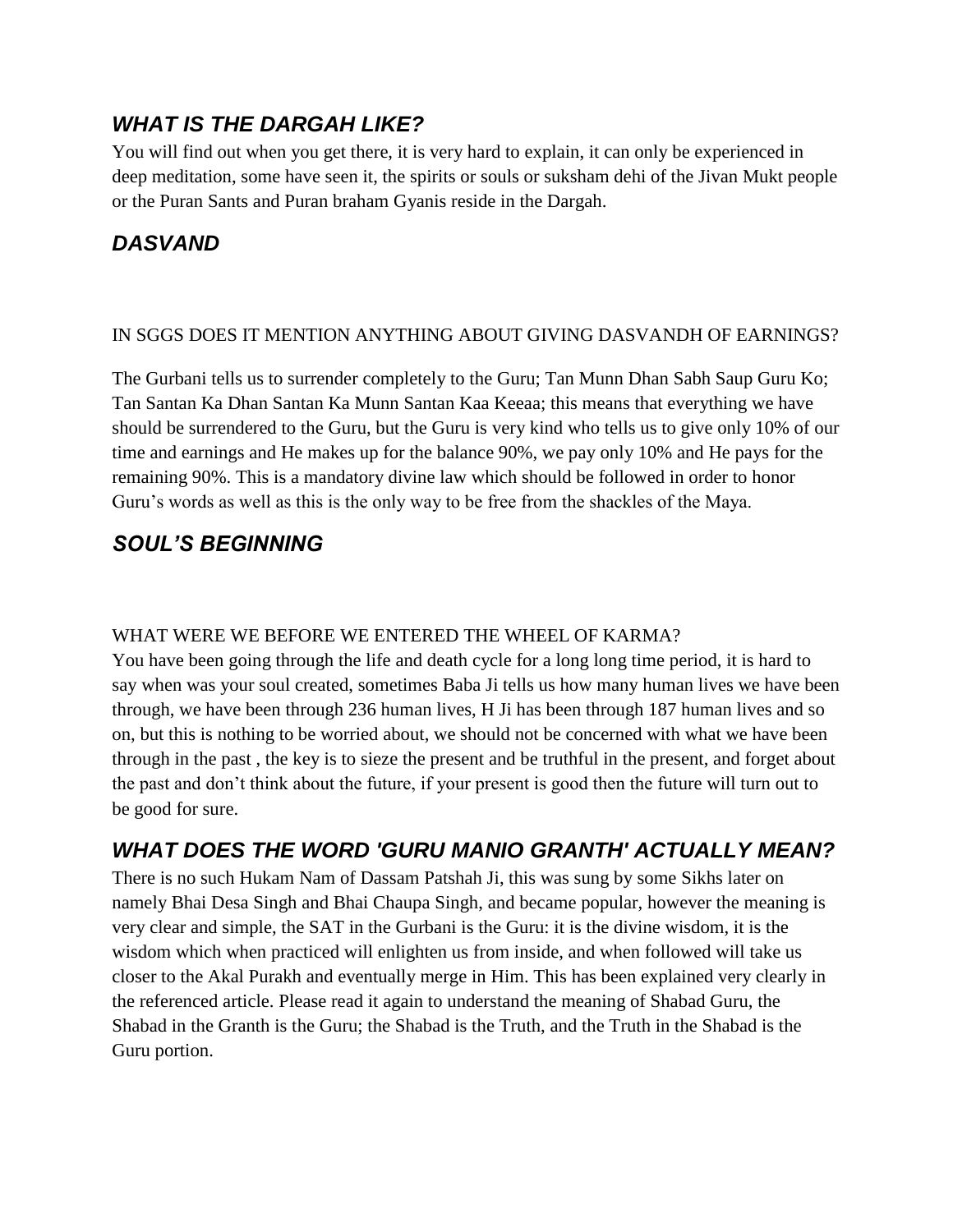#### *DESIRELESS DEVOTION*

#### BABA JI ALWAYS SAYS DO BHAGATI WITHOUT DESIRES. EXHAUST YOUR WORDLY DESIRES THEN COME ON TO THIS PATH WITH YOUR HOPES ONLY IN DHAN DHAN PARBRAHM PARMESAR.

The accomplishment of desires lead to a momentary happiness and with time this happiness fades away and more desires are born, this chain of new desires keeps on building for ever, when these desires are not accomplished then comes a gross disappointment, the level of disappointment depends upon the level of the desires or the strength of the desires, a series of such disappointments lead to the accumulation of sorrows and unhappiness and the prolonged effect of these sorrows lead us in to the depression, mental sickness and also physical sickness. When we know that whatever we sow the same we reap, if we sow good we will reap good and if we sow bad then we will have to reap bad, and whatever happens in our daily life is the result of what we have sowed in the previous lives and also in the past time of this life. Whatever we are destined to get we will get no matter what happens, and whatever we are not destined to get we will never be able to get, no matter what we do at the present time to realize any kind of desires. These desires come under the influence of and operated under one of the three qualities of Maya – Rajo Gun. The Puran Bandgi doesn"t demand anything from the Almighty, means no worldly comforts and worldly possessions are demanded in Puran Bandgi, we don"t do Bandgi to fulfill our desires, in Puran Bandgi there is no demand, there is only sacrifice, there is only Parupkaar and Maha Parupkaar- doing good to others, your needs will be fulfilled by the Almighty Himself without you asking for anything, always remember to trust in Gurbani, a full and complete trust in Gurbani: Prabh Key Simran Karaj Purey, Prabh Key Simran Trishna Boojhey; the question of worldly demands should not arise and meeting off all the desires also doesn"t arise once we dedicate ourselves to Naam Simran, these things will come of their own. The contentment is the key, just stay calm and quiet, remain in Sat Santokh, and all your desires will die by them selves.

#### BUT EVEN LIVING IN FAMILY LIFE, ONE MAY HAVE FINANCIAL WORRIES OR HEALTH WORRIES , OR SICK KIDS, OR DIFFICULTY WITH DEATH OF A RELATIVE.

These are all worldly difficulties and distractions that will come in your way to the Bandgi and you have to accept it as a will of the God, just try to do the best you can do and keep full faith and trust on the Gur, Guru and Gurbani and you will rise above such happenings eventually, when your Bandgi reaches at that level, only Naam Simran can make you stable, only Naam Simran can take you out of such situations, only Naam Simran can help you win over these things, only Naam Simran can win your mind and all the effects of Maya.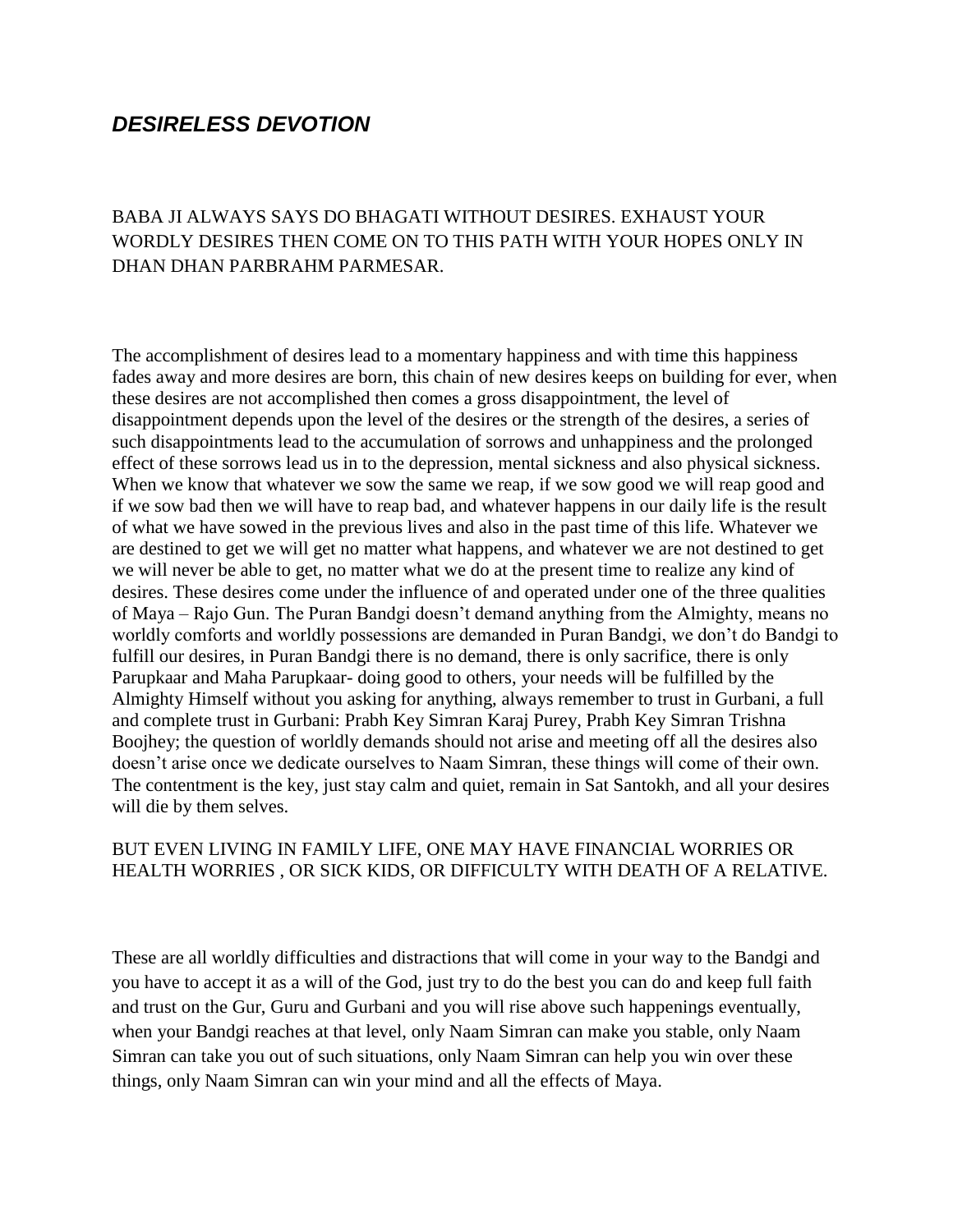#### WOULD WE BE GOING OFF THE BHAGATI TRACK IF ONE TALKED TO BABA JI AND HUMBLY REQUESTED HELP WITH OUR FINANCIAL EFFORTS, OR HELPING THE SOUL OF A DECEASED RELATIVE, OR HELPING A SICK RELATIVE?

Helping others is really very good, it makes your Hirda bigger, feeling the pain of others and trying to remove it is the Parupkaar, and it is a quality of the Bhagat, it is the mandatory divine quality of a Sant, and you can always try to do these things, but asking for financial gains will be a demand or desire which is not to be asked, just concentrate on Naam Simran and everything will come by itself. Just keep on doing your job right and keep on doing more and more than your job demands and you will definitely make a progress in your life.

*Lot of pyaar from Baba Ji and all of us, dhan dhan raho, chad di kala vich raho sada sada japo satnaam satnaam satnaam satnaam satnaam satnaam satnaam satnaam sada sada satnaam.*

*Dass Kookar Loonharami Kiram Jant Dassan Dass slave of all sevak of all, chakkar of all, love all bow to all dandaut to all.*

*Dassan Das*

# *ARDAS & NEGATIVE THOUGHTS*

*1. What can a person do if evil words (e.g. against other people) come again and again in the mind.. how do we handle it? if we keep doing ardas afterwards does that make things worse i.e. giving it attention and energy or is it better to do an ardas in a batch i.e. later on in the evening.. I find it hard to let go of thoughts without doing an ardas afterwards when the mind has said nasty evil words/desires/thoughts. What can I do? Hence is it OK to let go off all the negative words that happen in the day.. and do one Ardas at the end to ask for forgiveness for all those negative words in total today?* 

*Response: The Ardas should be done there and then whenever you feel that you have committed a sin in your thoughts, the Ardas is a continuous process, it should happen as frequently as soon as you have a inner feeling that you are getting in to the negativity, as soon as you do the Ardas your inside will become humble and cleaner, and eventually there will be no space for the negative thoughts to let in to your inside, at this time the frequency of the Ardas will automatically drop down, the more and more stability comes in to your inside the frequency of the Ardas will start to diminish. This is why we have been insisting you all to concentrate on*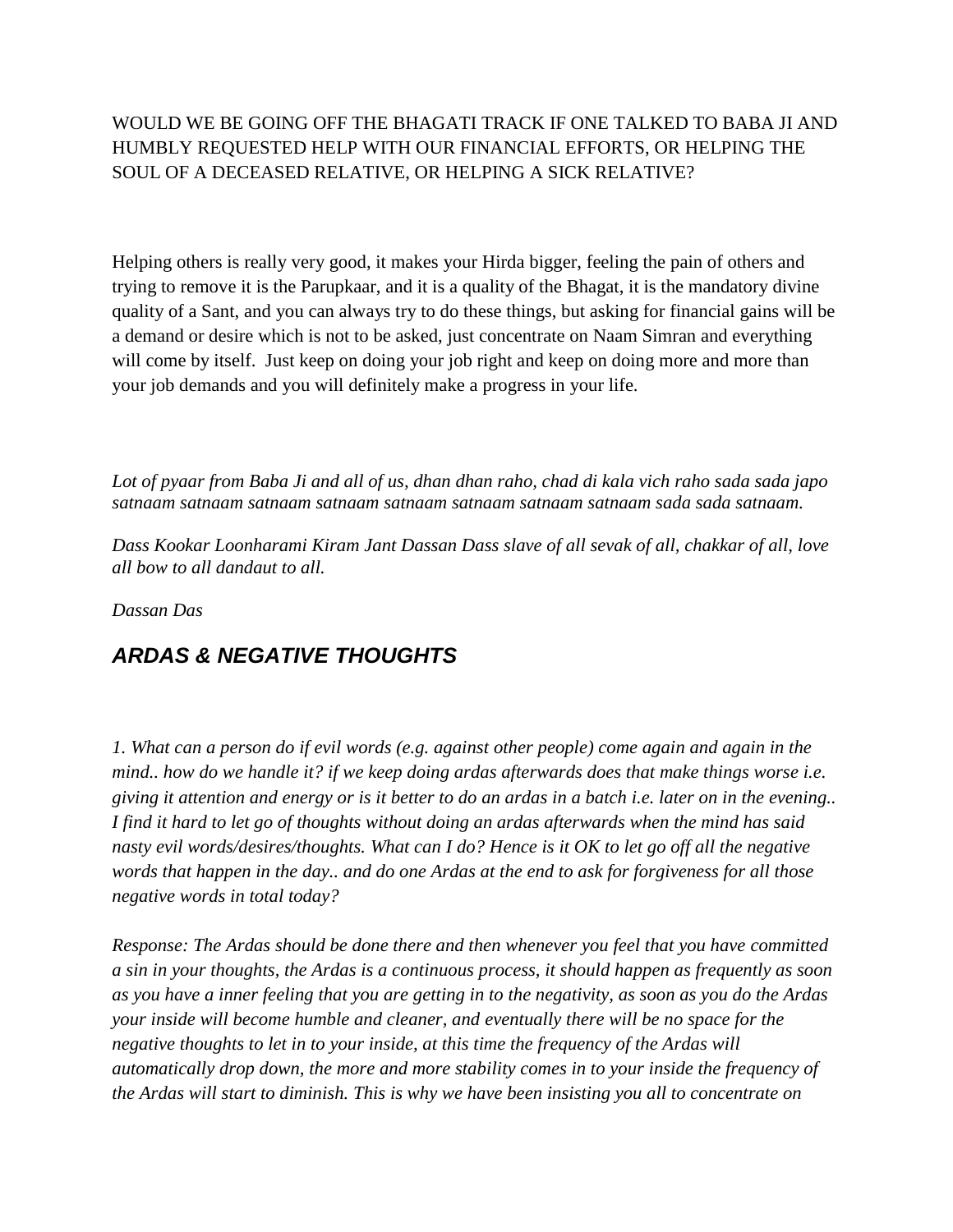*Naam Simran for longer sessions, which will help you stablize your mind, when in the early morning hours you sit down and do Naam Simran for 3-4 hours or more then there is no way during the day the negative thoughts will come in your mind, if you don't sit in longer sessions of Naam Simran then it will take much longer in time to bring your mind to higher levels of stability. You should also practice the things explained in the Spiritual Cleaning Article and the Articles written on Panj Doots and Stabilizing the Mind, the Operation of Mind (Harjit Ji please keep repeating these articles, in fact we should start recirculating the articles on a constant basis), everything have already been explained in these articles but the problem comes when people don't read them and don't practice them.*

*2) Today I've been swearing at Maya in the mind, I know it's not the right thing to do.. but I couldn't help, it was karodhi in the mind.. what can we say to the mind / maya to give us a break when things get difficult in the mind, when it's hard to do simran and attain the right state.* 

*Response: Maya is attacking you if you are getting Krodh and swearing on Maya like that, that is not going to help, only Naam can eradicate the effect of Maya, only Gur Parsaad can win over the Maya, so getting in to Krod is a swear attack of Maya, again the answer is longer sessions of Naam Simran and Samaadhee Abhyaas.*

*3) If we do say to God we accept all our sins in this and importantly previous lives.. why does this not clear all the karma of thoughts out of our mind from previous lives.. or does this? Why does the mind then not become blank.. does God not forgive us for this ardas?*

*Response: You have not done enough Naam Simran, you have to reach that stage when your Naam Simran will be going on non stop in the Rom Rom, then only you will be able to win over the Maya, you get frustrated very soon, this frustration have to be replaced by the commitment and belief, trust and faith, devotion and love inside your Hirda, then only a Puran Jyot Parkash will stay there for ever. You have not done enough cleaning practice for your inside, and as long as you keep on getting negative thoughts that means that you are not there yet, so you need to concnetrate on longer sessions of Naam Simran then you will do a lot better. Your words reflect as if you are doing a favour to the God by doing Ardas, you are questioning the Almighty for the negativity that is a part of your own Karni, you have to pray and not argue, you have to believe and trust and not doubt, you have to practice Naam and Bani and not just read it and keep it away, you have to devote and love just 100% of you and not live in the illusions, you have to*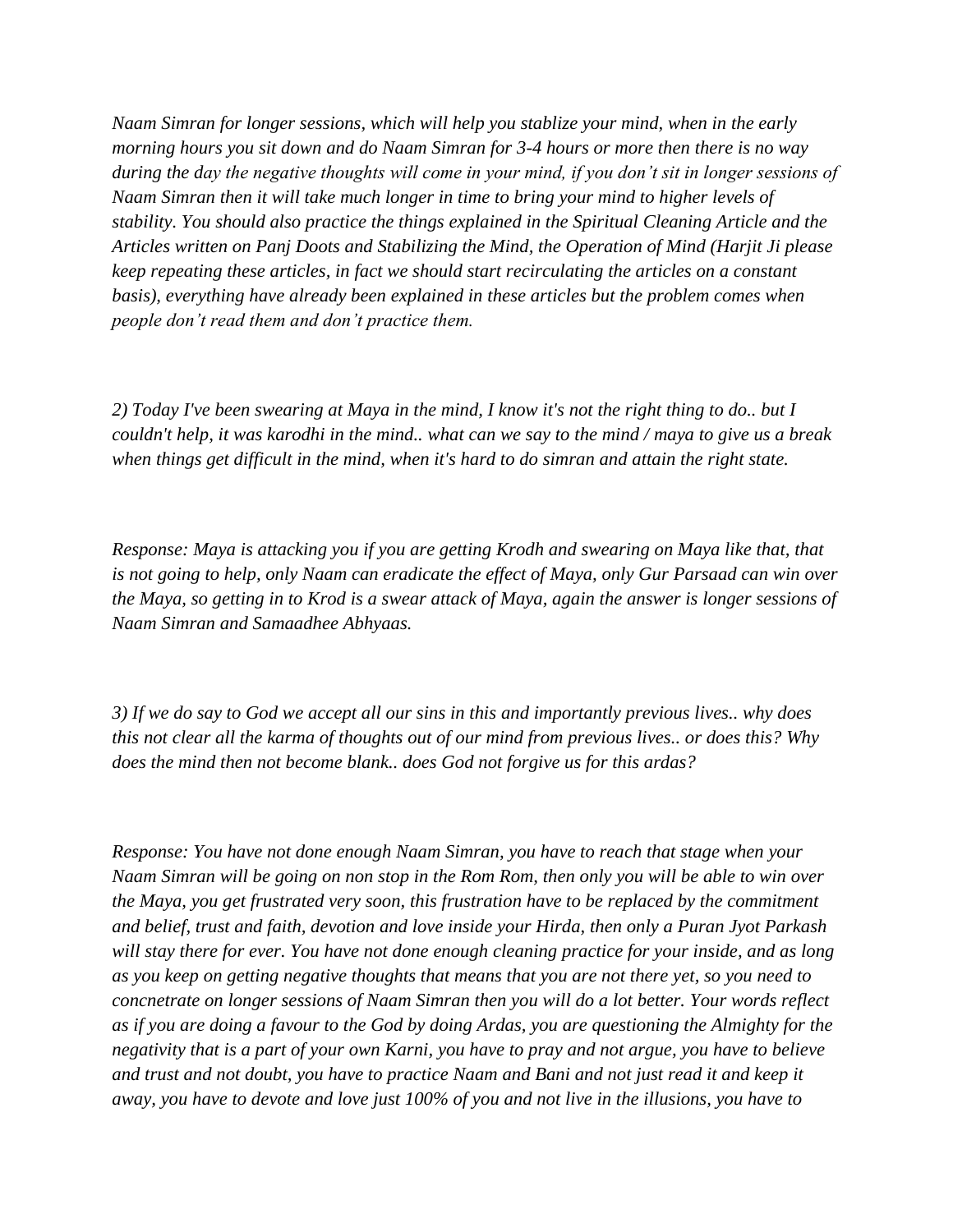*surrender and give everything you have to Him and not argue with Him then only you will be able to make it, there are definitely some holes in the trust and faith you have in Him, there are for sure some holes in your devotion and love for Him then only there are such questions coming in to your mind, when your trust and belief, faith and love, devotion for Him will cross the fine line then only you will get the Tatt Gyan and at that stage all your questions will be answered by your inner self.* 

*4) How can we become a more loving soul, how do we increase love..* 

*Response: By becoming Nirvair, from today onwards please start reciting in your Naam Simran "Nirvair Sat Naam Nirvair Sat Naam . . . . . . . . untill the Shabad Nirvair disappears and only Sat Naam Remains, and you should continue this practice in your every day Simran. This will help you a lot.*

*5) I'm finding it hard to concentrate whether it's work or elsewhere.. I'm a fool and a bafoon.*

*Response: Your concentration will increase only with longer sessions of Naam Simran and Samadhee Abhyaas, mind it more closer you go to the Almighty more stronger the web of Maya becomes and more severly it attacks, only Gur Parsaad can save you, only Naam Dhan can save you, your innocence, your faith and trust, your devotion and love your complete surrender can save you from Maya.*

*6) I've had negative thoughts towards women countless times, I really want to see women equal to men and see God in all.. please bless us so we may treat everyone equally with Love and Nimrata.. what can we do to see women equally with men..*

*Response: Naam Simran, Naam is the eternal treasure that will bring in all divine qualities in, by becoming Naam you can become Ik Drisht, Nirbhao and Nirvair, there is no other way, this is what you need to do, Naam Simran on a continuous basis, go in to deep meditation every morning for long hours and you will become what you should be.*